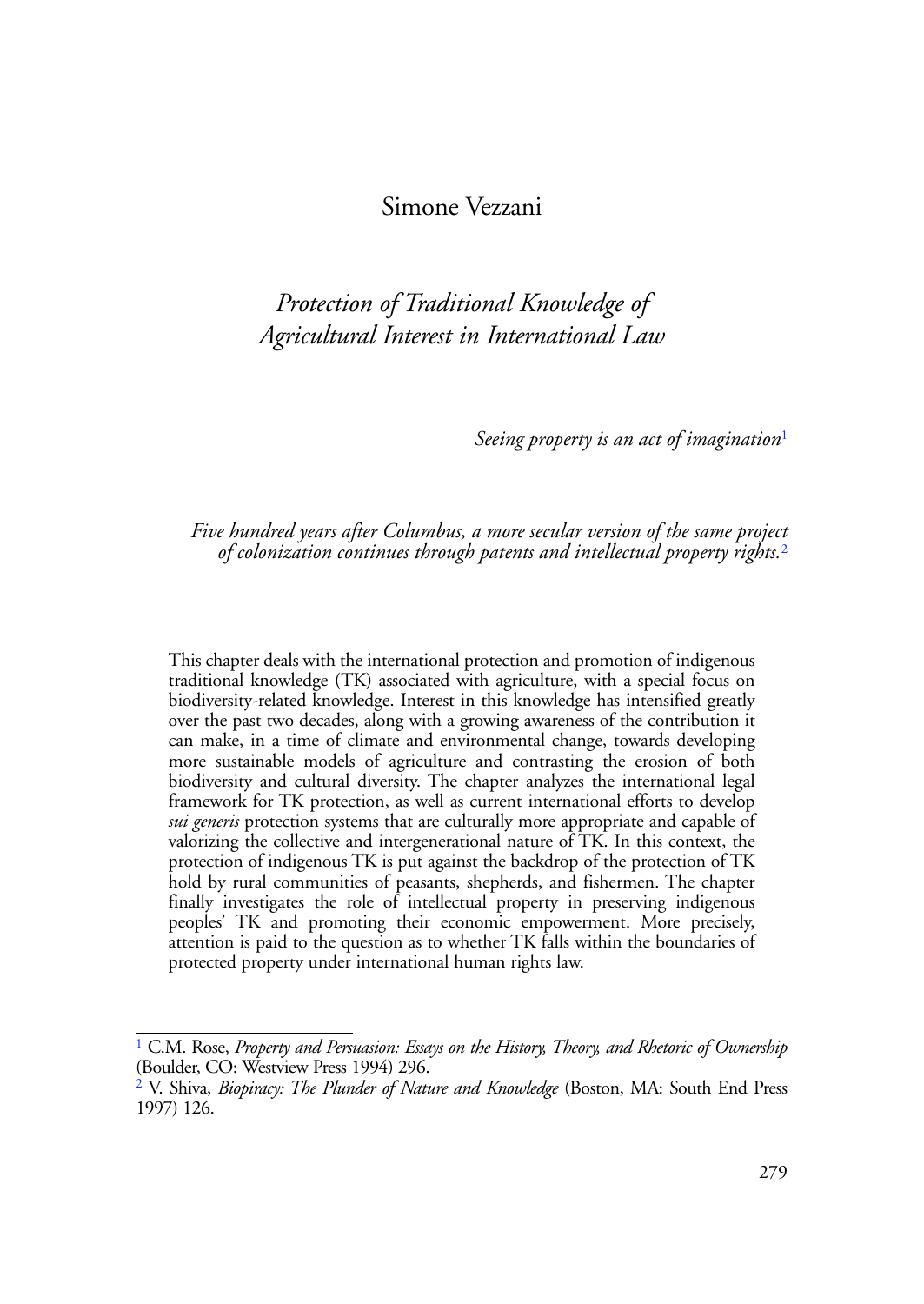## 1. *Preliminary Remarks*

This contribution tackles the international protection and promotion of indigenous traditional knowledge (TK) associated with agriculture, i.e. the set of knowledge and practices accumulated and transmitted from generation to generation of the 'First Nations' to face the challenges of the natural environment. Interest in this knowledge has intensified greatly over the past two decades, along with a growing awareness of the contribution it can make, in a time of climate and environmental change, towards developing an agriculture more sustainable than those intensive and industrialized models with high environmental impact, which are at the origin of a worrisome erosion of biodiversity and of the cultural diversity associated with it. The extreme drought that has gripped California over the last few years is just one of the numerous episodes that cast light on the fragility of agricultural systems even in industrialized countries[.3](#page-1-0) All this has increased awareness of the important role for global food security of traditional genetic strains resistant to water stress, as well as irrigation techniques developed by rural populations that for centuries have had to grapple with adverse environmental conditions[.4](#page-1-1)

<span id="page-1-4"></span><span id="page-1-3"></span>Traditional knowledge is marked by considerable diversity. On the one hand, its diversity is due to its development by a large variety of social groups. On the other hand, it also depends on the purpose of TK, which may comprise techniques of soil protection and fertilisation, systems for managing forests, terracing, irrigation and water harvesting, handicraft skills for tool making, farming and breeding methods (including inter-cropping and polyculture systems), and so on.<sup>5</sup>

<span id="page-1-5"></span>However, knowledge associated with genetic resources is particularly important. Local landraces and farmers' varieties, with their inherently broad genetic base, are in fact more resilient and resistant under adverse growing

<span id="page-1-0"></span><sup>&</sup>lt;sup>[3](#page-1-3)</sup> On the risks (also in terms of loss of biodiversity and soil erosion) connected to the spread of industrial modes of agricultural production see the Report of the Special Rapporteur on the Right to Food, Olivier de Schutter, UN Doc. A/HRC/25/57, 24 January 2014 and Bioversity International, *Mainstreaming Agrobiodiversity in Sustainable Food Systems: Scientific Foundations for an Agrobiodiversity Index* (Fiumicino: Bioversity International 2017).

<span id="page-1-1"></span><sup>&</sup>lt;sup>[4](#page-1-4)</sup> See IFAD, 'The Traditional Knowledge Advantage. Indigenous Peoples' Knowledge in Climate Change Adaptation and Mitigation Strategies' (Rome: IFAD 2016) <https:// maintenance.ifad.org/documents/38714170/40320989/traditional\_knowledge\_advantage. pdf/58c15785-2072-4265-993f-3ac7ae9127c9> accessed 4 May 2019.

<span id="page-1-2"></span><sup>&</sup>lt;sup>5</sup> For some best-practices, see the Traditional Knowledge World Bank's inventory, at <www.tkwb.org> accessed 4 May 2019.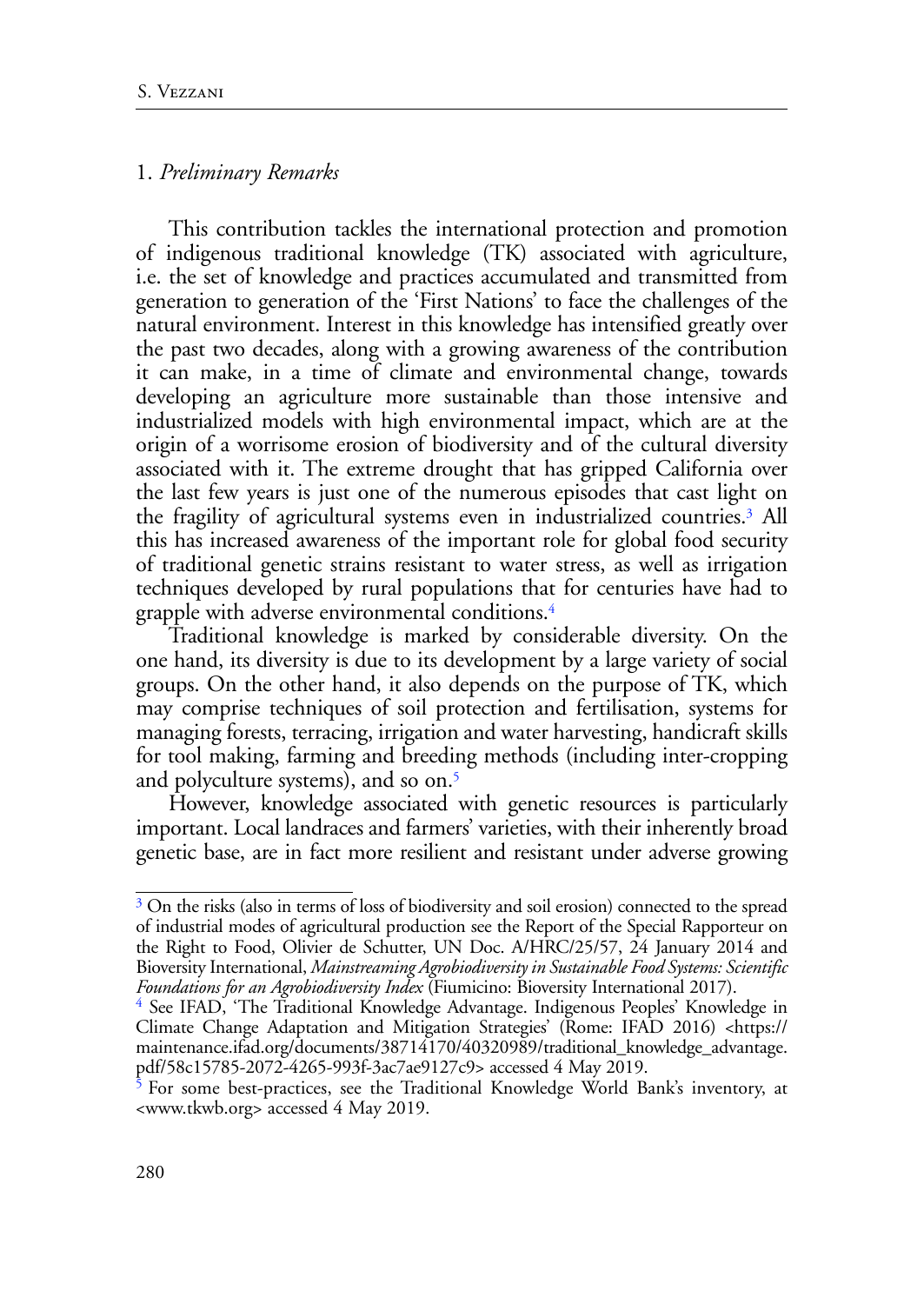<span id="page-2-6"></span><span id="page-2-5"></span>conditions than the more uniform and improved cultivars provided in the centralized seed supply system in industrialized countries; they can therefore serve as a precious source of material for plant breeding.<sup>6</sup> Two examples among many are provided by the recent use of traditional Ethiopian wheat varieties for plant breeding purposes<sup>7</sup> and by the patenting of the aluminium tolerance gene obtained from a Tanzanian farmers' variety of sorghum.[8](#page-2-2) In the livestock sector as well, pastoral communities have contributed to the selection and improvement of resilient breeds, often suited to harsh environments, which are a precious reservoir of genetic diversity.<sup>9</sup>

<span id="page-2-8"></span><span id="page-2-7"></span>A rather broad body of international treaty and customary rules governs the safeguarding and promotion of this knowledge, which is presently the object of studies and intergovernmental negotiations within the framework of various international organizations. The Western system for protecting intellectual property rewards scientists' intellectual work and guarantees remuneration of businesses' investment in research and development. Yet, it does not provide adequate protection for the practical knowledge and collective innovations handed down from generation to generation within indigenous peoples or local communities embodying traditional lifestyles. This asymmetry of legal protection lies at the origin of the phenomenon commonly known as 'biopiracy' – a neologism that indicates the exploitation, by individuals or enterprises, of TK related to biodiversity, obtained without the prior informed consent of, and with no remuneration to, TK holders.[10](#page-2-4) In more general terms, entirely similar forms of unlawful

<span id="page-2-9"></span><span id="page-2-0"></span>[<sup>6</sup>](#page-2-5) O. De Schutter, *Seed Policies and the Right to Food: Enhancing Agrobiodiversity, Encouraging Innovation. Background document to the Report* (A/64/170) Presented by Prof. Olivier De Schutter, Special Rapporteur on the Right to Food, at the 64<sup>th</sup> Session of the UN General Assembly (October 2009), <http://www.srfood.org/images/stories/pdf/ officialreports/20091021\_report-ga64\_seed-policies-and-the-right-to-food\_en.pdf> accessed 4 May 2019.

<span id="page-2-1"></span>[<sup>7</sup>](#page-2-6) D. K. Mengistu and M. E. Pè, 'Revisiting the Ignored Ethiopian Durum Wheat (Triticum Turgidum Var. Durum) Landraces for Genetic Diversity Exploitation in Future Wheat Breeding Programs' (2016) 8 *Journal of Plant Breeding and Crop Science* 45–59.

<span id="page-2-2"></span>[<sup>8</sup>](#page-2-7) E. Hammond, 'Africa's Granary Plundered: Privatization of Tanzanian Sorghum Protected by the Seed Treaty (African Centre for Biosafety 2009) <http://acbio.org.za/ wp-content/uploads/2015/02/ACB\_Briefing\_Privatising-Tanzanian-Sorghum\_sbMATE-Gene\_Dec\_2009.pdf> accessed 4 May 2019.

<span id="page-2-3"></span>[<sup>9</sup>](#page-2-8) For further information see B. D. Scherf and D. Pilling, *The Second Report on the State of the World's Animal Genetic Resources for Food and Agriculture* (Rome: FAO 2015) <www.fao. org/3/a-i4787e.pdf>; <www.pastoralpeoples.org> both accessed 4 May 2019.

<span id="page-2-4"></span>[<sup>10</sup>](#page-2-9) See, among others, P. R. Mooney, *Seeds of the Earth: A Private or Public Resource* (Ottawa and London: Canadian Council for International Co-operation and the International Coalition for Development Action (ICDA) 1979); V. Shiva, *Biopiracy: The Plunder of*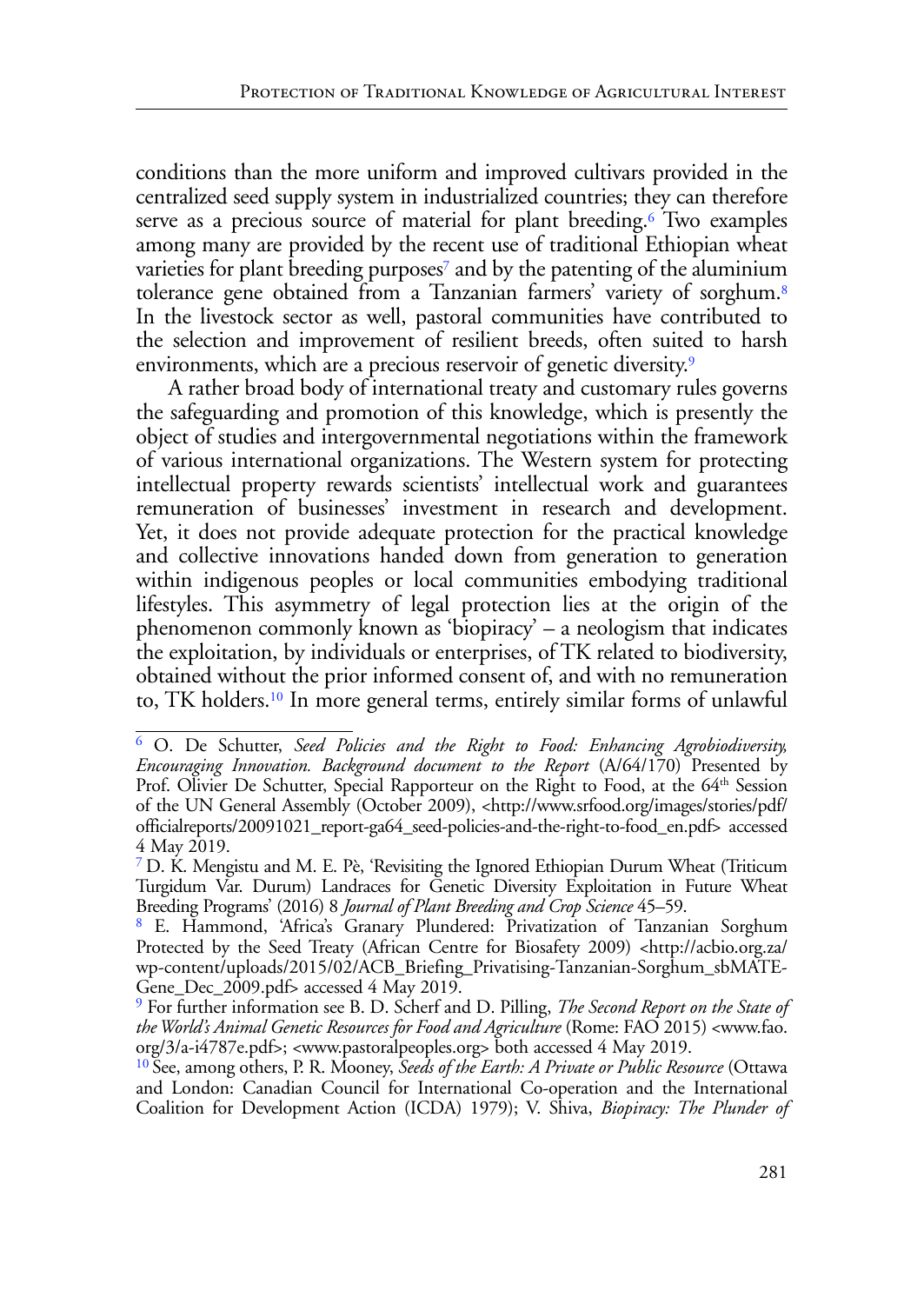exploitation may regard all knowledge and techniques of agricultural interest, in terms of engineering or plant protection, or of any other nature.

The process of 'extracting value' from the TK held by the communities often passes through third parties securing patents and other exclusive rights to inventions obtained thanks to the preponderant contribution of TK. This can take place in two distinct ways. First, in certain cases, intellectual property rights (IPRs) are erroneously attributed for claimed inventions or creative works that actually make no contribution to the state of the art. An instructive case that became notorious in international public opinion involved the European patent issued to a United States firm for the fungicidal properties of the neem tree, whose leaves had been used for decades by rural populations in India for the preparation of plant protection extracts.<sup>11</sup> Second, and more frequently, traditional knowledge and practices have been used by third parties to make products and procedures that meet all the requirements normally established for obtaining patents or other intellectual property rights, with no benefit to TK holders.

<span id="page-3-6"></span><span id="page-3-5"></span><span id="page-3-4"></span>The phenomena just described are rife with geopolitical implications, as the interests of poor countries rich in biodiversity and TK (located mostly in the Southern hemisphere) clash with those of industrialized countries that are poor in biodiversity but have advanced technologie[s.12 T](#page-3-1)his polarization is also reflected in international law, which – as we shall see – plays an ambivalent role in combating biopiracy. From one standpoint, the adoption of the Agreement on Trade-Related Aspects of Intellectual Property Rights  $(TRIPs)^{13}$  at the World Trade Organization (WTO) has fostered expansion trends in the area of intellectual property, by extending Western protection models on a global scale. Regulation of international trade has therefore made a decisive contribution to what Boyle defined as the 'Second Enclosure Movement.['14](#page-3-3) Scholars discuss the 'commodification' of genetic resources – caused by extending the area of patentable subject matter to living

<span id="page-3-7"></span>*Nature and Knowledge* (Boston, MA: South End Press 1997); R. Chandra, *The Cunning of* 

<span id="page-3-0"></span><sup>&</sup>lt;sup>11</sup> See V. Shiva and R. Holla-Bhar, 'Piracy by Patent: the Case of the Neem Tree', in J. Mander and E. Goldsmith (eds), *The Case Against the Global Economy: And for a Turn* 

<span id="page-3-1"></span><sup>&</sup>lt;sup>12</sup> Cf. I. Mgbeoji, *Global Biopiracy: Patents, Plants, and Indigenous Knowledge* (Vancouver: UBC Press 2006); L. Whitt, *Science, Colonialism and Indigenous Peoples. The Cultural Politics of Law and Knowledge* (New York: Cambridge University Press 2014).

<span id="page-3-2"></span><sup>&</sup>lt;sup>13</sup> Agreement on Trade-Related Aspects of Intellectual Property Rights, 15 April 1994, 1869 UNTS 299.

<span id="page-3-3"></span><sup>&</sup>lt;sup>14</sup> J. Boyle, 'The Second Enclosure Movement and the Construction of the Public Domain' (2003) 66 *Law and Contemporary Problems* 33–74.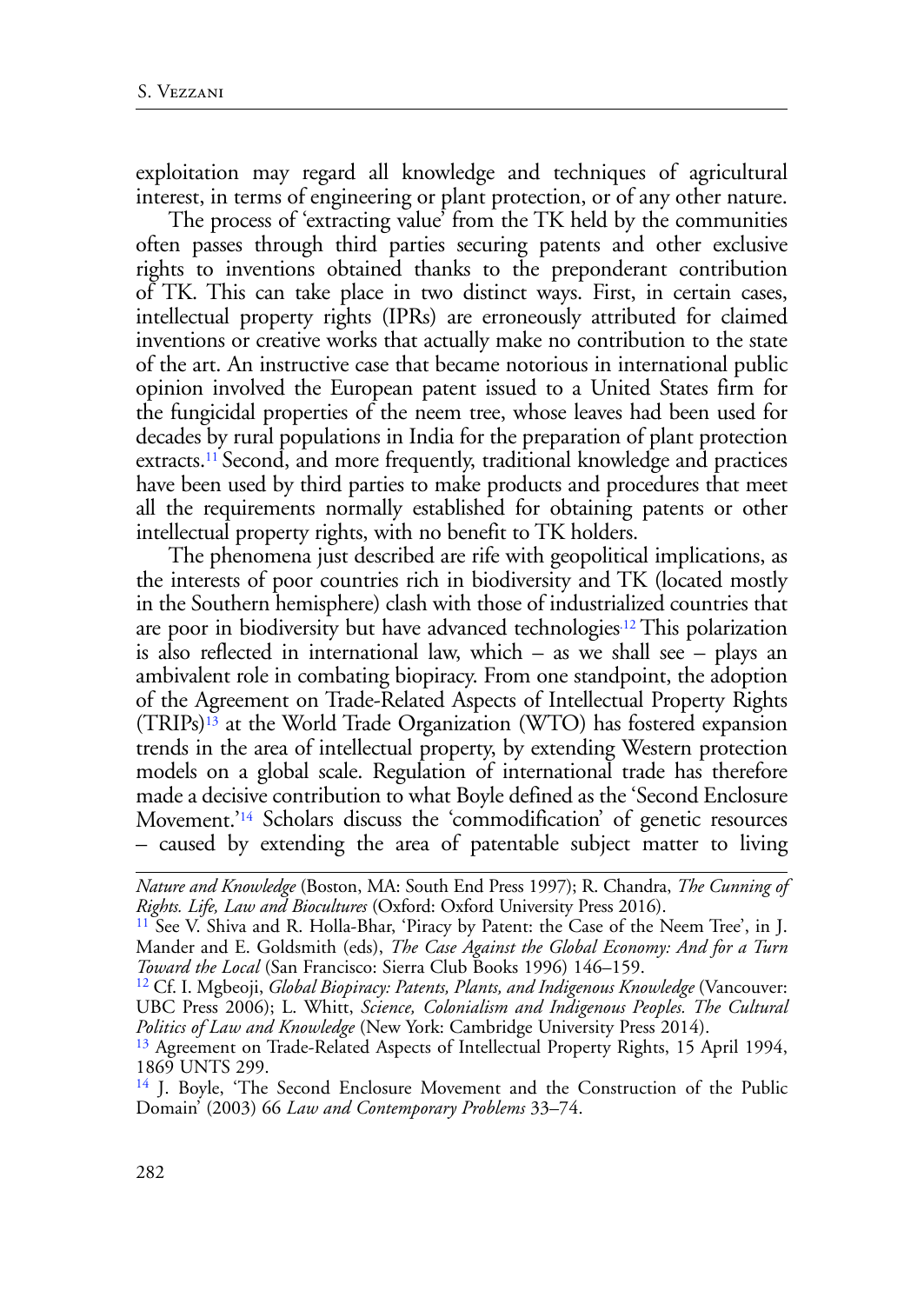<span id="page-4-3"></span>organisms and their (micro and macro) components – that is depriving millions of farmers of control over productive cycles, to the benefit of the restricted number of large agrochemical companies that dominate much of the seed market.[15](#page-4-0) Moreover, under Free Trade Agreements (FTAs), a number of developing countries have been required to introduce protection standards even higher than those required by WTO law. In particular, some trade agreements expressly include 'TRIPS–plus' provisions, requiring the Contracting Parties to introduce the patentability of plants and animals into their own legal systems[.16](#page-4-1)

<span id="page-4-4"></span>From another standpoint, international law can also constitute a tool of redistribution and solidarity, by protecting the cultural, economic, and social rights of farming communities and of indigenous peoples, as well as safeguarding global food security. As we shall see, recent years have seen a particularly intense effort to adopt international instruments aimed at promoting the 'bio-cultural' rights of indigenous peoples and farming communities, by also creating *sui generis* forms of protection of TK.

<span id="page-4-5"></span>This chapter will examine emerging trends in the protection of TK held by indigenous peoples after the adoption of the United Nations Declaration on Indigenous Peoples' Rights (UNDRIP[\)17](#page-4-2). In particular, it will analyse the role of intellectual property in preserving indigenous peoples' TK and promoting their economic empowerment. In this context, attention will be paid to the decisive question as to whether TK falls within the boundaries of protected property under international human rights law.

<span id="page-4-1"></span><span id="page-4-0"></span><sup>[15](#page-4-3)</sup> On the relationship existing between patentability of plant genetic resources and the right to food, see J. Douwe Van der Ploeg, *The New Peasantries: Struggles for Autonomy and Sustainability in an Era of Empire and Globalization* (London and Sterling, VA: Earthscan 2008); S. Vezzani, 'Le risorse fitogenetiche per l'alimentazione e l'agricoltura nel dibattito sui *global commons*' (2013) 31 *Rivista critica del diritto privato* 433–464. The concentration and integration of the agro-chemical and of the seed industry has undergone unprecedented acceleration in recent years, most recently with the merger between Bayer and Monsanto. [16](#page-4-4) For some concrete examples: S. Mullapudi Narasimhan, *Towards a Balanced 'Sui Generis' Plant Variety Regime: Guidelines to Establish a National PVP Law and Understanding of TRIPSplus Aspects of Plant Rights* (New York: UNDP 2008) <[www.undp.org/content/dam/aplaws/](http://www.undp.org/content/dam/aplaws/publication/en/publications/poverty-reduction/poverty-website/toward-a-balanced-sui-generis-plant-variety-regime/TowardaBalancedSuiGenerisPlantVarietyRegime.pdf) [publication/en/publications/poverty-reduction/poverty-website/toward-a-balanced](http://www.undp.org/content/dam/aplaws/publication/en/publications/poverty-reduction/poverty-website/toward-a-balanced-sui-generis-plant-variety-regime/TowardaBalancedSuiGenerisPlantVarietyRegime.pdf)[sui-generis-plant-variety-regime/TowardaBalancedSuiGenerisPlantVarietyRegime.pdf>](http://www.undp.org/content/dam/aplaws/publication/en/publications/poverty-reduction/poverty-website/toward-a-balanced-sui-generis-plant-variety-regime/TowardaBalancedSuiGenerisPlantVarietyRegime.pdf) accessed 4 May 2019, 25; A. G. Micara, 'International Law on Plant Genetic Resources for Food and Agriculture: Towards a New Balance?', in M. Alabrese, M. Brunori, S. Rolandi, and A. Saba (eds), *Agricultural Law* (Cham: Springer 2017) 53–82.

<span id="page-4-2"></span><sup>&</sup>lt;sup>17</sup> Declaration on the Rights of Indigenous Peoples, 13 September 2007, G.A. Res. 61/295, U.N. Doc. A/RES/47/1 (2007).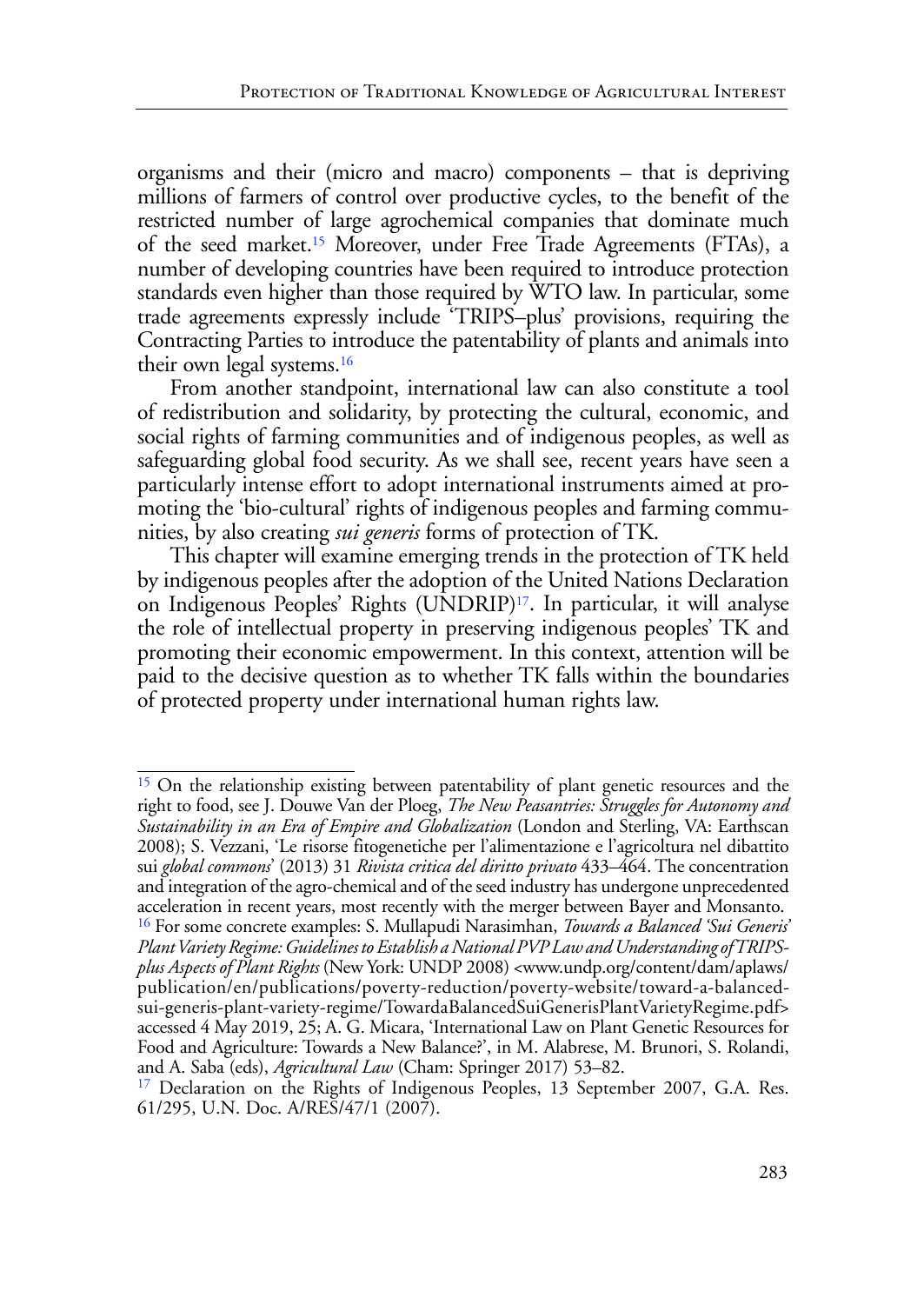### 2. *Passive Protection of Traditional Knowledge*

TK is safeguarded first by means of defensive strategies aimed at preventing it from being wrongfully exploited by third parties. In these circumstances, the aim of indigenous peoples is not to obtain exclusive rights over their knowledge (active protection), but to ensure that IPRs are not granted for inventions based on previously known traditional knowledge (passive protection). Essential here is the monitoring of the patent offices' activity, with a view to challenging patents that do not meet the requirements of novelty and/or of involving an inventive step. The revocation of the patent for the fungicidal properties of the neem tree shows that this strategy can be successful in contrasting biopiracy; however, it is very costly for indigenous peoples and above all comes up against the difficulty of demonstrating, through adequate proof, the prior use of knowledge and practices that in most cases are transmitted orally.<sup>18</sup>

<span id="page-5-3"></span><span id="page-5-2"></span>For TK holders and the NGOs representing their interests, extrajudicial strategies may be preferable, such as: *i*) the creation of databases to bring TK into the public domain and/or to assist patent examiners in foreign patent offices in carrying out prior art searches,[19](#page-5-1) or *ii*) campaigns of denunciation and raising public awareness, aimed at making patent holders relinquish controversial patents. In fact, 'naming, blaming, and shaming' is often the only possible solution in cases where IPRs have been properly accorded to third parties on the basis of the applicable law.

In intellectual property law, a preventive mechanism to combat biopiracy consists of establishing an obligation, for those applying for patents, trademarks, or certificates of production of plant varieties for products or procedures that use genetic or biological resources, to declare

<span id="page-5-0"></span>[<sup>18</sup>](#page-5-2) See S. Vezzani, 'Conoscenze tradizionali e attività inventiva: due recenti decisioni del Board of Appeal dell'Ufficio europeo dei brevetti riaccendono il dibattito sulla "biopirateria"' (2005) 88 *Rivista di diritto internazionale* 773–777.

<span id="page-5-1"></span>[<sup>19</sup>](#page-5-3) See, for instance, the Indian *Traditional Knowledge Digital Library*, accessible to patent examiners in all the patent offices that have concluded with it an agreement to that effect (see the website of the Library: <[www.tkdl.res.in>](http://www.tkdl.res.in)). For further discussion on the role of databases and platforms to preserve and protect TK, see A. Haider, 'Reconciling Patent Law and Traditional Knowledge: Strategies for Countries with Traditional Knowledge to Successfully Protect Their Knowledge From Abuse' (2016) 48 *Case Western Reserve Journal of International Law* 347–370; WIPO, 'Report on the Compilation of Materials on Databases Relating to Genetic Resources and Associated Traditional Knowledge', Doc. GRTKF/ IC/37/8 Rev., 1 August 2018. On the importance of databases to prevent biopiracy, see V. Vadi, 'Intangible Heritage, Traditional Medicine and Knowledge Governance' (2007) 2 *Journal of Intellectual Property Law and Practice* 682–692.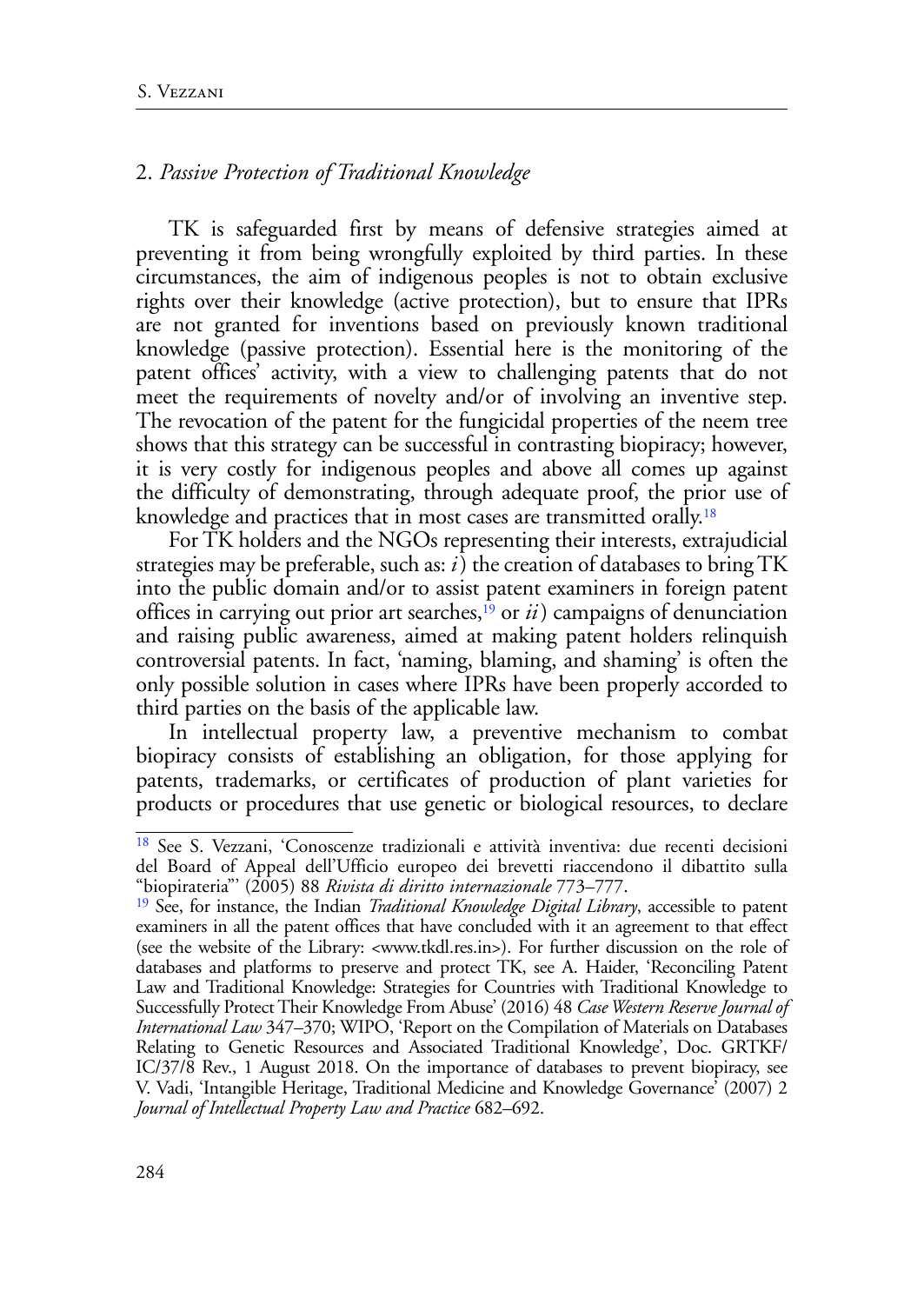<span id="page-6-7"></span><span id="page-6-6"></span><span id="page-6-5"></span>the origin of the resources in question, and any use of TK, when filing the application. These disclosure obligations are contemplated by a number of domestic laws, including for example those of the Member States of the Andean Community<sup>20</sup> and South Africa.<sup>[21](#page-6-1)</sup> Moreover, since the late 1990s, there has been discussion on amending Article 27, para. 3, letter *b*), of the TRIPs Agreement, expressly legitimating states (or requiring them) to introduce procedural obligations of this kind, and to exclude the patenting of inventions resulting from biopiracy[.22](#page-6-2) Scholars have also argued that by virtue of the principle of mutual supportiveness between international trade law and human rights, there is a genuine international obligation for states to cooperate in good faith to facilitate the such amendment.<sup>23</sup> Unfortunately, the modifications to the TRIPs Agreement proposed in this sense have not attracted sufficient support yet. Therefore, compliance with WTO law by regulations excluding the patentability of the inventions made with the decisive contribution of TK (obtained without the consent of the rights holders and/or in violation of the laws in the country of origin) remains in doubt: according to some, these regulations are incompatible with the TRIPs Agreement, because they introduce an additional requirement of patentability on top of those listed as mandatory by its Article 27[.24](#page-6-4)

<span id="page-6-8"></span><span id="page-6-0"></span> $20$  Decision n. 486/2000 issued by the Commission of the Andean Community, available at <www.comunidadandina.org/Seccion.aspx?id=83&tipo=TE&title=propiedad-intelectual>

<span id="page-6-1"></span>accessed 4 May 2019, Article 26, letters *h*) and *i*). [21](#page-6-5) Cfr. Patents Amendment Act 2005, 9 December 2005, entered into force on 14

<span id="page-6-2"></span>December 2007 (Act No. 20 of 2005), in *Government Gazette*, No. 28319. [22](#page-6-6) The revision of Article 27, para. 3, letter *b*), was envisaged by the Doha Agenda (Doc. WT/MIN(01)/DEC/1, 20 November 2001, para. 19). Among the proposals made by states, see the communication presented to the TRIPs Council by Brazil, China, Cuba, Dominican Republic, Ecuador, India, Pakistan, Thailand, Venezuela, Zambia and Zimbabwe (Doc. IP/C/W/356, 24 June 2002), commented by W. Abdelgawad, 'Brevetabilité du vivant, commerce de la biodiversité et protection des savoirs traditionnels: les pays africains et le réexamen de l'article 27:3 b) de l'Accord sur les ADPIC de l'OMC' (2004) 12 *African Yearbook of International Law* 121–167.

<span id="page-6-3"></span><sup>&</sup>lt;sup>23</sup> R. Pavoni, 'Biodiversity and Biotechnology: Consolidation and Strains in the Emerging International Legal Regime', in F. Francioni and T. Scovazzi (eds) *Biotechnology and International Law* (Oxford/Portland, OR: Hart 2006) 29–57, 54.

<span id="page-6-4"></span><sup>&</sup>lt;sup>24</sup> According to a thesis regrettably not accepted by the majority of patent offices and national judges, the refusal to grant patents for inventions obtained through the misappropriation of TK might be justified on morality or public order grounds (S. Vezzani, 'Le risorse fitogenetiche per l'alimentazione e l'agricoltura nel dibattito sui *global commons*', 776–7). One might also argue that obligations under international customary law concerning the protection of TK relating to genetic resources, prevail over obligations stemming from the TRIPs Agreement according to the principle *lex specialis derogat generali.* On this argument, see S. Vezzani, 'Normative brevettuali e accesso alle risorse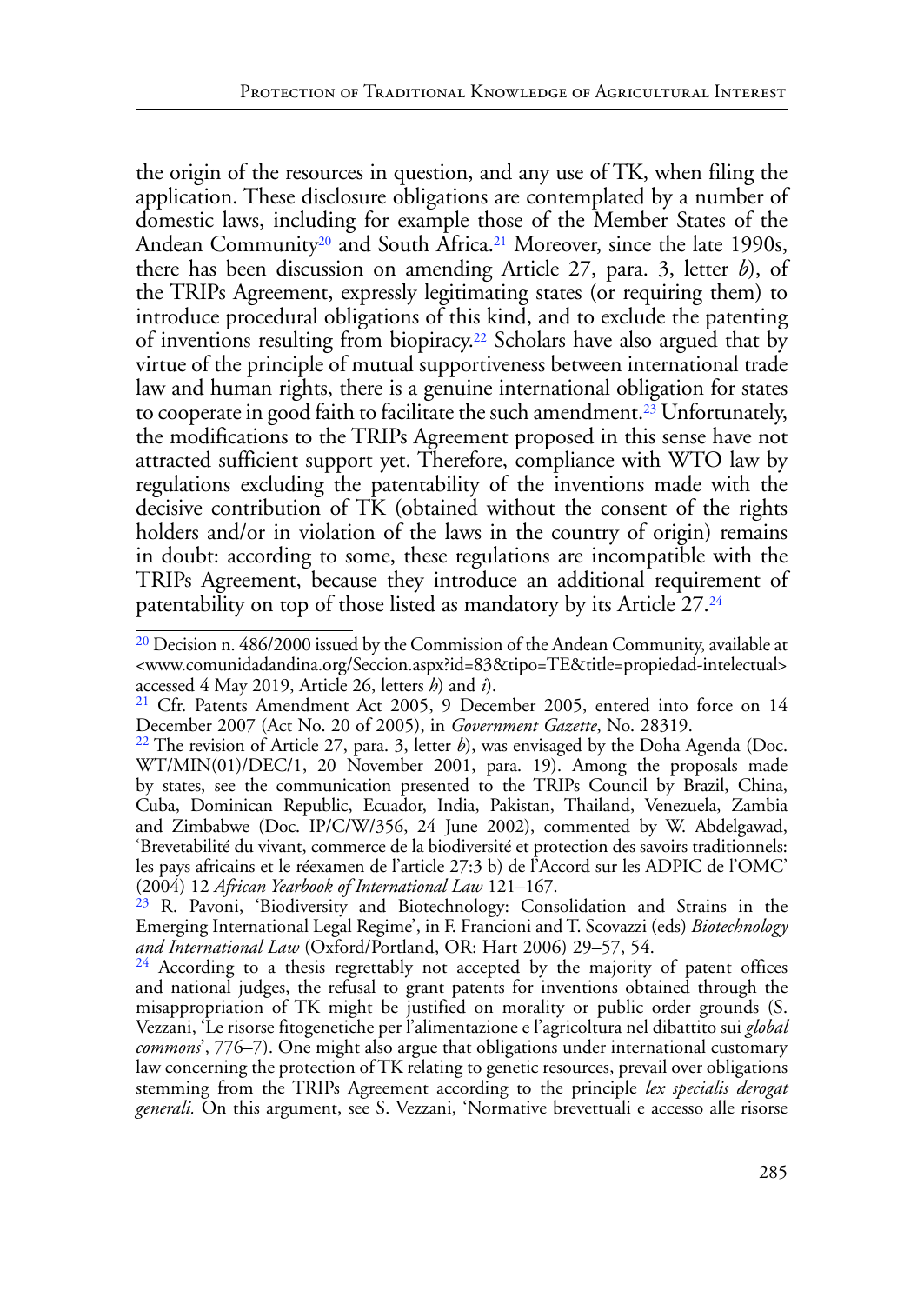<span id="page-7-6"></span><span id="page-7-5"></span>States are discussing the suitable ways to ensure the passive protection of the traditional knowledge associated with biodiversity in another intergovernmental forum as well: the Intergovernmental Committee on Intellectual Property and Genetic Resources, Traditional Knowledge and Folklore (WIPO Committee), instituted in 2000 by the World Intellectual Property Organization. The WIPO Committee has adopted a consolidated document relating to intellectual property and genetic resources, most recently revised on 23 March 2018, that might in the future take on the form of an international convention[.25](#page-7-0) According to this document, the objective of combating biopiracy should be pursued: *i*) by fostering patent offices' access to information on TK to prevent the erroneous granting of patents; $^{26}$ *ii*) by requiring, when filing the patent applications, disclosure of the origin of the genetic resources and of the TK used, accompanied by appropriate administrative sanctions in the event of violations[;27](#page-7-2) *iii*) by promoting the creation of TK databases[;28](#page-7-3) *iv*) by fostering international cooperation and technical assistance<sup>29</sup> The WIPO Committee's consolidated document is composed of several parts still in square brackets and articles which contain possible alternative formulations. To date, in fact, the states represented in the Committee have been unable to reach agreement as to such basic questions as whether the disclosure is obligatory or optional, whether and what kind of sanctions there should be, or whether to require patent offices to put in place measures aimed at ascertaining that TK has been acquired

<span id="page-7-9"></span><span id="page-7-8"></span><span id="page-7-7"></span>biologiche e genetiche: ripartizione giusta ed equa dei vantaggi o "biorazzia"?', in N. Boschiero (ed), *Bioetica e biotecnologie nel diritto internazionale e comunitario. Questioni generali e tutela della proprietà intellettuale* (Torino: Giappichelli 2006) 261–281, 270.

<span id="page-7-0"></span><sup>25</sup> WIPO, Doc. GRTKF/IC/35/REF/FACILITATORS TEXT REV. 2, 'Consolidated Document Relating to Intellectual Property and Genetic Resources, Rev. 2 (clean)', 23 March 2018, available at <http://www.wipo.int/edocs/mdocs/tk/en/wipo\_grtkf\_ic\_35/ wipo\_grtkf\_ic\_35\_ref\_facilitators\_text\_rev\_2.pdf> accessed 4 May 2019. See also the Information note prepared by Mr. Ian Goss, the Chair of the WIPO Committee, for its 2018 session <http://www.wipo.int/edocs/mdocs/tk/en/wipo\_grtkf\_ic\_37/wipo\_grtkf\_ ic\_37\_chair\_info\_note.pdf> accessed 4 May 2019, and WIPO, 'The Protection of Traditional Knowledge: Updated Draft Gap Analysis', Doc. GRTKF/IC/37/6, 20 July 2018. On the works of the WIPO expert committee see D. F. Robinson, A. Abdel-Latif and P. Roffe (eds), *Protecting Traditional Knowledge: The WIPO Intergovernmental Committee on Intellectual Property and Genetic Resources, Traditional Knowledge, and Folklore* (New York: Routledge 2017).

<span id="page-7-1"></span><sup>26</sup> 'Consolidated Document Relating to Intellectual Property and Genetic Resources, Rev. 2 (clean)' Article 8.

<span id="page-7-2"></span>[27](#page-7-7) *Ibid.* Article 6.

<span id="page-7-3"></span>[<sup>28</sup>](#page-7-8) *Ibid.* Article 8, para. 2.

<span id="page-7-4"></span>[<sup>29</sup>](#page-7-9) *Ibid.* Articles 11–13.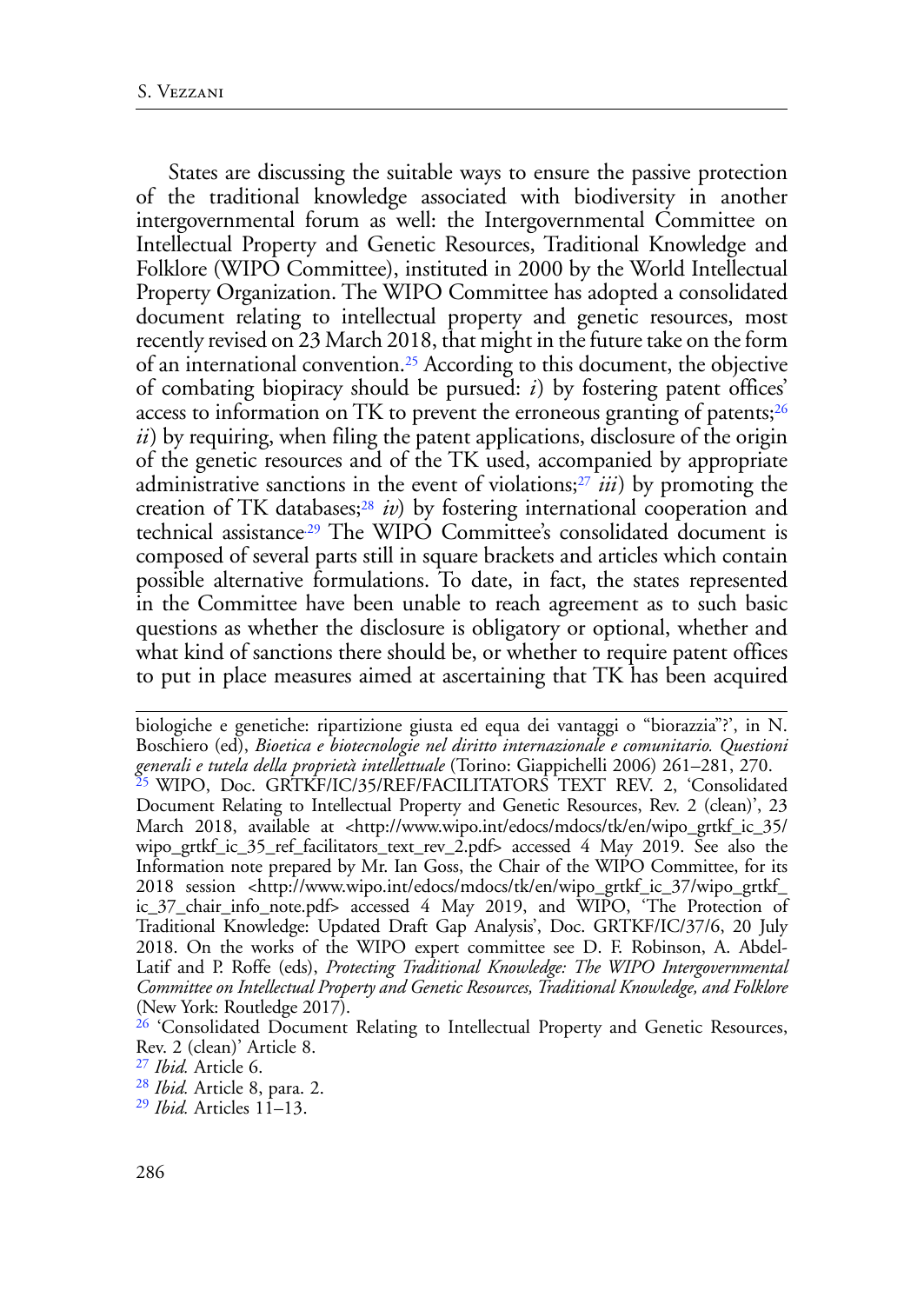with the consent of the rights holders.

### <span id="page-8-6"></span>2.1. *Litigation before Domestic Courts: The* Murmuru *Case*

<span id="page-8-5"></span>In 2002, a distinguished scientist suggested establishing a special UN-sponsored tribunal to resolve disputes relating to the misappropriation of TK.[30](#page-8-0) However, this suggestion has never been seriously taken into consideration by states and international organizations. In the ( *prima facie*) absence of effective international remedies, many legal scholars have discussed possible remedies that indigenous peoples might pursue before domestic courts in the event of biopiracy.<sup>31</sup> In particular, it has been emphasized that, in case of misappropriation of secret TK, infringements may give rise to a civil action for unfair competition, in order to obtain a ban on the commercialization of the products and compensation for material loss. Furthermore, compensation might be claimed for damages related to the non-material harm suffered as a consequence of the divulgation of sacred knowledge, for breach of confidence, or for breach of the moral right to be recognized as the authors of a creative work.<sup>32</sup> Because TK is generally handed down from a generation to another orally, it is quite difficult for plaintiffs to prove the existence of TK and they often have to produce reports by anthropologists and ethnobiologists.

<span id="page-8-9"></span><span id="page-8-8"></span><span id="page-8-7"></span>Overall, little attention has been paid to the few known cases of TK abuse litigated before domestic courts.<sup>33</sup> Among them, particularly worthy of discussion is the *murmuru* case, decided by a Brazilian federal court.<sup>34</sup>

<span id="page-8-0"></span>[<sup>30</sup>](#page-8-5) I. M. Verma, 'Biopiracy: Distrust Widens the Rich-Poor Divide' (2002) 5 *Molecular Therapy* 95.

<span id="page-8-1"></span>[<sup>31</sup>](#page-8-6) For a *tour d'horizon*, see S. Vezzani, 'Sciamani e "cacciatori di geni": proprietà intellettuale e diritti dei popoli indigeni', in I. Papanicolopulu (ed) *Incontro di studio dei giovani cultori delle materie internazionalistiche* (Milano: Giuffrè 2008) 85–123.

<span id="page-8-2"></span><sup>&</sup>lt;sup>32</sup> See F. Fontanarosa, 'Common property rights e traditional knowledge: appunti comparatistici in tema di diritti di proprietà intellettuale delle collettività locali' (2016) 12 *Agricoltura istituzioni mercati* 136–174.

<span id="page-8-3"></span>[<sup>33</sup>](#page-8-8) See, however, S. Bhutani and K. Kohli, 'Litigating India's Biological Diversity Act. A Study of Legal Cases' (2016) <https://www.aipla.org/committees/committee\_ pages/Biotechnology/GeneticResources/Shared%20Documents/India\_s\_Biological\_ Diversity\_Act-List\_of\_legal\_cases.PDF> accessed 4 May 2019.

<span id="page-8-4"></span>[<sup>34</sup>](#page-8-9) Third Court of the Judicial Section of the Acre State, *Ministério Público Federal v. Fábio F. Dias – ME, Chemyunion Química Ltda., Natura Cosméticos S.A., Instituto Nacional de Propriedade Indistrial (INPI)*, ação civil pública2007.30.00.002117-3, Judgment 22 May 2013 <http://portal.trf1.jus.br/sjac/comunicacao-social/imprensa/noticias/justica-federalprofere-sentenca-no-caso-murmuru.htm> accessed 4 May 2019. On the *murmuru* case see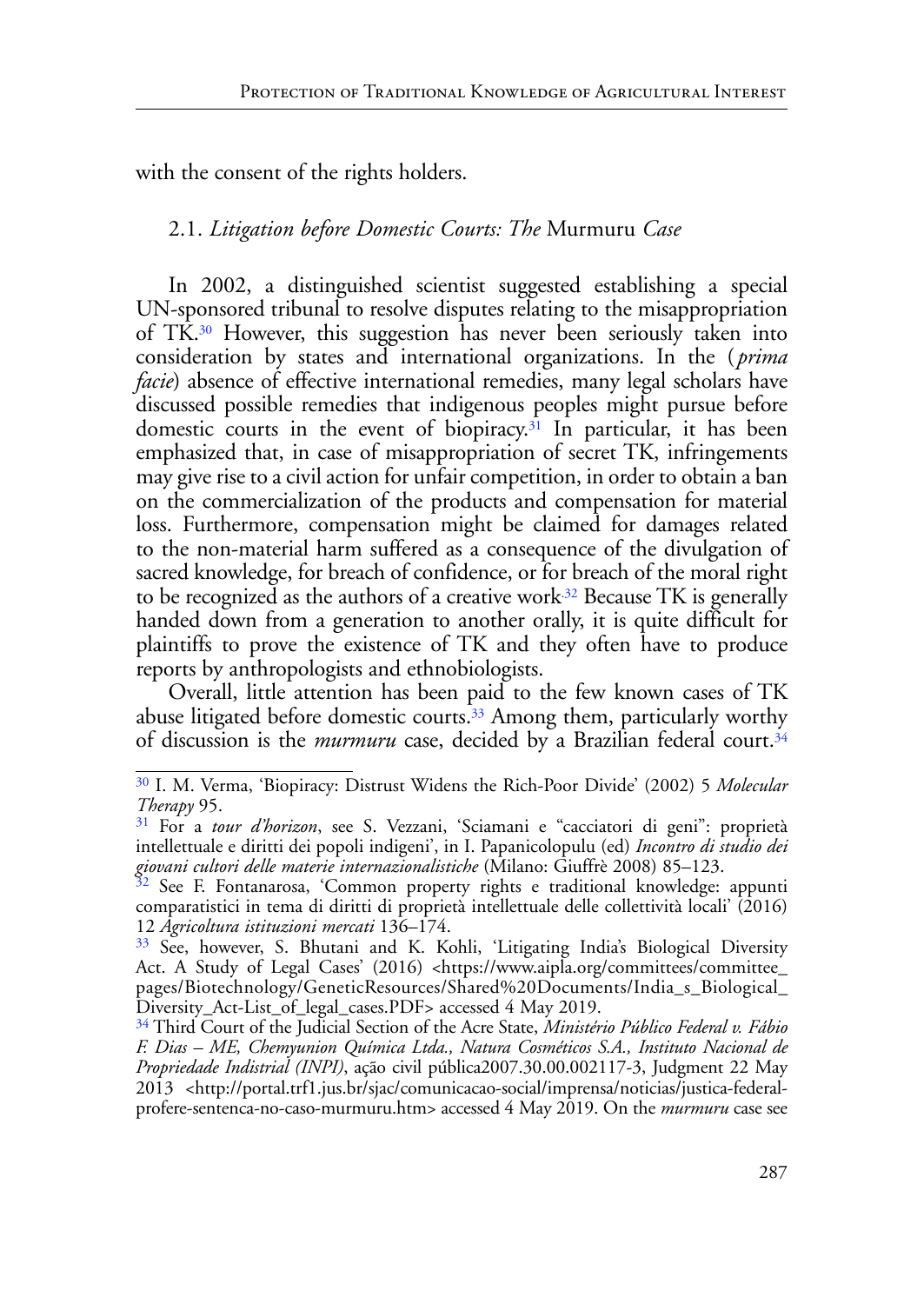Murmuru is an Amazonian plant that produces a palm fruit used by the Ashaninkas for food and cosmetic purposes. In 2007, the Federal Public Ministry initiated an *ação civil pública* against four legal persons who had allegedly unlawfully accessed indigenous TK relating to murmuru, in order to obtain patents (granted by the Brazilian National Institute of Industrial Property) for products and processes concerning uses of murmuru to produce soap and other cosmetic products with emollient and moisturizing properties. The Public Ministry asked the court either to declare the said patents null and void, or to declare an association representing the indigenous people as holder of the patents; the court was also asked to award the Ashaninka people part of the economic income deriving from the sale of products incorporating their TK.

<span id="page-9-2"></span>The court rejected the argument that the Ashaninka could claim intellectual property rights over TK concerning the emollient properties of murmuru, ruling that information concerning these properties was widely disseminated and described in old publications, and thus belonged to the public domain[.35](#page-9-0) However, the judgment found that murmuru nuts and related information concerning their potential commercial value had been accessed in the framework of a research programme carried out under an agreement between the Ashaninka and an NGO. The agreement required prior informed consent and benefit sharing. In light of all this, the court thus condemned the respondents to pay an indemnity to the indigenous people, corresponding to 15% of the profit gained from the sale of products obtained from murmuru. It also ruled that the National Institute of Industrial Property had to rectify the patent application, indicating the association representing the Ashaninka as the applicant[.36](#page-9-1)

<span id="page-9-3"></span>This judgment is notable, as it is the only known case in which a court has ruled that an indigenous community should be considered the owner of patent granted to a company that has wrongfully obtained biodiversityassociated knowledge held by that community. It reveals that, even in the absence of *ad hoc* legislation, indigenous peoples may successfully bring proceedings in circumstances where third parties have exploited TK (whether or not in the public domain) shared in confidence or used in

M. C. Vidotte Blanco Tarrega and R. Donizete Franco, 'Os conhecimentos tradicionais associados e a propriedade intelectual da biotecnologia: reflexões a partir do caso do murmuru' <http://www.publicadireito.com.br/artigos/?cod=dabd8d2ce74e782> accessed 4 May 2019.

<span id="page-9-0"></span>[<sup>35</sup>](#page-9-2) Third Court of the Judicial Section of the Acre State, *Ministério Público Federal v. Fábio F. Dias*. [36](#page-9-3) *Ibid.* 52.

<span id="page-9-1"></span>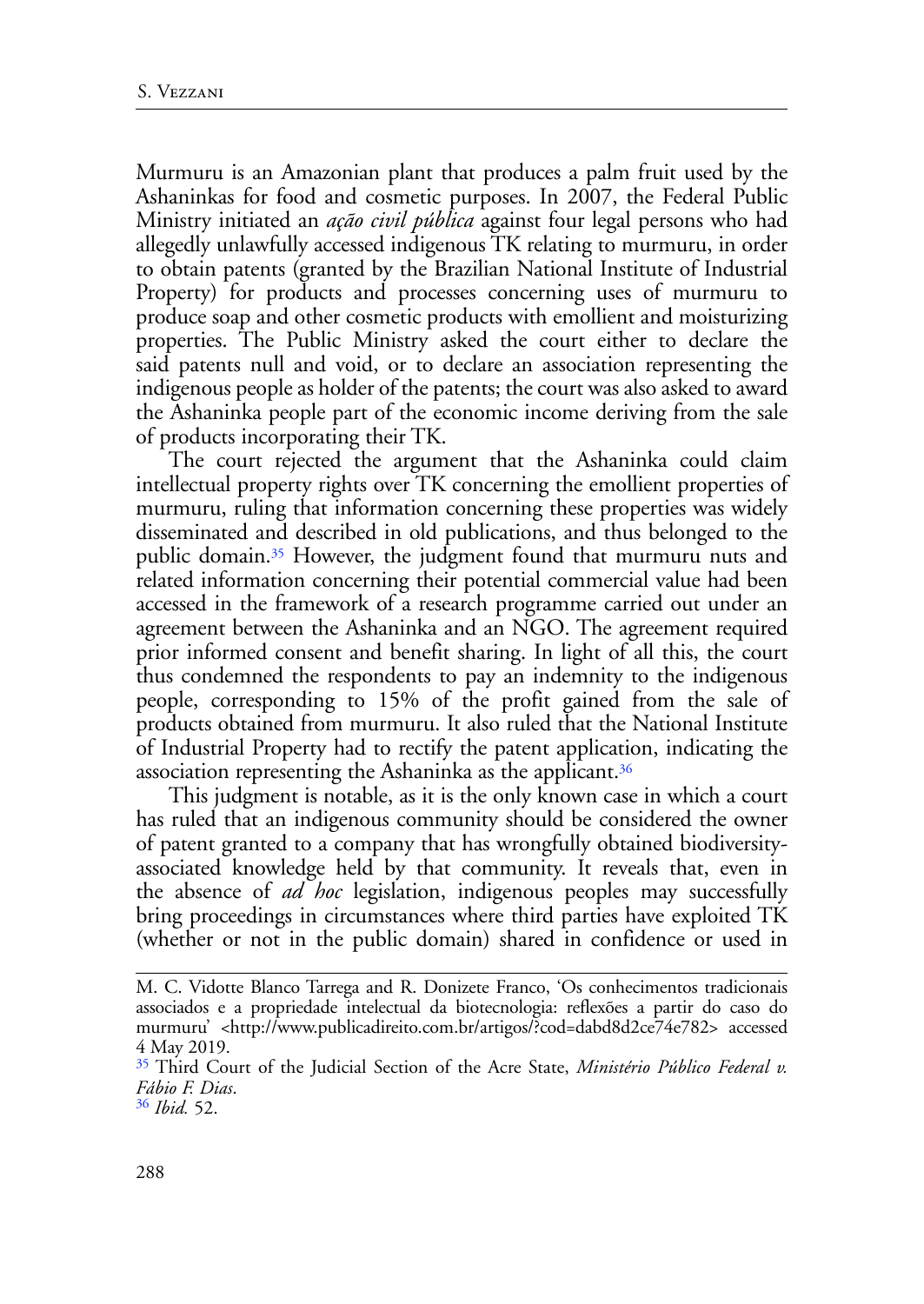breach of a contract. Conversely, the impact of this case is limited by the fact that, as acknowledged by the judgment itself, in most cases patents resulting from biopiracy fail to satisfy patentability requirements.

#### 3. *Active Protection*

<span id="page-10-3"></span>Turning to the 'active' protection, the need of *sui generis* systems capable to safeguard and promote TK, enabling rights holders to share the benefits derived from its use, has been noted for some time in the international community.[37](#page-10-0) Numerous treaties and soft law instruments contemplate the protection of TK of agricultural interest.[38](#page-10-1) Moreover, as far as the knowledge held by indigenous peoples is concerned, protection is also provided by general international law.

<span id="page-10-5"></span><span id="page-10-4"></span>It is often argued that, by failing to recognize collective rights and being based on a market value system, intellectual property rights are ill-suited to protect TK[.39](#page-10-2) Nevertheless, it cannot be completely ruled out that local communities or indigenous peoples can strategically use select elements of

<span id="page-10-0"></span><sup>&</sup>lt;sup>37</sup> On the emerging principle of benefit sharing, see E. Morgera, 'The Need for an International Legal Concept of Fair and Equitable Benefit Sharing' (2016) 27 *European Journal of International Law* 353–383.

<span id="page-10-1"></span> $38$  See, for instance, the UNESCO Convention for the Safeguarding of the Intangible Cultural Heritage, 17 October 2003, in force 20 April 2006, 2368 *UNTS* 1, Article 2(2) (d) (also including in the notion of intangible cultural heritage 'knowledge and practices concerning nature and the universe'). The Convention's List of Intangible Heritage includes culinary traditions and traditional practices related to agriculture, such as 'Traditional Knowledge and Technology Relating to the Growing and Processing of the Curagua', inscribed in 2015.

<span id="page-10-2"></span>[<sup>39</sup>](#page-10-5) See, for instance, G. Aguilar, 'Access to Genetic Resources and Protection of Traditional Knowledge in the Territories of Indigenous Peoples' (2001) 4 *Environmental Science & Policy* 241–256, 250–251. A more multifaceted analysis is made by Coombe in her scholarly output. On one hand, she has noted that the use of Western intellectual property language may unintentionally serve neoliberal ideology and the mainstream agenda: '[t]he CBD recognition of indigenous and local communities' traditional knowledge as relevant to the conservation of biological diversity, for example, is embedded in a neoliberal regime that defines the latter as a 'resource' for humankind best valued through market mechanisms' (R. J. Coombe, 'Possessing Culture: Political Economies of Community Subjects and their Properties', in V. Strang and M. Busse (eds), *Ownership and Appropriation* (Oxford/ New York: Berg 2011) 105–127, 112). On the other hand, she has emphasized that proprietary claims have in some places been linked to emancipatory struggles for resistance to hegemonic globalization, and for recognition and social justice (ibid).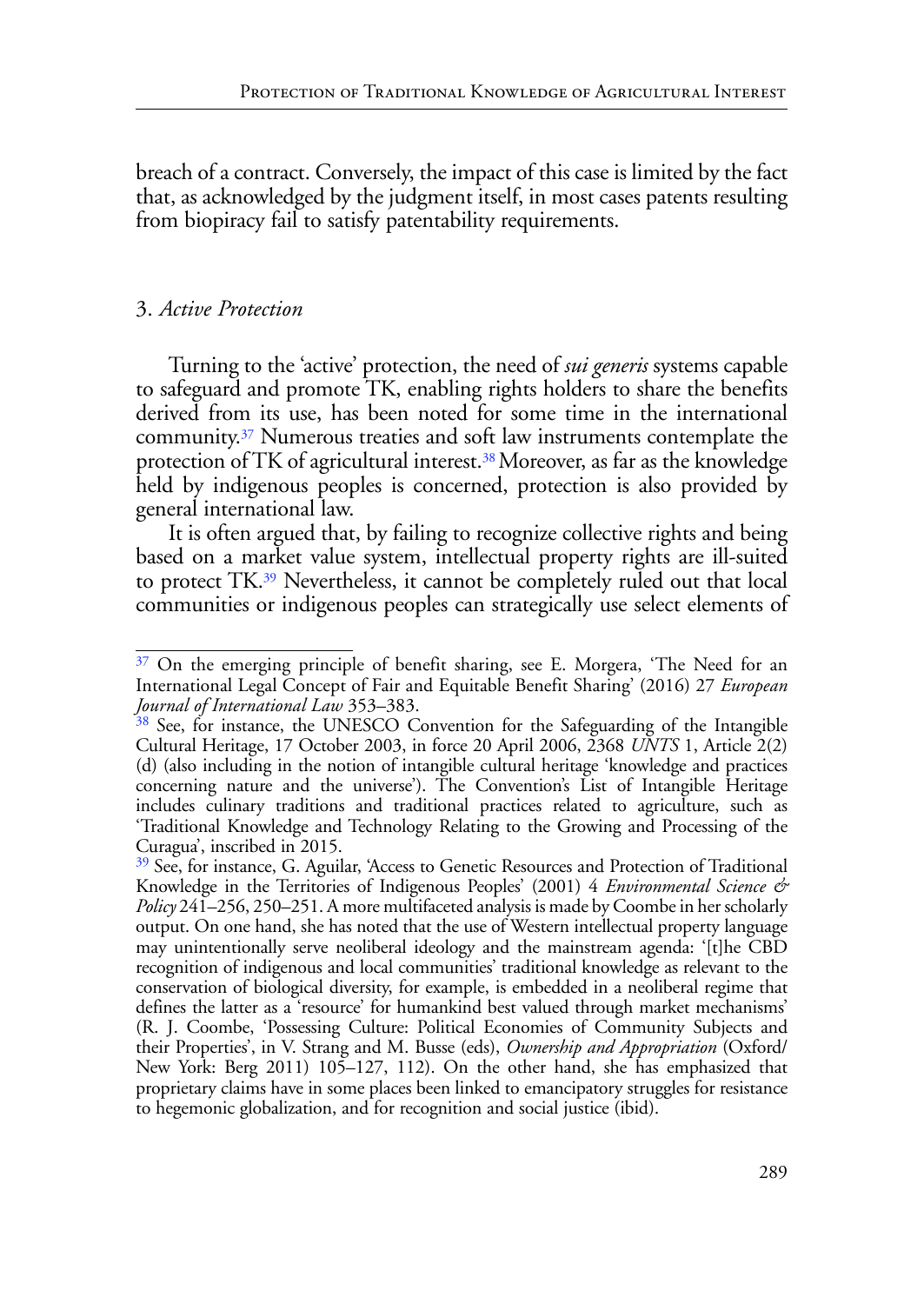<span id="page-11-6"></span><span id="page-11-5"></span>IPRs for safeguarding collective TK[.40](#page-11-0) Traditional IPRs that can protect TK in the agricultural field are geographical indications, trade secrets, plant breeders' rights, collective trademarks, denominations of origin, and (for inventions developed thereof) patents.<sup>41</sup> For example, indigenous peoples obtained the protection of the fine Rooibos tea from South Africa through a geographical indication[.42](#page-11-2) Several domestic laws also protect TK as industrial secrets, if such knowledge has been kept confidential and does not belong to the public domain.<sup>[43](#page-11-3)</sup>

<span id="page-11-8"></span><span id="page-11-7"></span>However, the main challenge is to develop *sui generis* protection systems that are culturally more appropriate and capable of better valorizing the collective and intergenerational nature of the rights claimed by communities to their own heritage of knowledge, even in cases where the relevant practices and knowledge do not satisfy the requirement of novelty. A number of states, especially developing and least developed countries, have adopted *ad hoc* legislation to protect 'intellectual community rights', particularly as regards knowledge associated with biodiversity.<sup>44</sup> The adopted solutions diverge considerably. For example, some legislations have filing procedures

<span id="page-11-9"></span><span id="page-11-0"></span>[<sup>40</sup>](#page-11-5) See, for instance, I. Mgbeoji, *Global Biopiracy: Patents, Plants and Indigenous Knowledge*; L. Whitt, *Science, Colonialism and Indigenous Peoples. The Cultural Politics of Law and Knowledge*, 12 and A. K. Gupta, 'Conserving Biodiversity and Rewarding Associated Knowledge and Innovation Systems: Honey Bee Perspective', in T. Cottier and P. C. Mavroidis (eds), *Intellectual Property: Trade, Competition and Sustainable Development* (Ann Arbor: The University of Michigan Press 2003) 373–402.

<span id="page-11-1"></span>[<sup>41</sup>](#page-11-6) For some concrete examples concerning use of traditional IPRs to protect indigenous peoples' TK, see *Protect and Promote Your Culture. A Practical Guide to Intellectual Property for Indigenous Peoples and Local Communities* (Geneva: WIPO 2017).

<span id="page-11-2"></span>[<sup>42</sup>](#page-11-7) L. Daniels, 'Local Rooibos Tea Gowers Take Charge in Effort to Gain GI Protection', *Intellectual Property Watch*, 12 January 2016. More in general, on the potential of geographical indication to protect TK, see A. Di Blase, 'I diritti di proprietà intellettuale applicabili alla cultura indigena e tradizionale' (2008) 9 *Direito e Democracia* 4–38, 34–35; D. Gervais, 'Traditional Innovation and the Ongoing Debate on the Protection of Geographical Indications' in P. Drahos and S. Frankel (eds), *Indigenous Peoples' Innovation: Intellectual Property Pathways to Development* (Camberra: Australian National University Press 2012) 121–146.

<span id="page-11-3"></span><sup>&</sup>lt;sup>43</sup> See on this point G. Aguilar, 'Access to Genetic Resources and Protection of Traditional Knowledge in the Territories of Indigenous Peoples', 254; P. D. Farah and R. Tremolada, 'Diritti di proprietà intellettuale, diritti umani e patrimonio culturale immateriale' (2014) 63 *Rivista di diritto industriale* 21–47, 39–40.

<span id="page-11-4"></span>[<sup>44</sup>](#page-11-9) For an overview of some domestic legislation, see E.C. Kamau and G. Winter, *Genetic Resources, Traditional Knowledge and the Law: Solutions for Access and Benefit Sharing* (London and Sterling, VA: Earthscan 2009); C. Antons (ed), *Traditional Knowledge, Traditional Cultural Expressions and Intellectual Property Law in the Asia-Pacific Region* (Alphen aan den Rijn: Kluwer Law International 2009).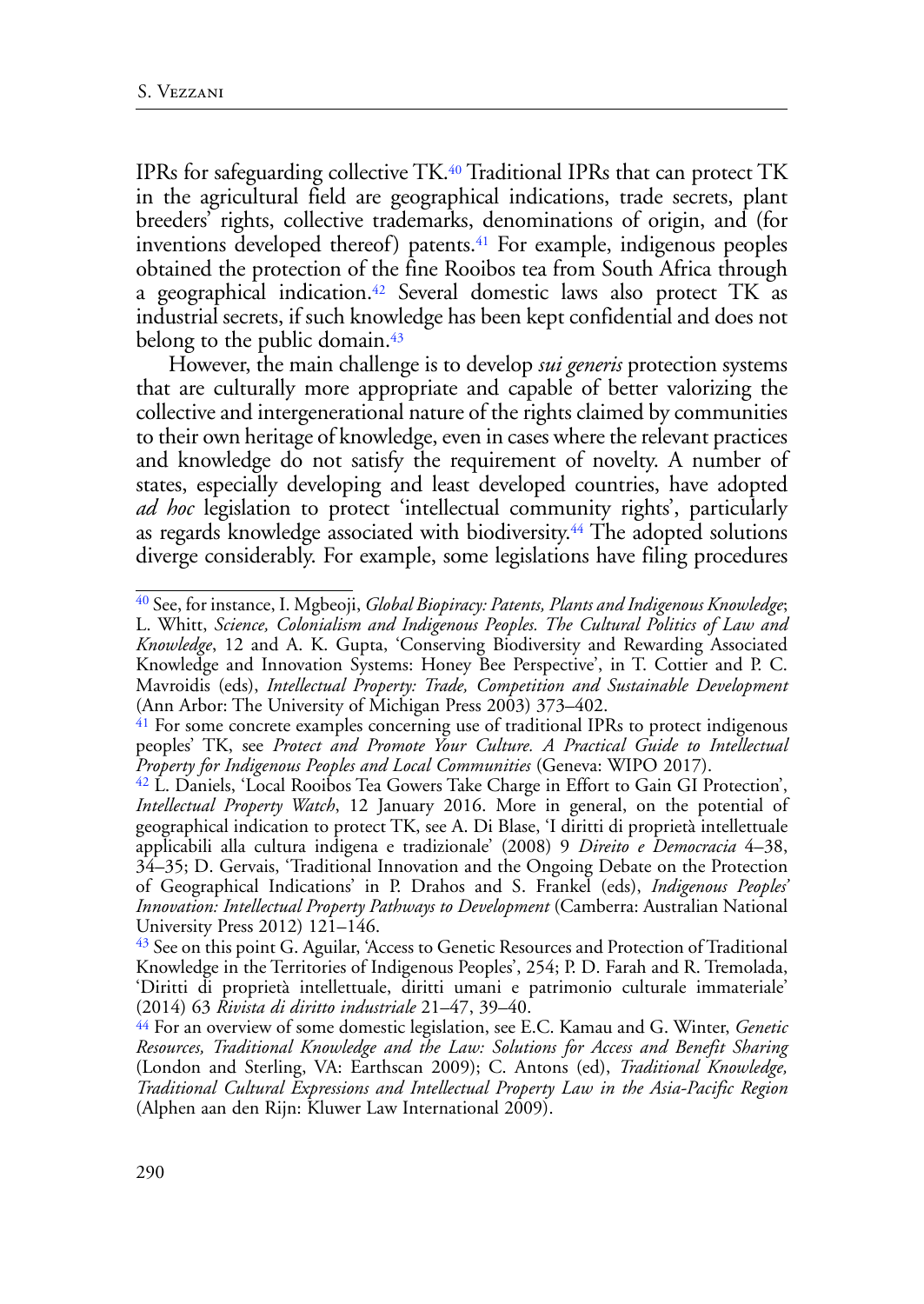<span id="page-12-5"></span>or other administrative obligations for the purposes of granting exclusive rights,<sup>45</sup> while most merely identify the facts giving rise to the rights not subject to registration. Quite different is the role entrusted to the state authorities and to indigenous peoples' representatives, both in negotiating the 'mutually agreed terms' with the persons interested in the use of TK, and in subsequently sharing the (monetary and non monetary) benefits with the rights holders. Some legislative systems, such as the 2002 Peruvian law on access to biological diversity and related TK, also require a base percentage of gross sales stemming from the marketing of goods developed thanks to TK to be paid to the community of origin, in order to avoid abuses by outside parties having much stronger bargaining power.<sup>46</sup> Also highly variable is the effectiveness recognized for indigenous law, which in many cases contains detailed rules on accessing TK[.47](#page-12-2)

<span id="page-12-9"></span><span id="page-12-8"></span><span id="page-12-7"></span><span id="page-12-6"></span>At the international level, some regionally-based organizations have developed model laws on the protection of traditional technologies and knowledge in the form of recommendations. Distinguished among these are those developed by the African Union<sup>48</sup> and by the Pacific Islands Forum.<sup>49</sup> Moreover, in 2010, the African Regional Intellectual Property Organization (ARIPO) adopted a full-blown international agreement on the protection

<span id="page-12-0"></span>[<sup>45</sup>](#page-12-5) See, e.g., the South African legislation, which imposes no formality upon TK bearers: '*Protection, Promotion, Development and Management of Indigenous Knowledge System Bill, 2014*', *Government Gazette*, 20 March 2015, n. 38574.

<span id="page-12-1"></span>[<sup>46</sup>](#page-12-6) Peru, Law No. 27811 of 10 August 2002, 'The Protection of Access to Peruvian Biological Diversity and the Collective Knowledge of Indigenous People' <http://www. wipo.int/wipolex/en/details.jsp?id=3420> accessed 4 May 2019, Article 8. On this law see R. G. Alvarez Núñez, 'Intellectual Property and the Protection of Traditional Knowledge, Genetic Resources and Folklore: The Peruvian Experience' (2008) 12 *Max Planck Yearbook of United Nations Law* 485–549, 536–547.

<span id="page-12-2"></span><sup>&</sup>lt;sup>47</sup> Cf. B. Tobin, 'The Role of Customary Law in ABS and Traditional Knowledge Governance: Perspectives from Andean and Pacific Island Countries' (WIPO and United Nations University, 2013) <www.ip-watch.org/weblog/wp-content/uploads/2013/04/ customary\_law\_in\_abs\_and\_tk\_governance\_perspectives\_from\_andean\_and\_pacific\_ island\_countries.pdf> accessed 4 May 2019. See also P. Drahos, *Intellectual Property, Indigenous People and Their Knowledge* (Cambridge: Cambridge University Press 2014) (examining ancestral systems of knowledge governance).

<span id="page-12-3"></span>[<sup>48</sup>](#page-12-8) 'African Model Legislation for the Protection of the Rights of Local Communities, Farmers and Breeders, and for the Regulation of Access to Biological Resources (2000).' For commentary, see T. Kongolo, *Unsettled International Intellectual Property Issues* (Alphen aan den Rijn: Kluwer Law International 2008) 79–86.

<span id="page-12-4"></span><sup>&</sup>lt;sup>49</sup> 'Model Law for the Protection of Traditional Knowledge and Expressions of Culture 2002', available at <www.forumsec.org/resources/uploads/attachments/documents/ PacificModelLaw,ProtectionofTKandExprssnsofCulture20021.pdf> accessed 4 May 2019.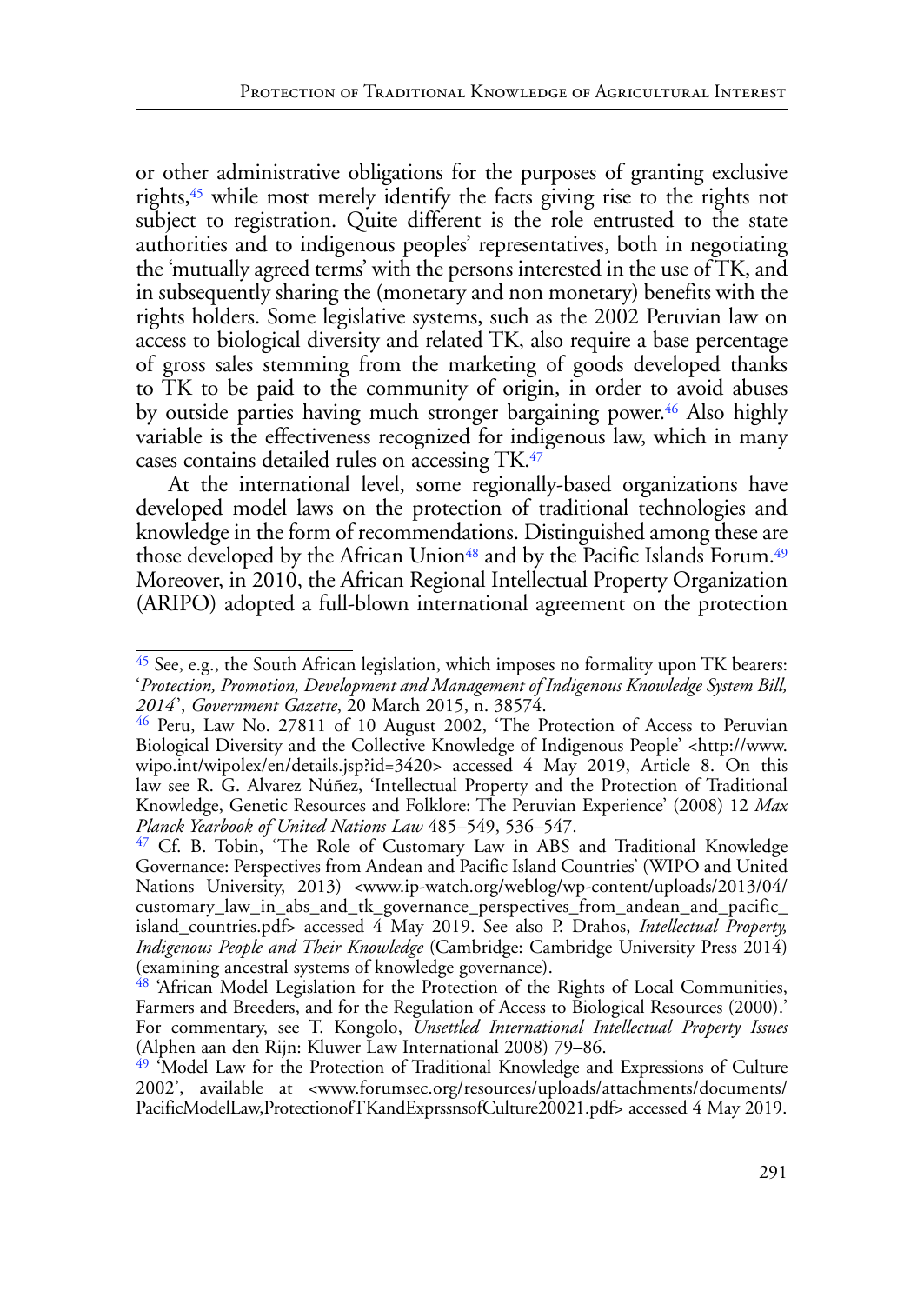<span id="page-13-9"></span><span id="page-13-8"></span><span id="page-13-7"></span><span id="page-13-6"></span>of TK, the Swakopmund Protocol, which entered force in May 2015[.50](#page-13-0) The Protocol enshrines the right of local and indigenous populations – as well of the individuals who, within these populations, have made an innovative contribution to the development of new practices and knowledge<sup>[51](#page-13-1)</sup> – to exclude others from using their knowledge, without requiring entry in registers or any other formality[.52](#page-13-2) In a highly flexible manner, the Protocol entrusts the communities with negotiating the licensing contracts containing agreements as to the amount of the fee and/or other non-financial benefits.<sup>53</sup> The role of the relevant administrative authorities is reduced to mediating between the parties, in order to help achieve fair and equitable benefit sharing.<sup>[54](#page-13-4)</sup> The jurisdictional authorities are thus tasked with ascertaining, should disputes arise, whether the necessary prerequisites exist so that a given knowledge might be called traditional pursuant to the Protocol and, in that case, what community can claim ownership of the *ius excludendi*.

<span id="page-13-10"></span>As we shall see, a variety of universal international instruments also contain provisions on the protection and promotion of TK. However, the heterogeneous nature of the solutions upheld by the individual domestic legal systems reveals how hard it is to work out a universal convention that contemplates, in a detailed way, uniform protection instruments. An attempt in this sense is underway within the WIPO; regrettably, however, the intergovernmental negotiation has thus far failed to yield appreciable results.

#### 4.*Conventions Aimed to Face Loss of Biological Diversity and Climate Change*

<span id="page-13-11"></span>Obligations to safeguard TK are put in place by the two international conventions adopted after the 1992 Rio 'Earth Summit': the Convention on Biological Diversity (CBD)<sup>55</sup> and the United Nations Convention to Combat Desertification in those Countries Experiencing Serious Drought

<span id="page-13-0"></span>[<sup>50</sup>](#page-13-6) Swakopmund Protocol on the Protection of Traditional Knowledge and Expressions of Folklore within the Framework of the African Regional Intellectual Property Organization (ARIPO), 9 August 2010, <www.wipo.int/wipolex/en/other\_treaties/text.jsp?file\_ id=201022> accessed 4 May 2019. The Protocol entered into force on 11 May 2015.

<span id="page-13-1"></span>[<sup>51</sup>](#page-13-7) Swakopmund Protocol, section 6.

<span id="page-13-2"></span>[<sup>52</sup>](#page-13-8) *Ibid.* section 5 (also encouraging states to maintain registers of TK for the sake of transparency)

<span id="page-13-3"></span>[<sup>53</sup>](#page-13-9) *Ibid.* sections 7–9.

<span id="page-13-4"></span>[<sup>54</sup>](#page-13-10) *Ibid.* section 9.2.

<span id="page-13-5"></span>[<sup>55</sup>](#page-13-11) Convention on Biological Diversity, Rio de Janeiro, 5 June 1992 (1992) 31 *International Legal Materials* 818.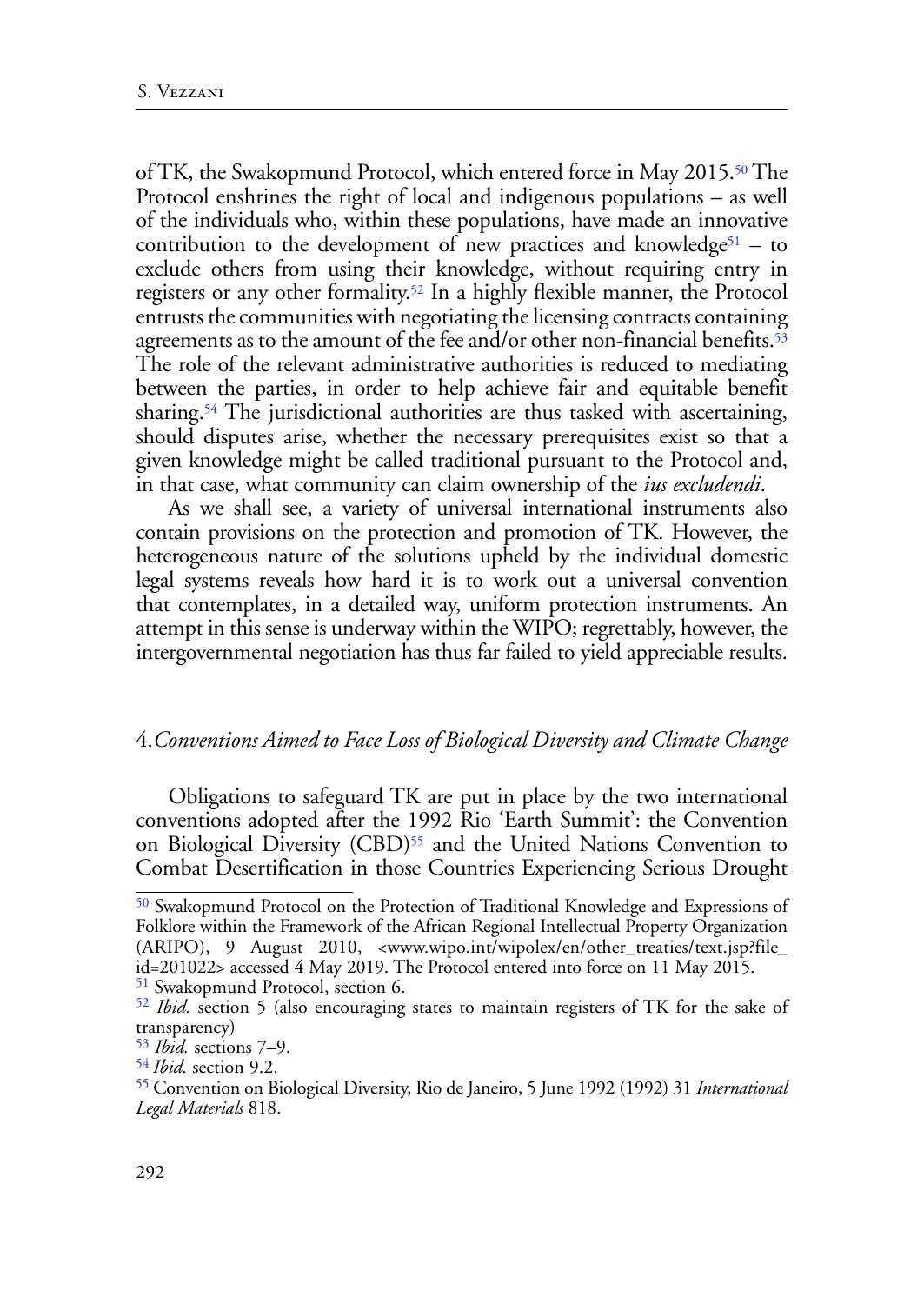and/or Desertification, particularly in Africa (Convention to Combat Desertification).<sup>56</sup>

The CBD is mainly based on the idea that the sharing of the benefits deriving from genetic resources is a matter for states to decide, as a matter of state sovereignty.[57](#page-14-1) Nevertheless, Article 8, letter *j*) of the CBD requires the Contracting Parties, subject to their national legislation, to

<span id="page-14-8"></span><span id="page-14-7"></span><span id="page-14-6"></span>respect, preserve and maintain knowledge, innovations and practices of indigenous and local communities embodying traditional lifestyles relevant for the conservation and sustainable use of biological diversity and promote their wider application with the approval and involvement of the holders of such knowledge, innovations and practices and encourage the equitable sharing of the benefits arising from the utilization of such knowledge, innovations and practices.

<span id="page-14-10"></span><span id="page-14-9"></span>A provision similar in content may be found in the Convention to Combat Desertification: under Article 18, para. 2, it requires the parties to protect the technology, knowledge, know-how, and practices of use to combat desertification, using inventories to be made with the participation of local populations and, where appropriate, in collaboration with relevant inter-governmental and non-governmental organizations.<sup>58</sup> With the aim of spreading knowledge potentially useful for all humanity, the Convention encourages the improvement and dissemination of such knowledge and practices,<sup>59</sup> also with a view to their integration with modern technologies.<sup>60</sup> In any event, it provides that the parties must 'ensure that such technology, knowledge, know-how, and practices are adequately protected and that local populations benefit directly, on an equitable basis and as mutually agreed, from any commercial utilization of them or from any technological development derived therefrom.['61](#page-14-5) More recently, an important reference to the role of indigenous peoples' TK in facing climate changes has been included in the

<span id="page-14-11"></span><span id="page-14-0"></span>[<sup>56</sup>](#page-14-6) United Nations Convention to Combat Desertification in those Countries Experiencing Serious Drought and/or Desertification, particularly in Africa, Paris, 17 June 1994 (1994) *International Legal Materials* 1328.

<span id="page-14-1"></span>[<sup>57</sup>](#page-14-7) See D. S. Tilford, 'Saving the Blueprints: The International Legal Regime for Plant Resources' (1998) 30 *Case Western Reserve Journal of International Law* 373–446, 440– 442 (referring to Brazil's opposition, during the *travaux préparatoires*, to mentioning indigenous peoples' rights in the Convention.)

<span id="page-14-2"></span>[<sup>58</sup>](#page-14-8) *Ibid.* Article 18, para. 2, letter *a*). See also Article 17, para. 1, letter *c*).

<span id="page-14-3"></span>[<sup>59</sup>](#page-14-9) *Ibid.* Article 18, para. 2, letter *c*).

<span id="page-14-4"></span>[<sup>60</sup>](#page-14-10) *Ibid.* Article 18, para. 2, letter *d*).

<span id="page-14-5"></span>[<sup>61</sup>](#page-14-11) *Ibid.* Article 18, para. 2, letter *b*).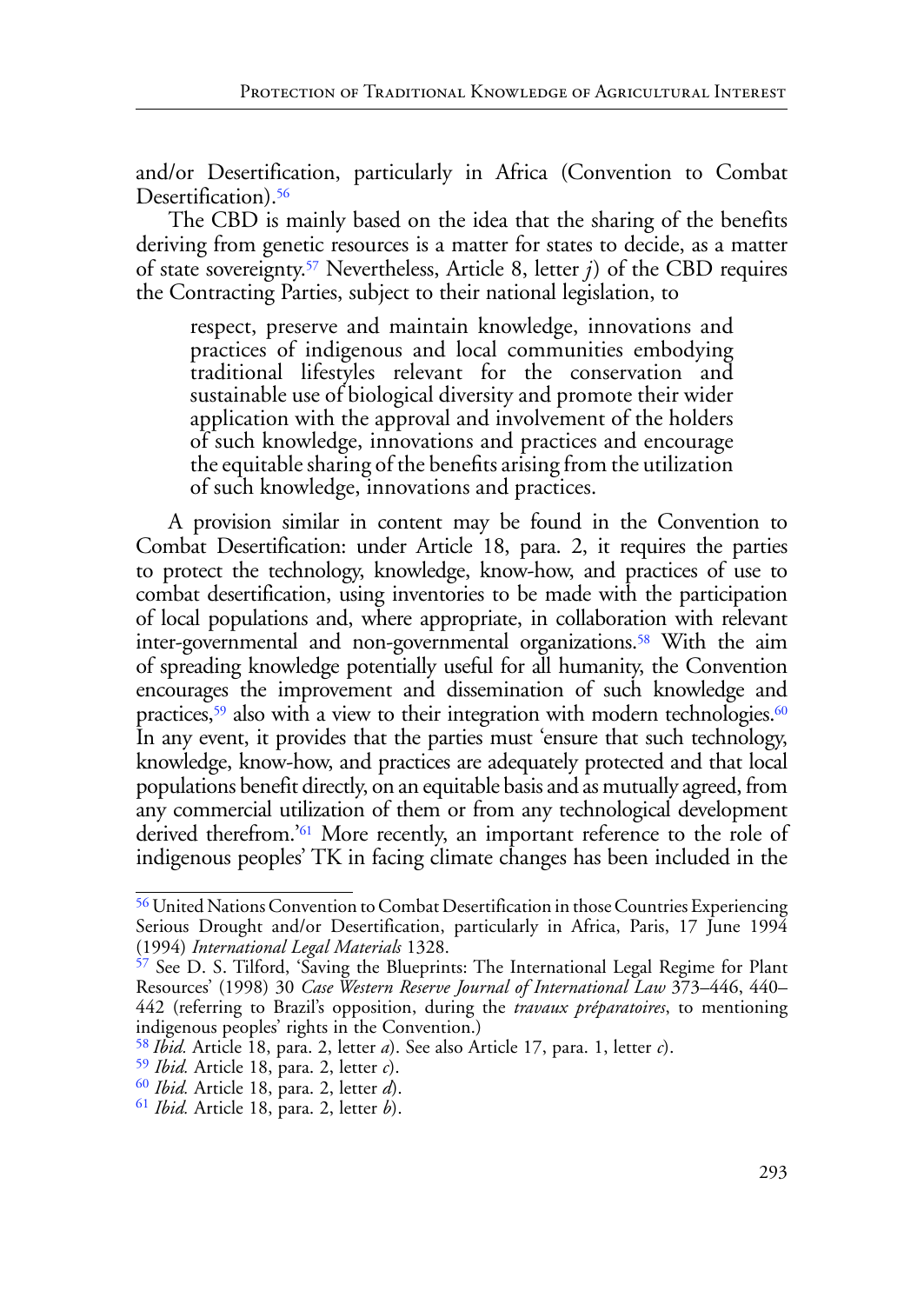<span id="page-15-6"></span>2015 Paris Agreement on Climate Change.<sup>62</sup>

<span id="page-15-8"></span><span id="page-15-7"></span>The CBD institutionalized international cooperation, favouring, among other things, in-depth studies as to the procedures for guaranteeing an equitable sharing of the benefits (monetary and otherwise) derived from the use of TK[.63](#page-15-1) In 2002, the Sixth Conference of the Parties (COP) developed the 'Bonn Guidelines', <sup>64</sup> a non-binding document recommending some good practices for the states and other stakeholders, and containing an indicative list of standard clauses to be included in the Mutually Agreed Terms (MATs), i.e. contracts on the supply of genetic materials.

<span id="page-15-10"></span><span id="page-15-9"></span>The protection afforded by Article 8, letter *j*) of the CBD was strengthened – albeit in a circumscribed context – by the 2001 Food and Agriculture Organization (FAO) Treaty on Plant Genetic Resources for Food and Agriculture (also known as the 'Seed Treaty'),<sup>65</sup> the first binding international instrument to expressly recognize farmers' rights.<sup>[66](#page-15-4)</sup> Adopted to permit an adequate international flow of germplasm indispensable for guaranteeing global food security, the Treaty requires the Contracting Parties to guarantee facilitated access to the samples of sixty-four species of fundamental agricultural interest, and institutes a trust fund to finance projects benefitting small farmers in developing countries.<sup>[67](#page-15-5)</sup>

<span id="page-15-11"></span>All three of these treaties have common features. They identify as their objective the equitable sharing of the benefits that derive from the use of TK, through the involvement of the rights holders. However, the Contracting Parties are left a very broad margin of discretion in identifying the most appropriate means to guarantee achieving this objective. Moreover, the protection obligation is set out in extremely loose terms, and is above all

<span id="page-15-0"></span>[<sup>62</sup>](#page-15-6) Paris Agreement on Climate Change, Paris, 12 December 2015 (2016) 55 *International Legal Materials* 740–755, Article 7, para. 5.

<span id="page-15-1"></span>[<sup>63</sup>](#page-15-7) CBD, Article 8, letter *j*). See in particular the works of the *Ad Hoc Open-ended Working Group on Article 8(j) and Related Provisions of the Convention on Biological Diversity* <www. cbd.int/traditional> accessed 4 May 2019. To date (December 2018), the Convention has obtained 196 ratifications, by almost all the states in the international community, with the major exception of the United States.

<span id="page-15-2"></span>[<sup>64</sup>](#page-15-8) *Bonn Guidelines on Access to Genetic Resources and Fair and Equitable Sharing of the Benefits Arising out of Their Utilization* (COP 6 Decision VI/24).

<span id="page-15-3"></span>[<sup>65</sup>](#page-15-9) FAO Treaty on Plant Genetic Resources for Food and Agriculture, Rome, 3 November 2001, *United Nations Treaty Series*, I-43345. On the FAO Treaty, with a special focus on farmers' rights, see C. Chiarolla, *Intellectual Property, Agriculture and Global Food Security* (Cheltenham-Northampton: Elgar 2011).

<span id="page-15-4"></span>[<sup>66</sup> W](#page-15-10)ith special regard to TK, see the FAO Seed Treaty, Article 9, para. 2, letter *a*).

<span id="page-15-5"></span>[<sup>67</sup>](#page-15-11) Cf. FAO, *Report on the First Round of the Project Cycle of the Benefit-sharing Fund* (FAO: Rome 2013) <[www.planttreaty.org/node/4355>](http://www.planttreaty.org/node/4355) accessed 4 May 2019.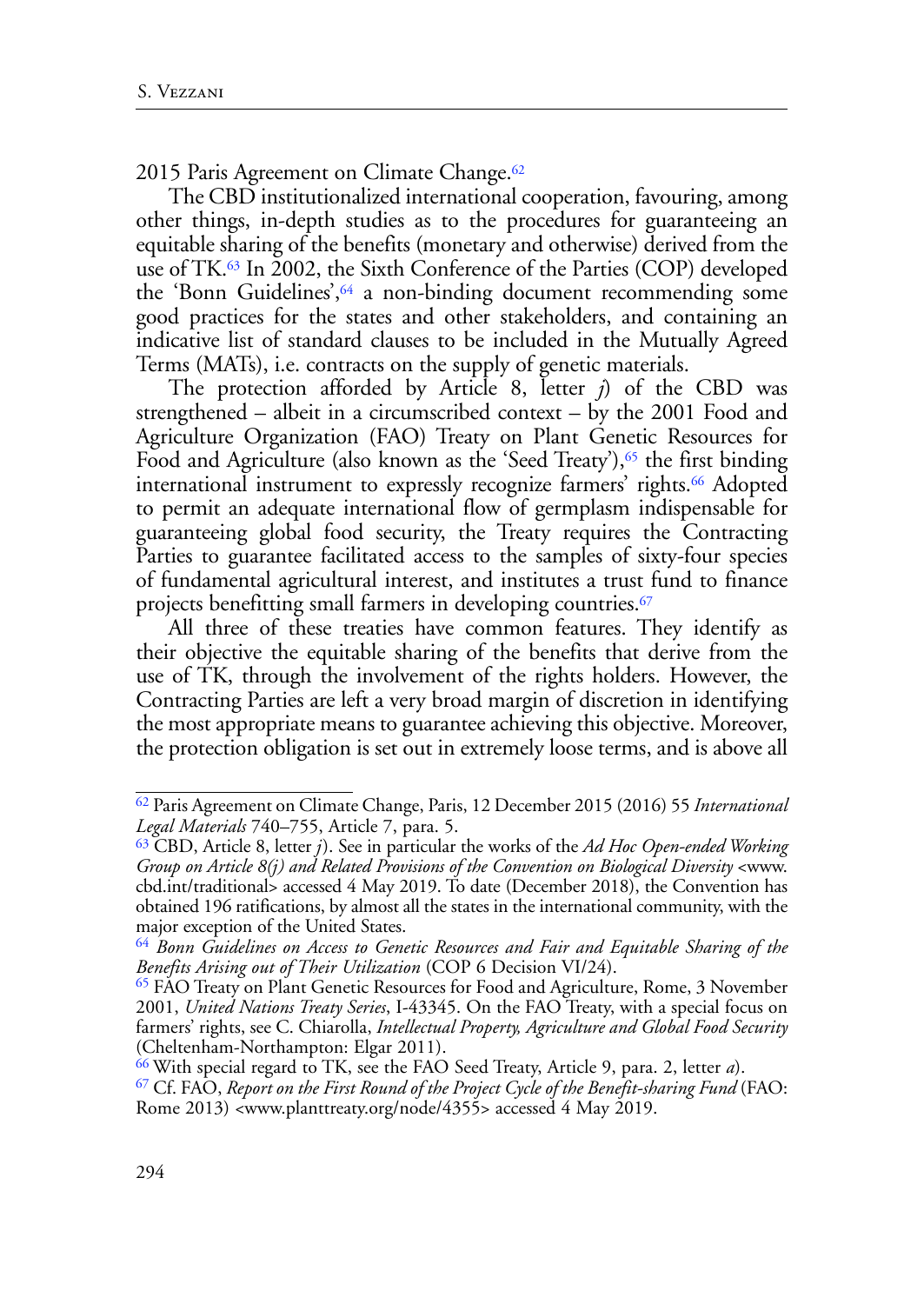<span id="page-16-5"></span>conditioned upon compliance with national legislation.<sup>[68](#page-16-0)</sup>

### 5.*The Nagoya Protocol*

<span id="page-16-6"></span>After having discussed the combined role that the CBD, the Convention to Combat Desertification, and the Seed Treaty play in protecting TK, this section will now examine the Nagoya Protocol on Access to Genetic Resources and the Fair and Equitable Sharing of Benefits Arising from their Utilization to the Convention on Biological Diversity (Nagoya Protocol)<sup>69.</sup> This instrument was adopted in 2010 by the tenth COP, in order to reinforce and better detail the content of the CBD's access and benefit sharing provisions. In reality, the most significant obligations that the Protocol places upon the Contracting Parties are of a procedural nature. The Protocol provides the issuance by the national authorities of internationally recognized administrative authorizations or certificates of compliance, attesting the compliance with the regulations of the state of origin in the matter of access to genetic resources and benefit sharing (ABS regulations), which is to say respect for prior informed consent and the establishment of MATs[.70](#page-16-2) The Protocol also requires states other than those of origin of the genetic resources to put in place measures aimed at verifying compliance with the obligations incumbent upon the users, $71$  through designated checkpoints at stages of the genetic resources' value-chain.[72](#page-16-4)

<span id="page-16-9"></span><span id="page-16-8"></span><span id="page-16-7"></span><span id="page-16-0"></span>[<sup>68</sup>](#page-16-5) The two UN conventions, of 1992 and 1994, use respectively the expression '[s]ubject to [their] national legislation' (Convention on Biological Diversity, Article 8, letter *j*)) and 'according to their respective capabilities, and subject to their respective national legislation and/or policies' (Convention against Desertification, Article 18, para. 2). Also the 'Seed Treaty', after stating that responsibility for the protection of farmers' rights is incumbent upon national Governments, uses a very loose expression, little more than optative, providing that '[i]n accordance with their needs and priorities, each Contracting Party should, as appropriate, and subject to its national legislation, take measures to protect and promote Farmers' Rights…' (Article 9, para. 2).

<span id="page-16-1"></span><sup>&</sup>lt;sup>69</sup> Adopted by the COP to the Convention on Biological Diversity on 29 October 2010, the Protocol entered into force on 12 October 2014 and has obtained 109 ratifications. Its text can be read at <www.cbd.int/abs>. In the vast literature existing on the Protocol, see E. Morgera, E. Tsioumani and M. Buck (eds), *The 2010 Nagoya Protocol on Access and Benefit-Sharing in Perspective. Implications for International Law and Implementation Challenges* (Leiden/Boston, MA: Martinus Nijhoff 2013).

<span id="page-16-2"></span>[<sup>70</sup>](#page-16-7) Nagoya Protocol, Article 6, para. 3, letter *e*) and Article 17, paras. 2–4.

<span id="page-16-3"></span>[<sup>71</sup>](#page-16-8) *Ibid.* Articles 15 and 16.

<span id="page-16-4"></span>[<sup>72</sup>](#page-16-9) *Ibid.* Article 17, para. 1.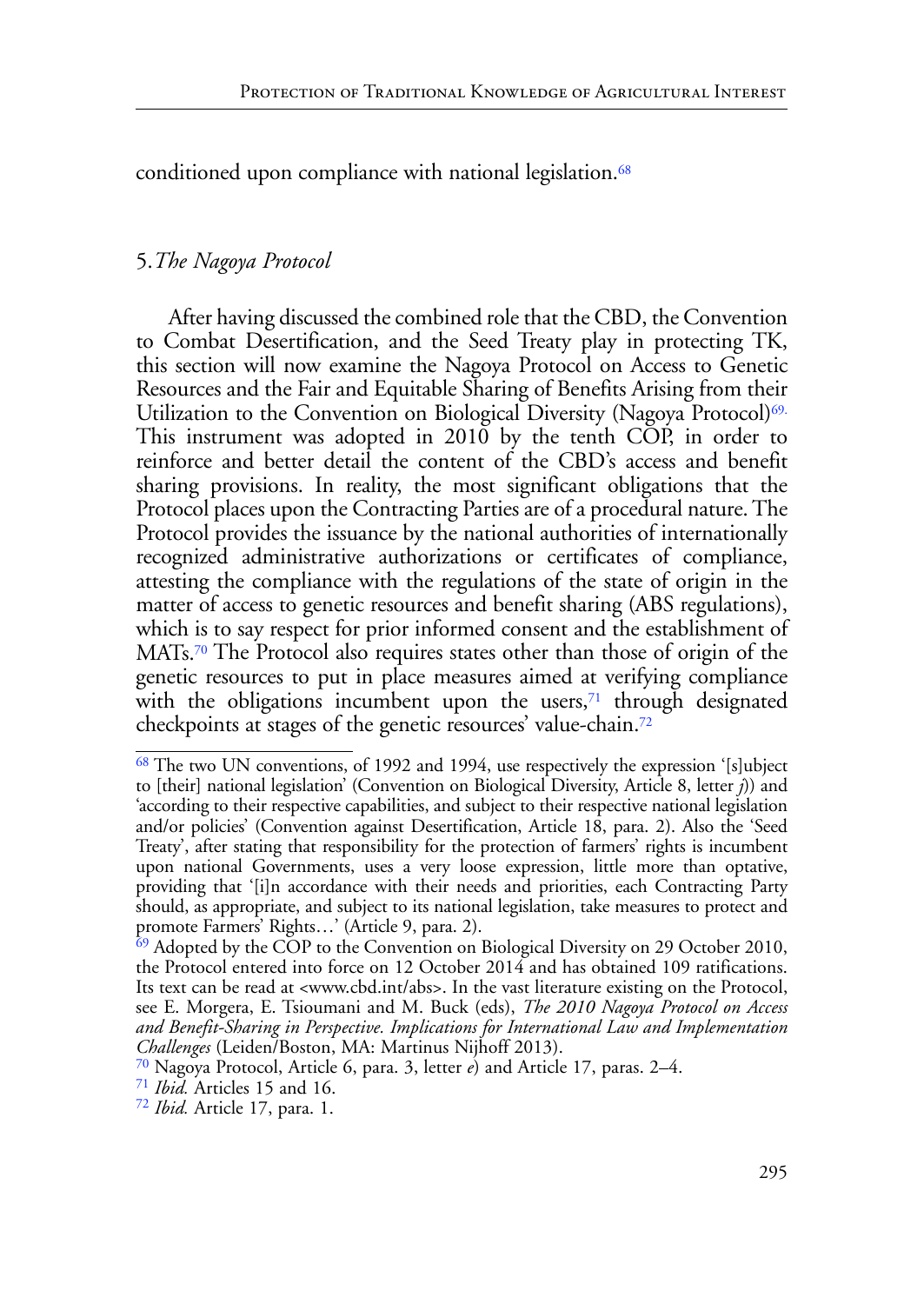<span id="page-17-5"></span>As for the states' substantial obligations in the matter of safeguarding TK, the Nagoya Protocol marks a timid step forward from the three conventions discussed in the previous section. Unlike the CBD, the Protocol expressly requires access to TK to take place with prior informed consent or with the approval and involvement of indigenous and local communities[.73](#page-17-0) Another difference concerns the reference to domestic law. Both the CBD and the Convention to Combat Desertification required the adoption of those measures necessary to ensure a fair and equitable benefit sharing in accordance with the mutually agreed terms, 'subject to domestic law.' Conversely, in the Nagoya Protocol the same obligation is in part decoupled from subordination to domestic law[.74](#page-17-1) Lastly, the Protocol encourages the adoption of contractual models and the development, by indigenous and local communities, of 'Community Protocols,' which we will see to be one of the most innovative instruments for the protection of TK[.75](#page-17-2)

<span id="page-17-7"></span><span id="page-17-6"></span>*De lege ferenda*, Article 10 of the Nagoya Protocol requires the parties to consider the appropriateness of instituting a global mechanism for sharing the benefits derived from the use of TK spread in transboundary situations, or for which it was not possible to obtain the prior informed consent of the rights holders. With a view to global solidarity, a fund of this kind might be contributed to by utilizers of widely disseminated TK (starting from patent holders for inventions made with the preponderant contribution of said knowledge), for which it is difficult to identify mechanisms for involving the affected populations.

<span id="page-17-9"></span><span id="page-17-8"></span>Despite the positive aspects just discussed, the Protocol presents many ambiguities and weaknesses[.76](#page-17-3) In the first place, the substantial obligations for the states remain rather generic: for example, the Protocol does not identify the content of the sanctioning measures that the states must adopt when they find a violation of the regulations of the country of origin.<sup>77</sup> Furthermore, the very object of protection is undefined. As Flavia Zorzi Giustiniani has observed, in the absence of a clear and precise definition of the notions of 'traditional knowledge linked to genetic resources' and

<span id="page-17-0"></span>[<sup>73</sup>](#page-17-5) *Ibid.* Article 7.

<span id="page-17-1"></span>[<sup>74</sup>](#page-17-6) *Ibid.* Article 5, para. 5. Some other provisions (Article 6, para. 2; Article 7 and Article 12, para. 1) still contain a reference to domestic legislation, although the CBD's formula 'subject to domestic law' has been replaced with another, more nuanced one: 'in accordance with domestic law.'

<span id="page-17-2"></span>[<sup>75</sup>](#page-17-7) *Ibid.* Article 15, para. 3, letter *a*).

<span id="page-17-3"></span>[<sup>76</sup>](#page-17-8) See *inter multos* T. Burelli, 'Faut-il se réjouir de la conclusion du Protocole de Nagoya?' (2012) 37 *Revue juridique de l'environnement* 45–61; Drahos, *Intellectual Property, Indigenous People and Their Knowledge*, 83.

<span id="page-17-4"></span>[<sup>77</sup>](#page-17-9) Nagoya Protocol, Article 17.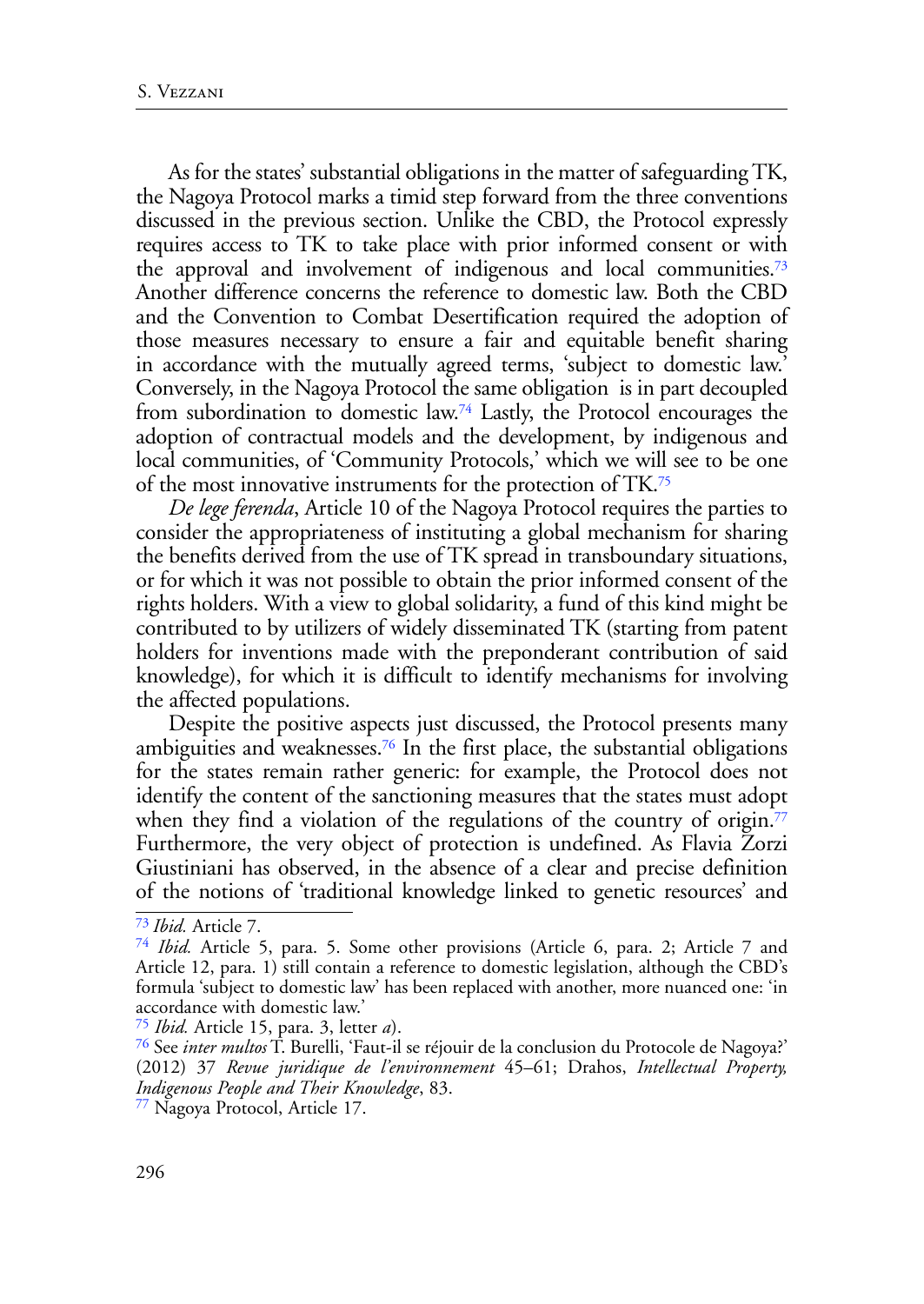<span id="page-18-7"></span><span id="page-18-6"></span><span id="page-18-5"></span>of 'local communities',[78](#page-18-0) there is a risk that some Contracting Parties will circumvent their obligation, by excluding certain categories of TK from the Protocol's sphere of application. For example, they might exclude TK for which no well-delimited community of reference can be identified, or even TK belonging to the public domain.[79](#page-18-1) Moreover, in an 'effort of creative ambiguity<sup>7,80</sup> the negotiators managed to include a definition of 'derivative' products (i.e. products derived from genetic resources) $81$  in the Protocol, without using this notion elsewhere in the Protocol. Left open, then, was the question – one that was highly debated and risked scuttling the talks – of whether the obligation to share the benefits also regards the use of the biochemical compounds expressed by the genetic resources.<sup>[82](#page-18-4)</sup>

<span id="page-18-9"></span><span id="page-18-8"></span>Also the mechanism for monitoring compliance with the Protocol is highly unsatisfactory. Pursuant to Article 27 of the CBD, referenced by the Protocol under Article 30, disputes may be submitted to jurisdictional mechanisms only under the condition that the disputing parties have made a declaration accepting the jurisdiction of an arbitral tribunal or of the International Court of Justice. Article 30 of the Protocol referred the preparation of procedures and mechanisms to promote implementation of the Protocol to the first meeting of the parties, during which a Compliance

<span id="page-18-0"></span>[<sup>78</sup>](#page-18-5) On the problems of definition relating to the notion of 'local communities', see also the note of 17 September 2013 of the Executive Secretary of the Biodiversity Convention, Doc. UNEP/CBD/WG8J/8/INF/10/Add.1 <www.cbd.int/doc/meetings/ tk/wg8j-08/information/wg8j-08-inf-10-add1-en.pdf> accessed 4 May 2019.

<span id="page-18-1"></span>[<sup>79</sup>](#page-18-6) F. Zorzi Giustiniani, 'Protezione delle conoscenze tradizionali dalla biopirateria: quali prospettive dopo l'adozione del Protocollo di Nagoya?', in *[Diritto internazionale e pluralità](http://www.sidi-isil.org/wp-content/uploads/2014/07/XVIII-2013.pdf) [delle culture](http://www.sidi-isil.org/wp-content/uploads/2014/07/XVIII-2013.pdf)*, XVIII Convegno SIDI di Napoli, 13-14 giugno 2013 (Napoli: Editoriale scientifica 2014) 315–330. In the same sense Burelli also stresses that the Protocol regulates exclusively access to TK associated with genetic resources. (Burelli, 'Faut-il se réjouir de la conclusion du Protocole de Nagoya?'). As a consequence, according to him, the Protocol has a more restricted ambit of application than Article 8, letter *j*), of the CBD, which protects all knowledge and practices of interest for the conservation of biological diversity not directly associated with specific genetic resources, relating for instance to the functioning of natural ecosystems or to the struggle against climate change.

<span id="page-18-2"></span>[<sup>80</sup>](#page-18-7) J. Beqiraj, 'L'equa condivisione dei benefici derivanti dall'utilizzo delle risorse genetiche secondo il Protocollo di Nagoya: fra obblighi degli Stati e diritti delle comunità indigene' (2011) 5 *Diritti umani e diritto internazionale* 188–193, 190.

<span id="page-18-3"></span>[<sup>81</sup>](#page-18-8) Nagoya Protocol, Article 2, letter *e*).

<span id="page-18-4"></span>[<sup>82</sup>](#page-18-9) E. Morgera, E. Tsioumani, and M. Buck, *Unraveling* the *Nagoya Protocol: A Commentary on the Nagoya Protocol on Access and Benefit-Sharing to the Convention on Biological Diversity* (Leiden/Boston: Brill 2014) 65–71; S. Brizioli, 'Shifting Variables in Regulating Genetic Resources: Definition, Legal Status and Access', *forthcoming* in *Diritto e Processo*.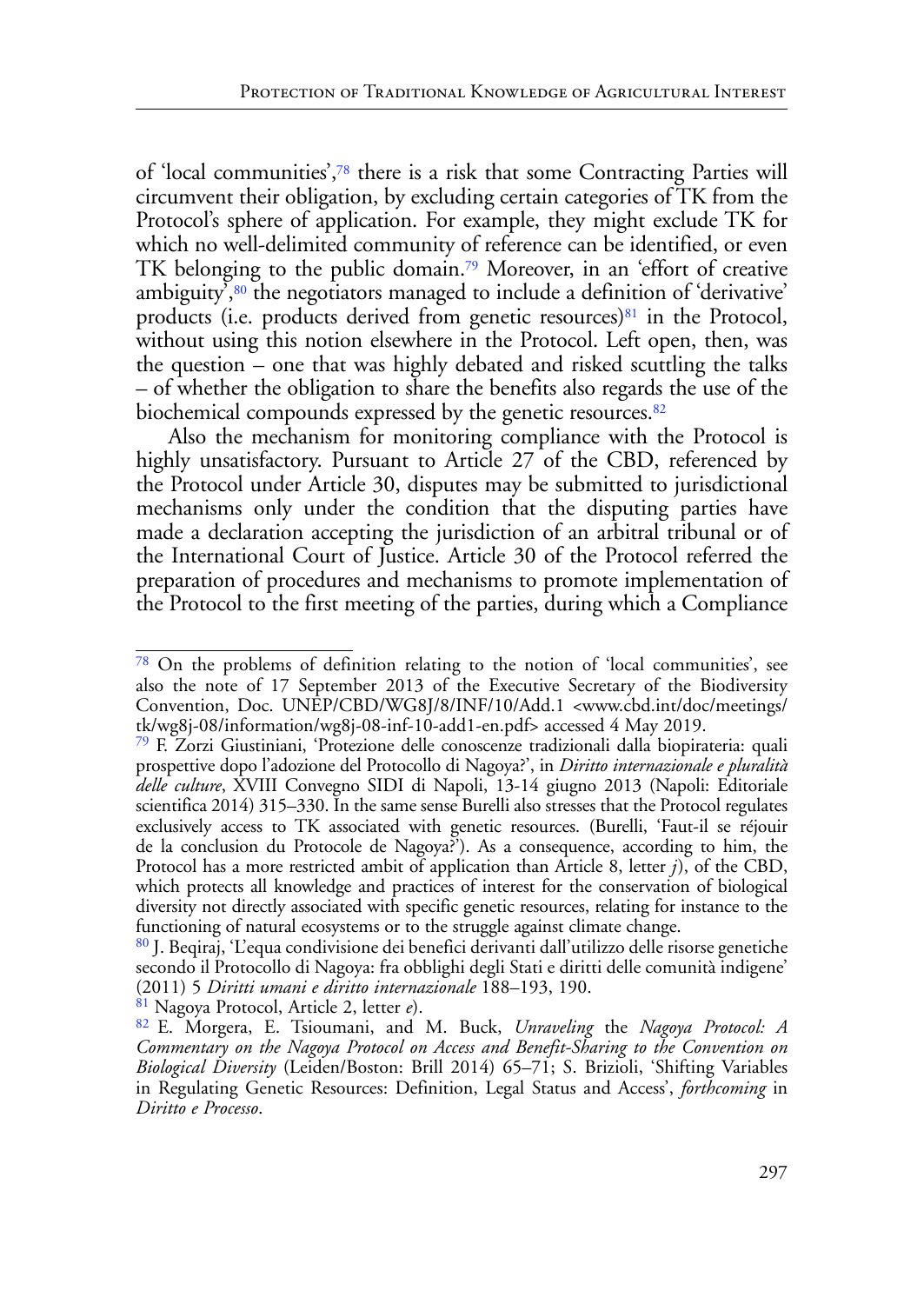<span id="page-19-8"></span><span id="page-19-7"></span><span id="page-19-6"></span>Committee, $83$  patterned after the mechanisms established by numerous multilateral environmental agreements,<sup>84</sup> was created. However, according to the instituting decision, the non-compliance procedure can be set in motion only by the states that are party to the agreement, or by the Conference of the Parties.<sup>85</sup> Considering the nature of the interests that the Protocol aims to protect, it would have been decidedly preferable to grant NGOs and representatives of indigenous peoples the power to activate the procedure as well, on the basis of a triggering mechanism inspired by that of the Aarhus Convention. On the other hand, also domestically, no monitoring obligations by national checkpoints are provided for with regard to the misappropriation of genetic resources-related TK[.86](#page-19-3)

<span id="page-19-9"></span>Consequently, the Protocol's entire approach is state-centric: it only requires states to verify compliance with the Access and Benefit Sharing (ABS) regulations of the country of origin, regardless of whether these regulations adequately protect TK holders, in accordance with what international law requires. Also, very little importance is given to customary indigenous law: after a reference in the preamble to the 2007 UNDRIP, the Protocol merely states that the customs of indigenous peoples must be taken 'into consideration.'[87](#page-19-4)

<span id="page-19-10"></span>Pursuant to Article 4(1) of the Nagoya Protocol, '[its] provisions … shall not affect the rights and obligations of any Party deriving from any existing international agreement, except where the exercise of those rights and obligations would cause a serious damage or threat to biological diversity. This paragraph is not intended to create a hierarchy between this Protocol and other international instruments.' As noted by Di Blase, a state might exceptionally derogate from obligations under the TRIPs Agreement, in the event that the granting of a patent would result in a serious infringement of TK. However, as noted by the same author, the term 'serious' has been left undefined<sup>88</sup> and 'there is the risk that an IPRs-oriented approach might

<span id="page-19-11"></span><span id="page-19-1"></span><span id="page-19-0"></span>[<sup>83</sup>](#page-19-6) See 'Cooperative procedures and institutional mechanisms to promote compliance with the Nagoya Protocol and to address cases of non-compliance', MOP-1, Decision NP-1/4. [84](#page-19-7) See, on this point T. Treves, L. Pineschi, A. Tanzi, C. Pitea, C. Ragni, and F. Romanin Jacur (eds), *Non-Compliance Procedures and Mechanisms and the Effectiveness of International Environmental Agreements* (The Hague: Asser Press 2009).

<span id="page-19-2"></span>[<sup>85</sup>](#page-19-8) MOP-1, Decision NP-1/4, point D, n. 1.

<span id="page-19-3"></span>[<sup>86</sup>](#page-19-9) Nagoya Protocol, Article 17.

<span id="page-19-4"></span>[<sup>87</sup>](#page-19-10) *Ibid.* Article 12, para. 1.

<span id="page-19-5"></span>[<sup>88</sup>](#page-19-11) A. Di Blase, 'Traditional Knowledge: Cultural Heritage or Intellectual Property Right?', in V. Vadi and B. de Witte (eds), *Culture and International Economic Law* (London: Routledge 2015) 143–159, 147.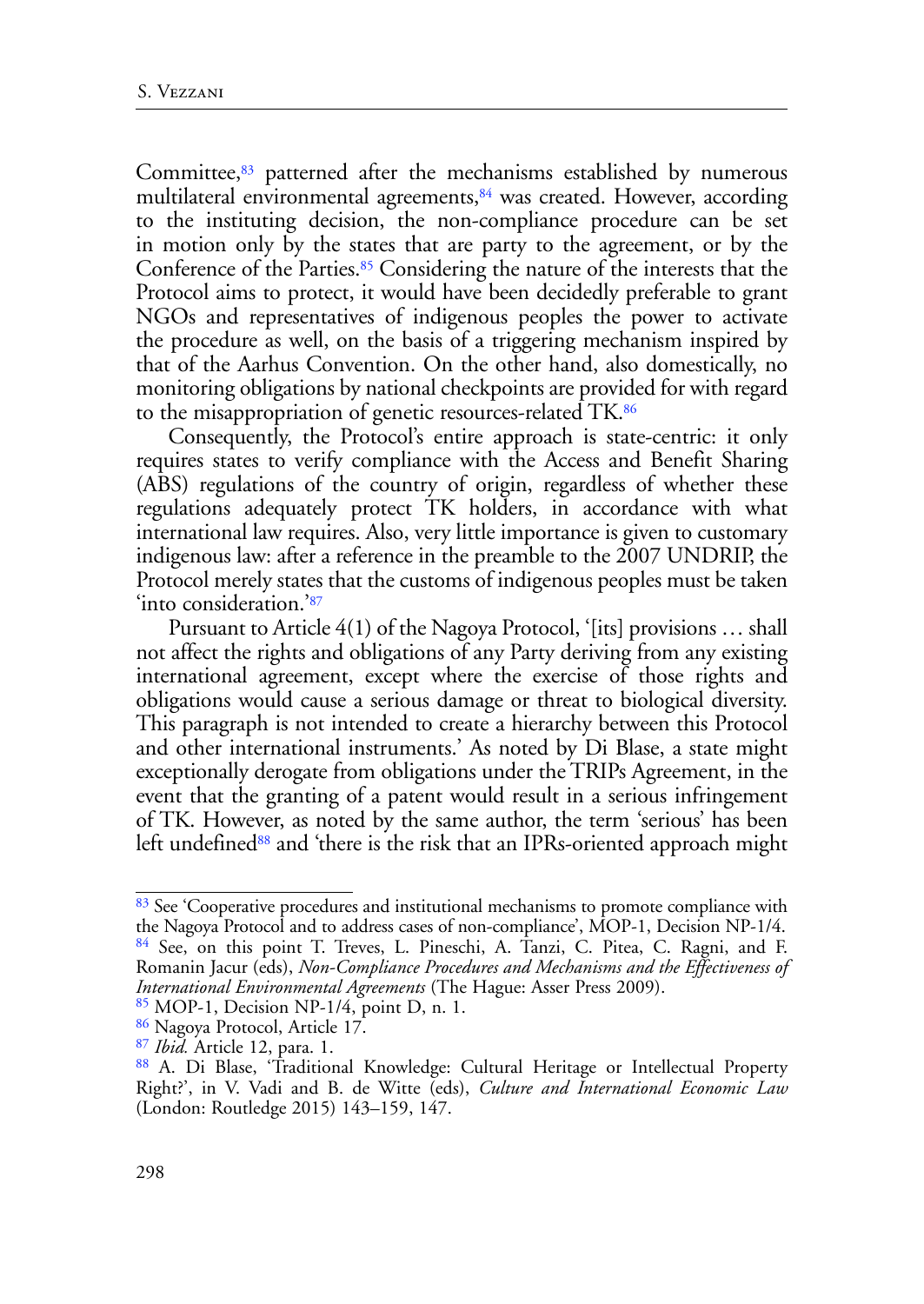<span id="page-20-7"></span>prevail in a case before the WTO bodies for TRIPs infringement.'[89](#page-20-0)

### <span id="page-20-10"></span>5.1.*The Protocol's Implementation in the European Union*

The Nagoya Protocol's entry into force was the occasion for adopting ABS legislation in Europe. In a sector where Africa, Latin America, and Asia are in the vanguard, this is a continent lagging far behind, both because poorer in biodiversity and related TK, and because hosting multinational companies that have benefited a lot from biopiracy[.90](#page-20-1)

<span id="page-20-9"></span><span id="page-20-8"></span> In the European Union, the Protocol was implemented by regulation no. 511/2014[.91](#page-20-2) This regulation states that all users of genetic resources and associated TK should exercise due diligence to ascertain whether genetic resources and traditional knowledge associated with them have been accessed in accordance with applicable legal or regulatory requirements,<sup>92</sup> and tasks the competent authorities in the individual Member States with ascertaining that the users have obtained prior informed consent and established mutually agreed terms. $93$  Going beyond what the Protocol requires, the regulation extends the monitoring measures to TK as well, obligating the users – during the stage of final development of a product incorporating this knowledge – to declare, and to prove where required, that they have fulfilled their obligations.<sup>[94](#page-20-5)</sup>

<span id="page-20-12"></span><span id="page-20-11"></span>On the other hand, as regards regulating access to European genetic resources and to the TK associated with these genetic resources, the competence belongs to the Member States. In this connection, draft legislation is currently under debate in several national parliaments, also in the EU Member States that have yet to ratify the Protocol, like Italy.<sup>95</sup>

<span id="page-20-4"></span><span id="page-20-3"></span>[93](#page-20-11) *Ibid.* Article 7.

<span id="page-20-13"></span><span id="page-20-0"></span>[<sup>89</sup>](#page-20-7) *Ibid.*

<span id="page-20-1"></span>[<sup>90</sup>](#page-20-8) Cf. B. Coolsaet, F. Batur, A. Broggiato, J. Pitseys, and T. Dedeurwaerdere (eds), *Implementing the Nagoya Protocol. Comparing Access and Benefit-sharing Regimes in Europe* (Leiden: Brill Nijhoff 2015).

<span id="page-20-2"></span>[<sup>91</sup>](#page-20-9) Regulation (EU) No 511/2014 of the European Parliament and of the Council of 16 April 2014 on compliance measures for users from the Nagoya Protocol on Access to Genetic Resources and the Fair and Equitable Sharing of Benefits Arising from their Utilization in the Union Text with EEA relevance, OJ L 150, 20.5.2014, 59–71. For commentary, see I. R. Pavone, 'Il Protocollo di Nagoya e l'attuazione del principio di A*ccess and Benefit Sharing*  con particolare riferimento all'*user compliance pillar*' (2018) 5 *BioLaw Journal* 251–273.  $92$  Regulation (EU) No 511/2014, Article 4.

<span id="page-20-5"></span>

[<sup>94</sup>](#page-20-12) *Ibid.*

<span id="page-20-6"></span> $\frac{95}{2}$  Italy has signed the Protocol on 23 June 2011.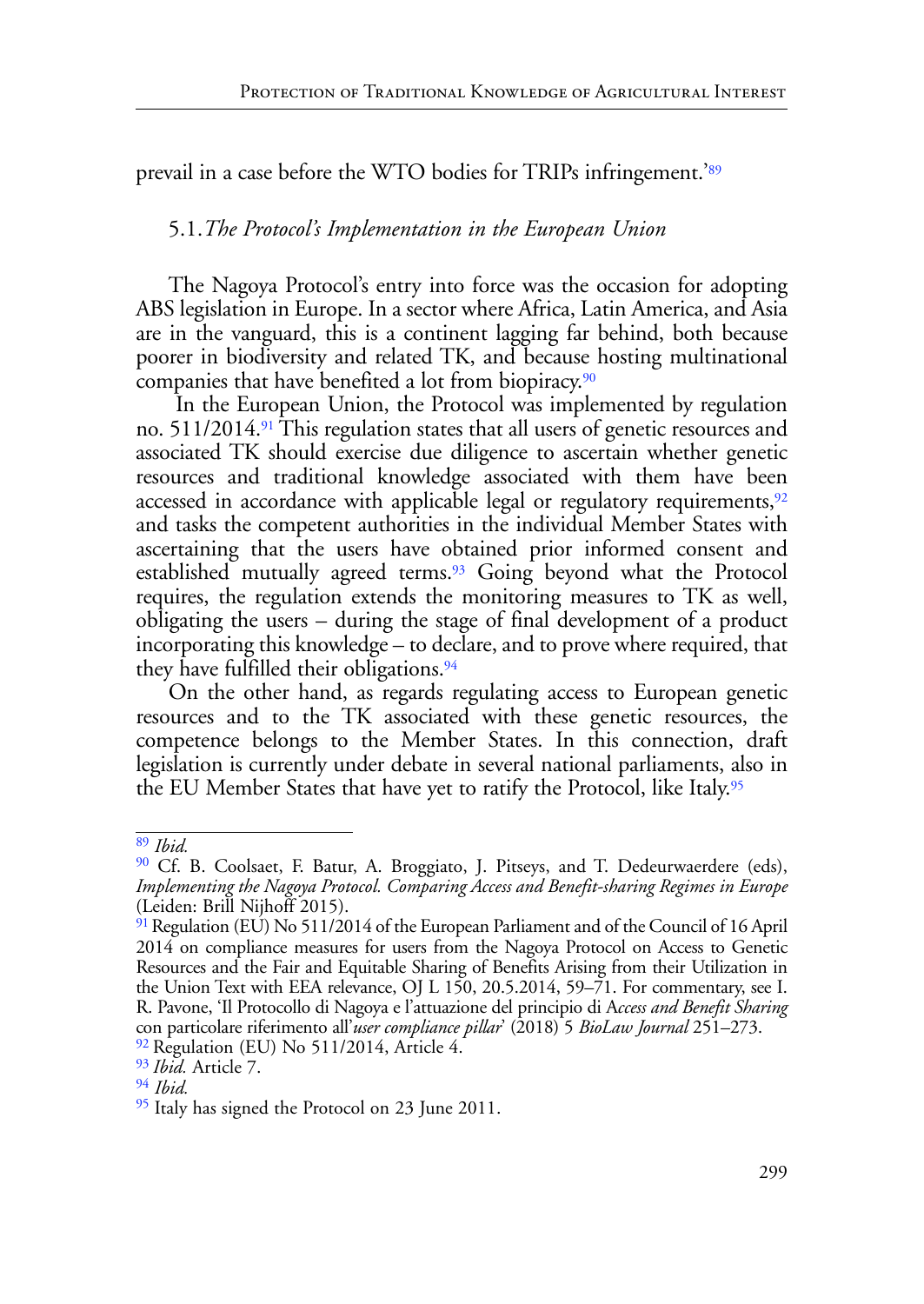## 6. *Specificities relating to Indigenous Peoples' Traditional Knowledge*

At this juncture, the specificities concerning the international protection of the knowledge held by indigenous peoples are worth discussing. Unlike other farming communities, indigenous peoples have an articulated organizational structure and are bearers of a non-state law. The safeguarding of indigenous knowledge, which is often subject to cultural limits and taboo, is closely linked to the preservation of the group's collective identity and to its survival as a people[.96](#page-21-0)

<span id="page-21-5"></span><span id="page-21-4"></span><span id="page-21-3"></span>The international legal framework governing indigenous peoples' rights establishes a particularly advanced level of protection, founded upon the innovative recognition of the collective dimension of rights.<sup>97</sup> As regards TK specifically, protection is contemplated, albeit in rather generic terms, in ILO Convention no. 169/89.[98](#page-21-2) Overcoming the old assimilationist approach, its very preamble enshrines the need to safeguard the social and cultural identity of indigenous and tribal peoples, with a view to promoting cultural diversity. Pursuant to Article 23, para. 1 of the Convention,

<span id="page-21-0"></span>[<sup>96</sup>](#page-21-3) On the protection of TK there is a vast bibliography: see *inter multos* H.-P. Sambuc, *La protection internationale des savoirs traditionnels. La nouvelle frontière de la propriété intellectuelle* (Paris: l'Harmattan 2003); S. von Lewinski (ed), *Indigenous Heritage and Intellectual Property. Genetic Resources, Traditional Knowledge and Folklore* (The Hague/ London/New York: Kluwer Law International 2004); G. Dutfield, *Intellectual Property, Biogenetic Resources and Traditional Knowledge* (London: Earthscan 2004); H. Ullrich, 'Traditional Knowledge, Biodiversity, Benefit-Sharing and the Patent System: Romantics v. Economics?', EUI Working Paper LAW No. 2005/07 <https://core.ac.uk/download/ pdf/41100902.pdf> accessed 4 May 2019; C. Oguamanam, *International Law and Indigenous Knowledge. Intellectual Property Rights, Plant Biodiversity and Traditional Medicine* (Toronto/Buffalo/London: University of Toronto Press 2006); A. Di Blase, 'I diritti di proprietà intellettuale applicabili alla cultura indigena e tradizionale' (2007) 23 *Comunicazioni e studi* 511–563; R. J. Coombe, 'First Nations' Intangible Cultural Heritage Concerns: Prospects for Protection of Traditional Knowledge and Traditional Cultural Expressions in International Law', in C. Bell and R. Patterson (eds), *Protection of First Nations' Cultural Heritage: Laws, Policy and Reform* (Vancouver: University of British Columbia Press 2009) 247–277; F. Macmillan, 'The Protection of Cultural Heritage: Common Heritage of Mankind, National Cultural "Patrimony" or Private Property?' (2013) 64 *Northern Ireland Legal Quarterly* 351–364; G. Singh Nijar, 'Traditional Knowledge Systems, International Law and National Challenges: Marginalization or Emancipation?' (2013) 24 *European Journal of International Law* 1205–1221; C. Mayorga Muñoz and F. Treggiari (eds) *Biodiversidad y conocimientos tradicionales. Perspectivas históricas, sociosulturales y juridicas* (Temuco: Ediciones Universidad de la Frontera 2018). <sup>97</sup> See Di Blase's chapter in this edited volume.

<span id="page-21-2"></span><span id="page-21-1"></span>[<sup>98</sup>](#page-21-5) ILO Convention No. 169/89 Concerning Indigenous and Tribal Peoples in Independent Countries, Geneva, 27 June 1989, *United Nations Treaty Series*, vol. 1650, 83.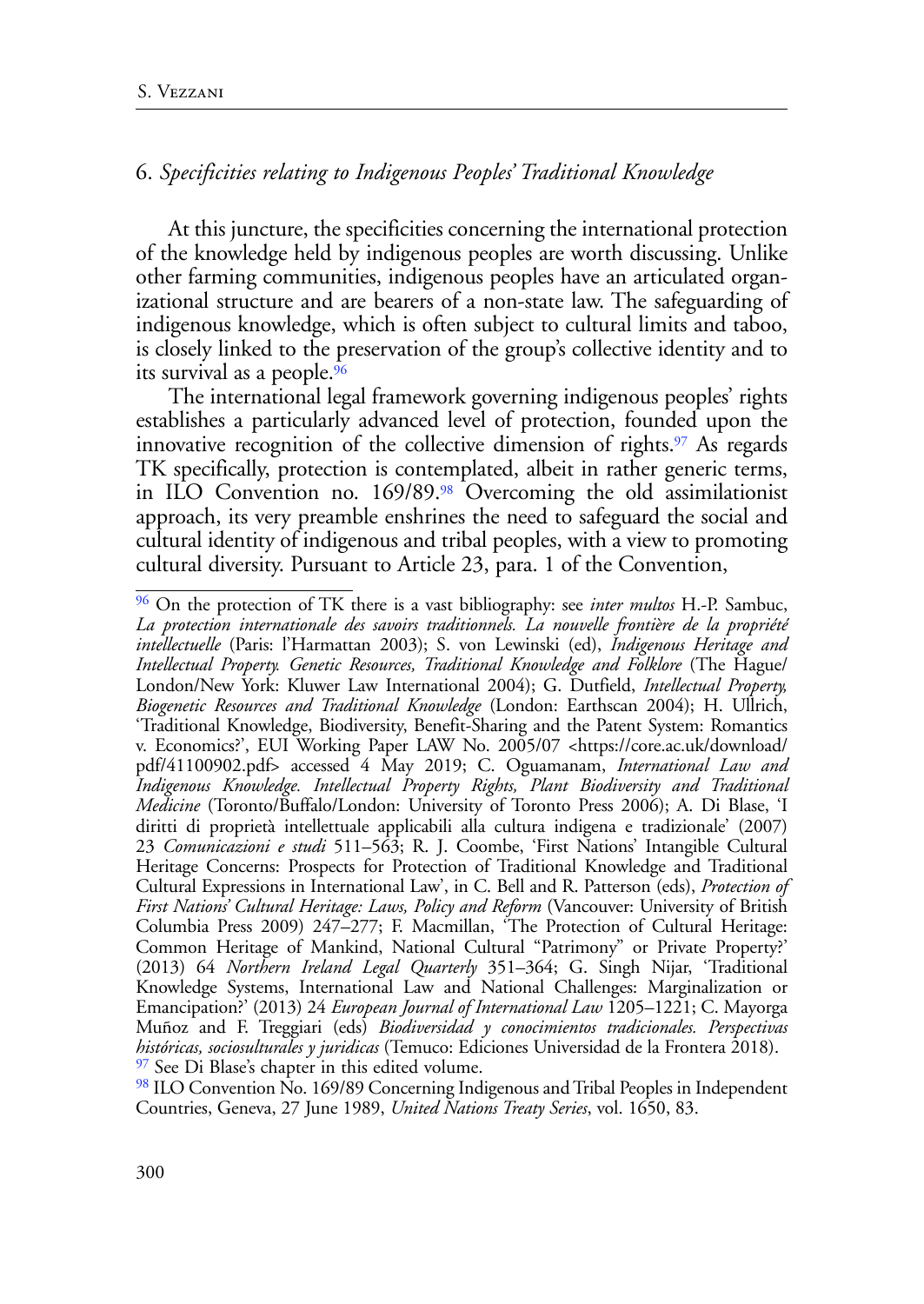[h]andicrafts, rural and community-based industries, and subsistence economy and traditional activities of [indigenous] peoples …, such as hunting, fishing, trapping and gathering, shall be recognised as important factors in the maintenance of their cultures and in their economic self-reliance and development. Governments shall, with the participation of these people and whenever appropriate, ensure that these activities are strengthened and promoted.

Far more incisive is the United Nations Declaration on the Rights of Indigenous Peoples (UNDRIP),<sup>99</sup> whose Article 31 is worth reproducing here in full:

<span id="page-22-3"></span>1. Indigenous peoples have the right to maintain, control, protect and develop their cultural heritage, traditional knowledge and traditional cultural expressions, as well as the manifestations of their sciences, technologies and cultures, including human and genetic resources, seeds, medicines, knowledge of the properties of fauna and flora, oral traditions, literatures, designs, sports and traditional games and visual and performing arts. They also have the right to maintain, control, protect and develop their intellectual property over such cultural heritage, traditional knowledge, and traditional cultural expressions.

<span id="page-22-5"></span><span id="page-22-4"></span>2. In conjunction with indigenous peoples, States shall take effective measures to recognize and protect the exercise of these rights.

The Declaration was adopted by the UN General Assembly, by a very large majority, on 13 September 2007.<sup>100</sup>. Like all the UN declarations, though not formally binding, the UNDRIP bears witness to the existence of a widespread *opinio juris* and must also be thought of as codifying, in many of its parts, the general international law in force<sup>[101](#page-22-2)</sup>. If accompanied

<span id="page-22-0"></span>[<sup>99</sup>](#page-22-3) *United Nations Declaration on the Rights of Indigenous Peoples*, 13 September 2007, UN Doc. A/61/295.

<span id="page-22-1"></span>[<sup>100</sup>](#page-22-4) The Declaration has been adopted with 143 votes in favour, 4 against (Australia, Canada, New Zealand and United States) and 11 abstentions.

<span id="page-22-2"></span>[<sup>101</sup>](#page-22-5) See M. Barelli, 'The Role of Soft Law in the International Legal System: The Case of the United Nations Declaration on the Rights of Indigenous Peoples' (2009) 58 *International and Comparative Law Quarterly* 957–983; Id., *Seeking Justice in International Law. The Significance and Implications of the UN Declaration on the Rights of Indigenous Peoples* (London and New York: Routledge 2016).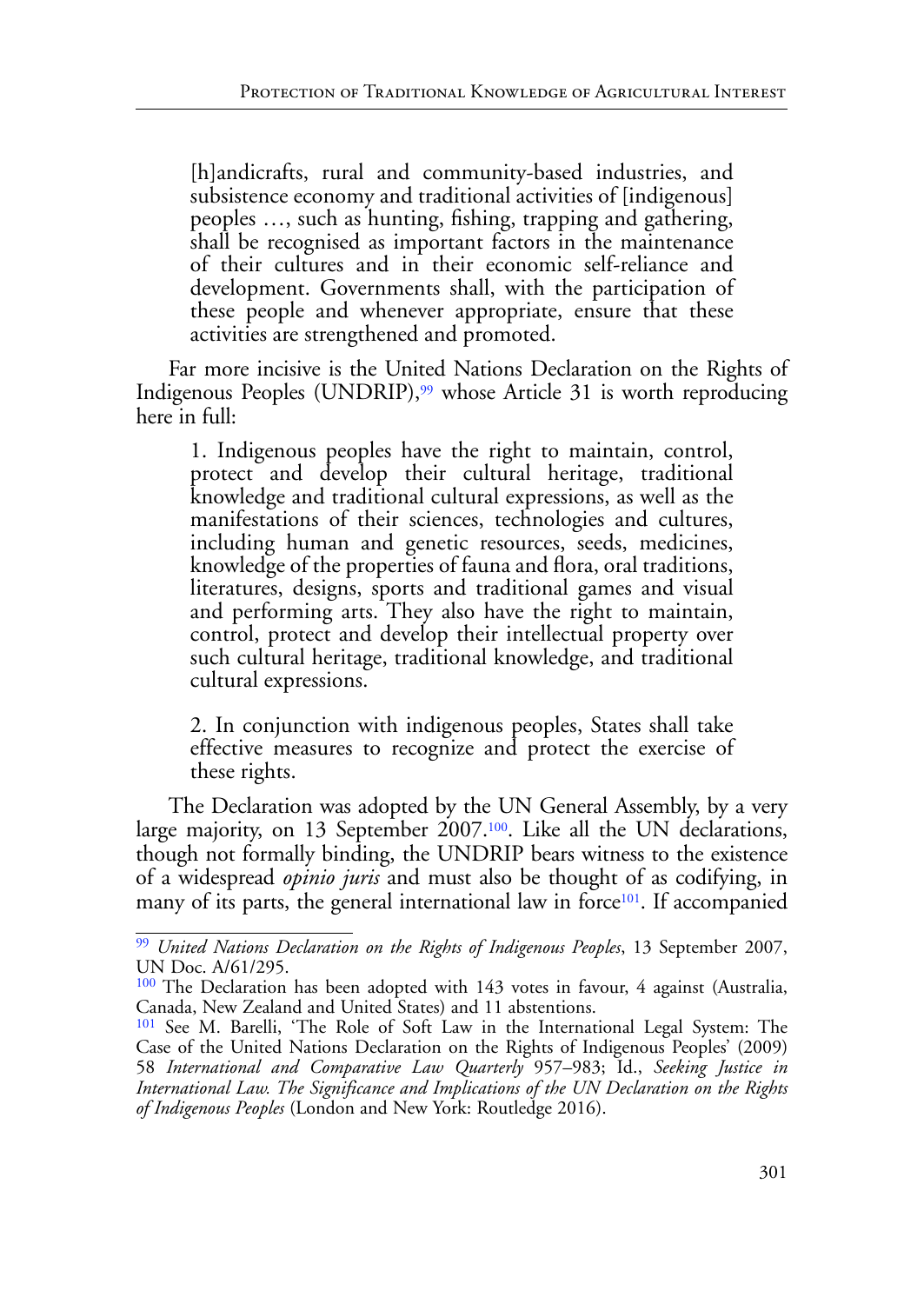<span id="page-23-6"></span><span id="page-23-5"></span>by the states' uniform practice, it can contribute in the future, in its remaining parts, towards forming new customary rules[.102](#page-23-0) Aside from the correspondence of Article 31 of the UNDRIP with customary law, eminent scholars suggest that the recommendations of international organizations produce a 'lawfulness effect.'[103](#page-23-1) In other words, if states adopt measures to protect the TK of indigenous peoples in accordance with the UNDRIP, they will not incur international responsibility, even where such measures, harmful to the interests of foreign investors, fail, in and of themselves, to comply with WTO law and/or with any TRIPS-plus agreements.

<span id="page-23-8"></span><span id="page-23-7"></span>In 2016 also the General Assembly of the Organization of American States (OAS) adopted the American Declaration on the Rights of Indigenous Peoples[.104](#page-23-2) Although generally welcomed for its contribution to the consolidation of international customary law in this field, this instrument has been also criticized by many observers, who have stressed that some of its provisions represent a step back from the 2007 UNDRIP[.105](#page-23-3) In any event, this criticism cannot be applied to the provisions about TK protection. Article XXVIII of the American Declaration on the Rights of Indigenous Peoples is worded in terms similar to Article 31 of the UNDRIP, but places more emphasis on the need for states to engage in consultation with indigenous peoples to obtain their free, prior and informed consent before adopting 'measures necessary to ensure that national and international agreements and regimes provide recognition and adequate protection of indigenous peoples and intellectual property associated with that heritage.'[106](#page-23-4)

<span id="page-23-9"></span><span id="page-23-0"></span><sup>&</sup>lt;sup>[102](#page-23-5)</sup> It is no coincidence that many international instruments and domestic legislations refer to the UNDRIP: see, for instance, the references made in the Preamble of the Nagoya Protocol and in Regulation (EC) No 1007/2009 of the European Parliament and of the Council of 16 September 2009 on trade in seal products, OJ: JOL\_2009\_286\_R\_0036\_01, recital n. 14.

<span id="page-23-1"></span><sup>&</sup>lt;sup>[103](#page-23-6)</sup> B. Conforti, *Diritto internazionale* (8<sup>th</sup> ed, Napoli: Editoriale Scientifica 2010) 161; F. Salerno, *Diritto internazionale. Principi e norme* (5<sup>th</sup> ed, Milano: Woulters Kluwer 2019) 127.

<span id="page-23-2"></span>[<sup>104</sup>](#page-23-7) American Declaration on the Rights of Indigenous Peoples: AG/RES.2888 (XLVI-O/16), adopted on 15 June 2016.

<span id="page-23-4"></span><span id="page-23-3"></span><sup>&</sup>lt;sup>[105](#page-23-8)</sup> In particular, it has been noted that Article XXV of the American Declaration on the Rights of Indigenous Peoples, entitled 'Traditional forms of property and cultural survival. Right to land, territory, and resources', conflicts with Article 26 of the UNDRIP. In fact, it recognizes the states' prerogative to establish the appropriate methods to recognize and protect indigenous peoples' property rights, obliging them merely to take into consideration the customs, traditions, and land tenure systems of the indigenous peoples concerned (B. Clavero, 'La Declaración Americana sobre Derechos de los Pueblos Indígenas: el reto de la interpretación de una norma contradictoria' (2016) 21 *Pensamiento Constitucional* 11–26). <sup>[106](#page-23-9)</sup> American Declaration on the Rights of Indigenous Peoples, Article 31(3).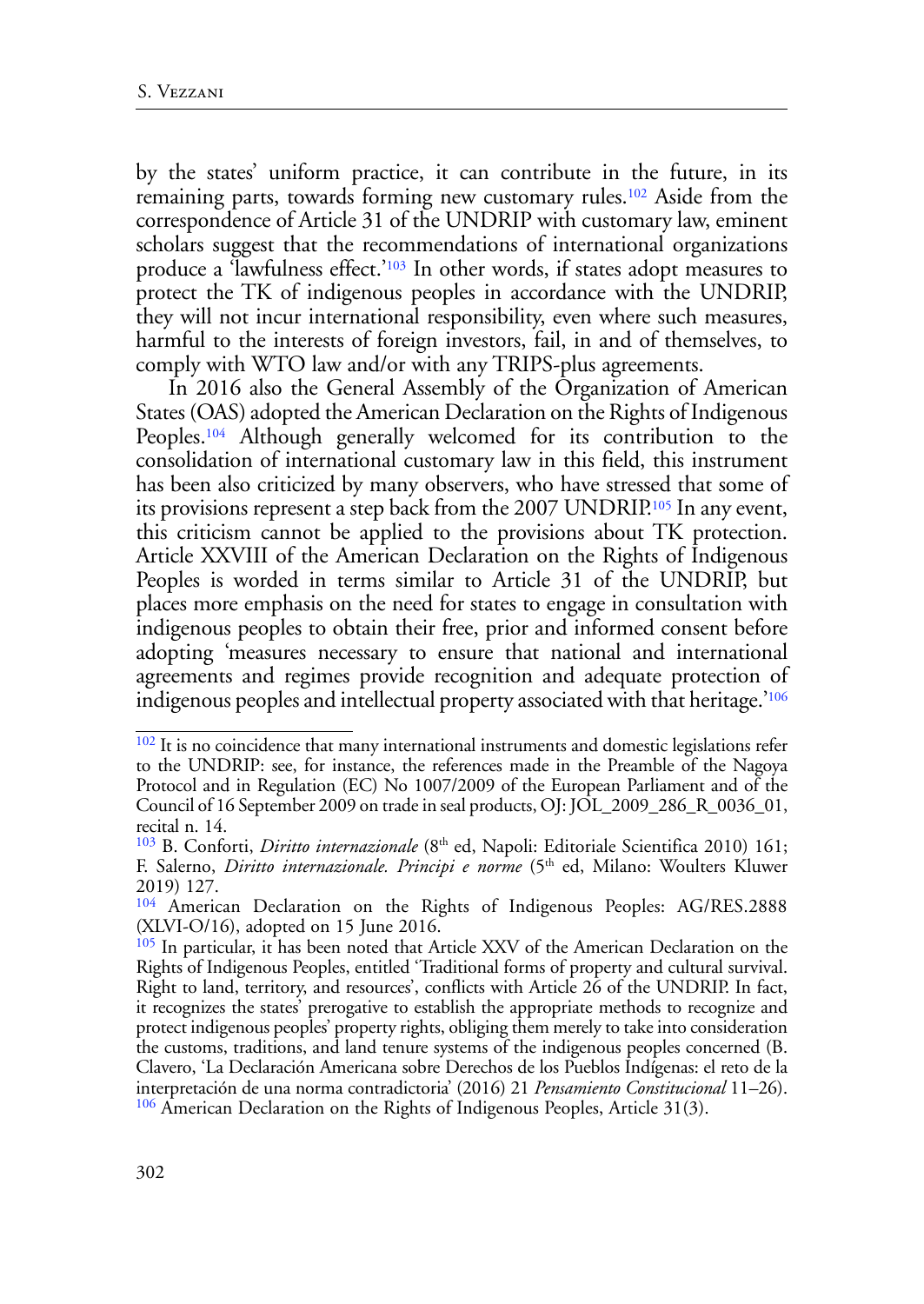This circumstance is not surprising if one considers that, unlike the United Nations, the OAS is mainly composed of TK-providing states, where the indigenous component of the population is particularly substantial. While states hosting indigenous communities are very cautious in affirming rights (such as the right to land) that strongly impact upon the conflicting interests of domestic non-indigenous constituencies, in the case of TK, their prevailing interest is to reinforce international regimes of protection against misappropriation by foreign states and companies.

## 7. *Biocultural Community Protocols*

<span id="page-24-2"></span>One of the most significant trends in the area of international environmental law consists of granting 'local communities' a set of 'biocultural' rights associated with the management of lands and of natural resources[.107](#page-24-0) The objective pursued by the multilateral environmental agreements (MEAs) that safeguard these rights is the conservation and the sustainable, shared management of ecosystems, through the involvement of the affected communities in the decision-making processes, and by enhancing the identities, values, and cultural manifestations these communities express. Borrowing the definition given by the Colombian Constitutional Court, one may define biocultural rights as

the rights of ethnic communities to administer and exercise autonomous guardianship over their territories – in accor- dance with their own laws [and] customs – and the natural resources that make up their habitat, where their culture, tra-<br>ditions and way of life are developed based on the special rela-<br>tionship they have with the environment and biodiversity. In-<br>deed, these rights result from intrinsic connection that exists between nature, its resources and the culture of the ethnic and indigenous communities that inhabit them, which are interdependent with each other and cannot be understood in isolation[.108](#page-24-1)

<span id="page-24-3"></span><span id="page-24-0"></span>[<sup>107</sup>](#page-24-2) See S. Kabir Bavikatte, *Stewarding the Earth: Rethinking Property and the Emergence of Biocultural Rights* (New Delhi: Oxford University Press 2014) (noting the convergence between environmental/post-colonial movements and indigenous peoples' claims in the emergence of bio-cultural rights.)

<span id="page-24-1"></span>[<sup>108</sup>](#page-24-3) Colombia, Constitutional Court, *Caso de comunidades étnicas que habitan la cuenca del río Atrato y manifiestan afectaciones a la salud como consecuencia de las actividades mineras*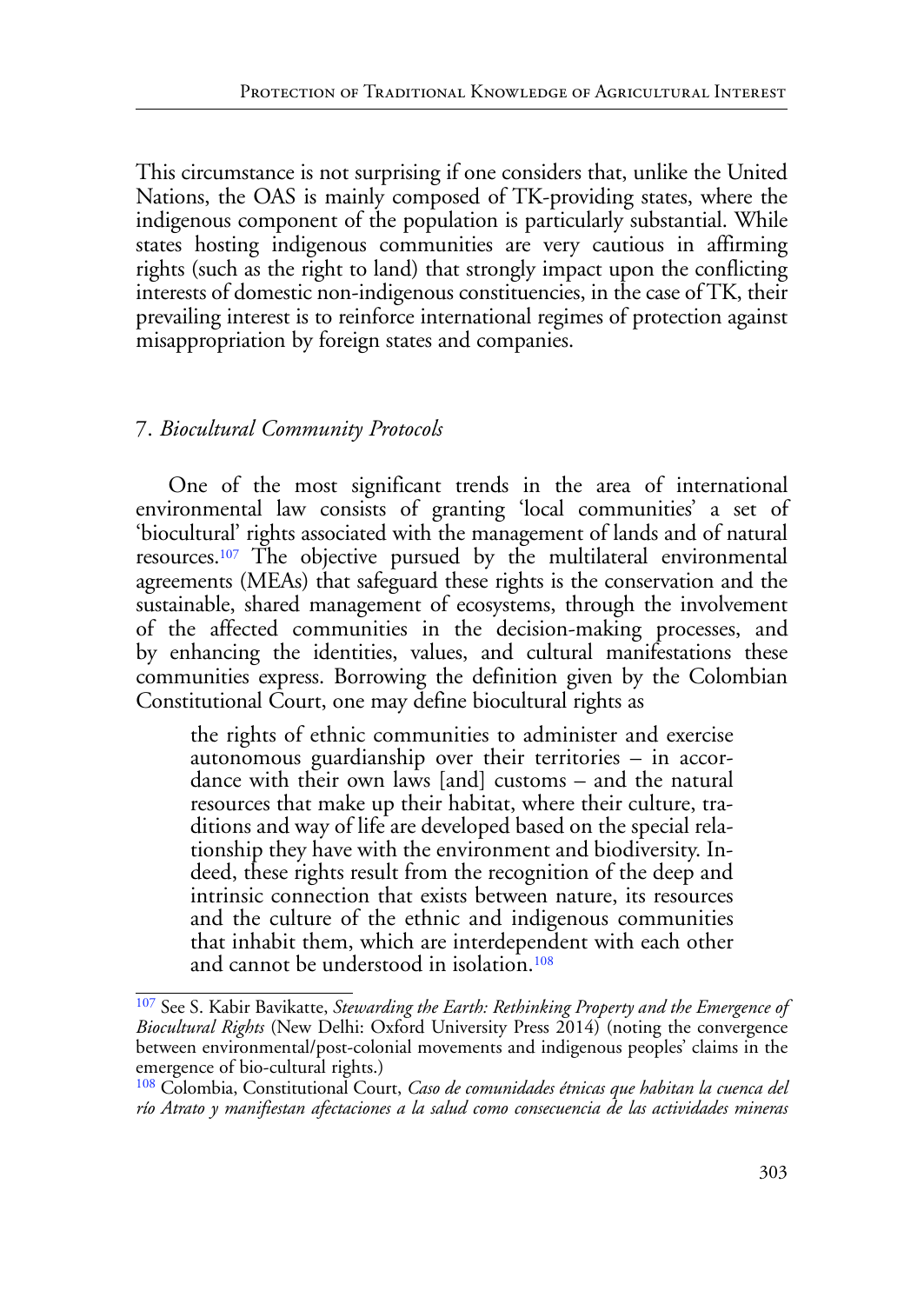<span id="page-25-7"></span><span id="page-25-6"></span><span id="page-25-5"></span><span id="page-25-4"></span>As Giulia Sajeva has observed, although biocultural rights have a certain affinity with the collective rights of indigenous peoples, they guarantee less intense protection – a protection conditioned, moreover, upon the pursuit by local communities of the general interest in respecting the environment.<sup>109</sup> As mentioned, the Nagoya Protocol aims at furthering benefit sharing through 'Biocultural Community Protocols' (BCPs).[110](#page-25-1) Developed by local communities after a broad consultation process that generally involves specialized non-governmental organizations, like Natural Justice<sup>111</sup> or the Global Diversity Foundation,<sup>112</sup> such instruments set out the communities' preferences with regard to sharing TK and the resulting benefits. In particular, BCPs specify how communities intend to relate to researchers and enterprises that wish to use the genetic resources and TK held by them. BCPs promote the conclusion of MATs that respect the local communities' concrete needs and cultural preferences. It the case of BCPs elaborated by indigenous peoples, they codify, to a great degree, unwritten indigenous law. In the end, however, respect for the indications contained in the BCPs depends on the users' good will in all those cases where applicable national laws and regulations (ABS legislation or *ad hoc* laws on the protection of TK) fail to sanction breaches of the said protocols.

Of the BCPs whose implementation has produced more positive results, an example is usually made of Peru's 'Potato Park' Protocol which helped strengthen a democratic, shared management of the numerous

*ilegales*, judgment 10 November 2016, case T-622/16, para. 5.11, translation of the author (in the original Spanish version: '*derechos que tienen las comunidades étnicas a administrar y a ejercer tutela de manera autónoma sobre sus territorios - de acuerdo con sus propias leyes, costumbres - y los recursos naturales que conforman su hábitat, en donde se desarrolla su cultura, sus tradiciones y su forma de vida con base en la especial relación que tienen con el medio ambiente y la biodiversidad. En efecto, estos derechos resultan del reconocimiento de la profunda e intrínseca conexión que existe entre la naturaleza, sus recursos y la cultura de las comunidades étnicas e indígenas que los habitan, los cuales son interdependientes entre sí y no pueden comprenderse aisladamente*').

<span id="page-25-0"></span><sup>&</sup>lt;sup>[109](#page-25-4)</sup> G. Sajeva, 'Rights with Limits: Biocultural Rights – between Self-determination and Conservation of the Environment' (2015) 6 *Journal of Human Rights and the Environment* 30–54; *Eadem*, *When Rights Embrace Responsibilities. Biocultural Rights and the Conservation of Environment* (New Delhi: Oxford University Press 2018).

<span id="page-25-1"></span>[<sup>110</sup>](#page-25-5) The text of many BCPs can be read at <www.community-protocols.org>. For further analysis see K. Bavikatte and D. F. Robinson, 'Towards a People's History of the Law: Biocultural Jurisprudence and the Nagoya Protocol on Access and Benefit Sharing' (2011) 7 *Law, Environment and Development Journal* 35–51 <http://www.lead-journal.org/content/11035. pdf> accessed 4 May 2019.

<span id="page-25-3"></span>

<span id="page-25-2"></span><sup>&</sup>lt;sup>[111](#page-25-6)</sup> See <www.natural justice.org>.<br><sup>[112](#page-25-7)</sup> See <www.global-diversity.org>.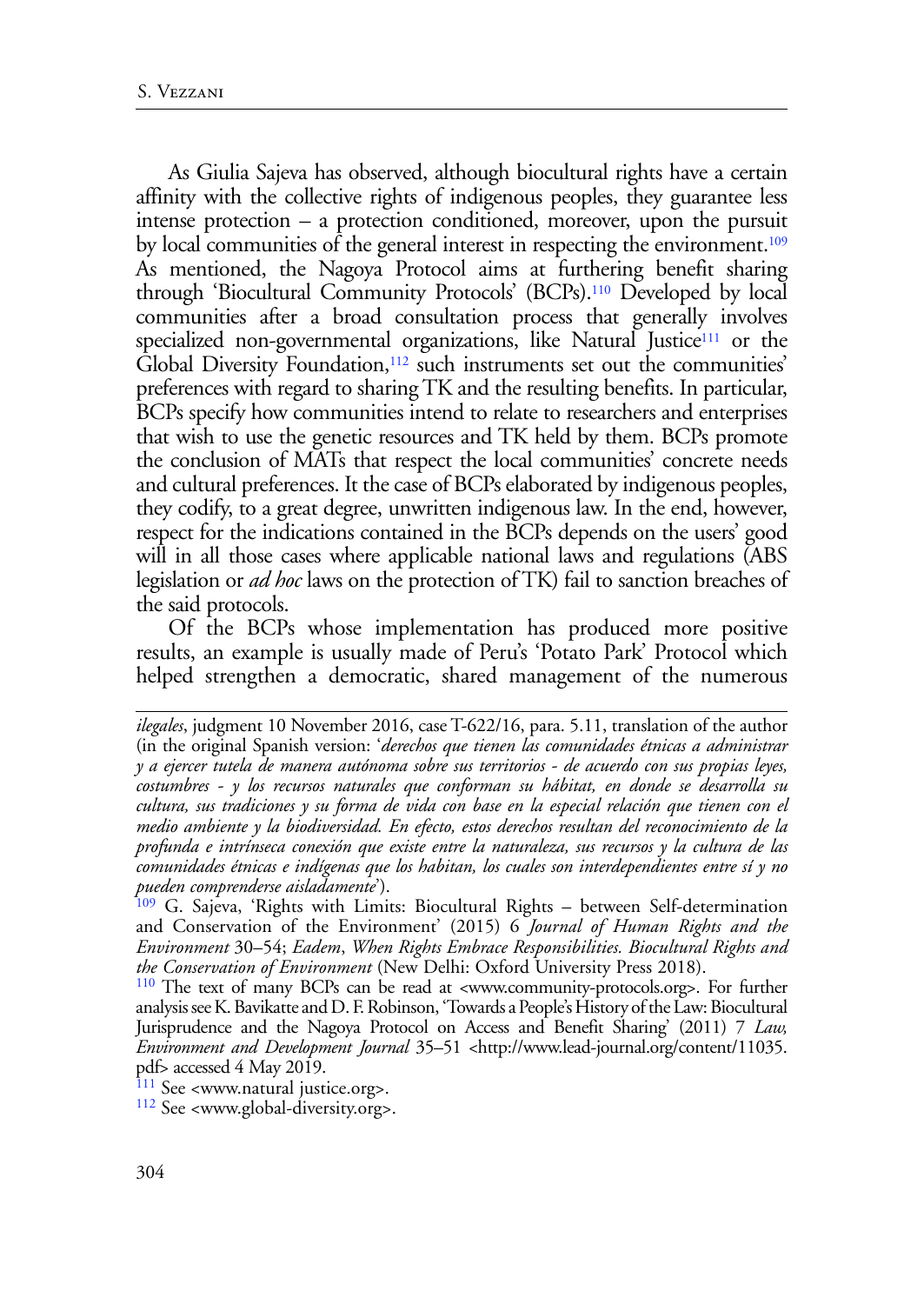<span id="page-26-5"></span>varieties of potato selected and conserved by the farmers belonging to six Andean indigenous communities.<sup>113</sup> Many other experiences are known of community level seed activities involving indigenous peoples, carried out to conserve and manage local crop varieties through the creation of community seed banks.<sup>114</sup>

<span id="page-26-8"></span><span id="page-26-7"></span><span id="page-26-6"></span>While BCPs are developed largely with regard to local plant varieties, there is no shortage of protocols adopted by herding communities to regulate access to animal genetic resources and associated traditional practices. Noteworthy among these is the BCP adopted in 2009 by the *Raika*, an indigenous population of Rajasthan (Northwestern India)<sup>115</sup> that has practised nomadic pastoralism for more than 700 years, helping to preserve the territory's delicate ecological balances. Over the centuries, the Raikas have selected and preserved breeds of camel, sheep, and goat that are particularly resistant to the region's pathogens and arid climate,<sup>116</sup> and whose genetic material has become momentous for ensuring food security in a time of global warming. The Protocol sets out what procedures are established by indigenous law for gaining access to animals for reproductive purposes, as well as to indigenous veterinary knowledge and to selection and breeding techniques[.117](#page-26-4)

<span id="page-26-9"></span><span id="page-26-0"></span>[<sup>113</sup>](#page-26-5) Cfr. A. Argumedo *et al.*, *Community Biocultural Protocols. Building Mechanisms for Access and Benefit Sharing among the Communities of the Potato Park based on Quechua Customary Norms. Detailed Case Study*, March 2012 <http://pubs.iied.org/pdfs/G03340.pdf> accessed 4 May 2019.

<span id="page-26-1"></span>[<sup>114</sup>](#page-26-6) R. Feyissa, 'Community Seed Banks and Seed Exchange in Ethiopia: A Farmer-Led Approach', in E. Friis-Hansen and B. Sthapit (eds), *Participatory Approaches to the Conservation and Use of Plant Genetic Resources* (Rome: IPGRI 2000) <https:// www.bioversityinternational.org/fileadmin/\_migrated/uploads/tx\_news/Participatory\_ approaches\_to\_the\_conservation\_and\_use\_of\_plant\_genetic\_resources\_603.pdf> accessed 4 May 2019, 142–148; M. Worede, 'Establishing a Community Seed Supply System: Community Seed Bank Complexes in Africa', in L. Li Ching, S. Edwards and N. El-Hage-Sciallaba (eds), *Climate Change and Food Systems Resilience in Sub-Saharan Africa* (Rome: FAO 2011) 361–377; O. T. Coomes *et al.*, 'Farmer Seed Networks Make a Limited Contribution to Agriculture? Four Common Misconceptions' (2015) 56 *Food Policy* 41–50. [115](#page-26-7) *Raika Biocultural Protocol-2009* <www.community-protocols.org/wp-content/ uploads/documents/India-Raika\_Community\_Protocol.pdf> accessed 4 May 2019. [116](#page-26-8) *Ibid.* 5 and 15–17.

<span id="page-26-4"></span><span id="page-26-3"></span><span id="page-26-2"></span>[<sup>117</sup>](#page-26-9) *Ibid.* 7–14 (referring to indigenous customary law).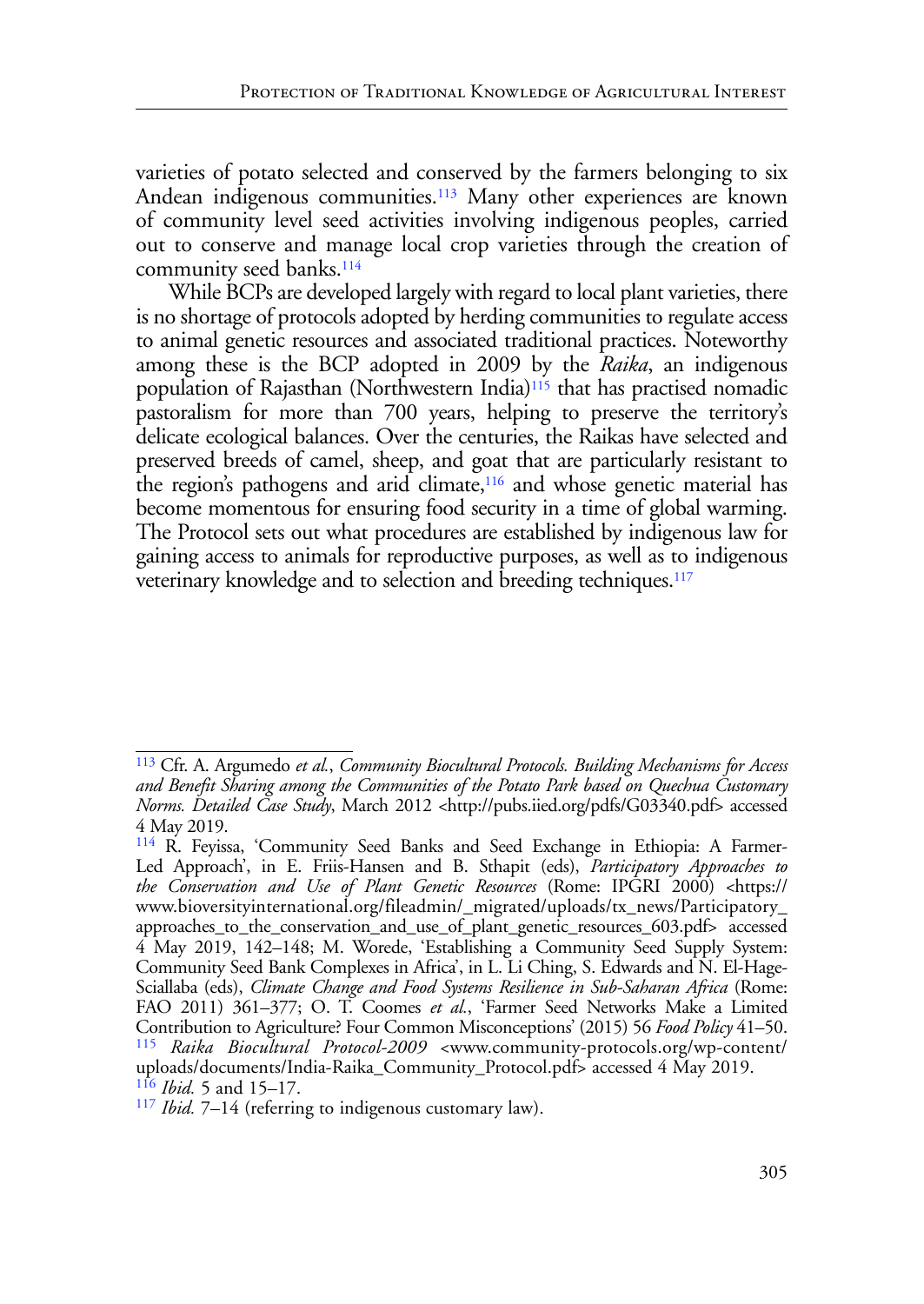#### 8. *Towards a Uniform International Regulation?*

With the sole exception of the Swakopmund Protocol, the international agreements reviewed here set out obligations to safeguard TK of agricultural interest in various sectors. Nonetheless, their content remains vague and generic. All these agreements leave it to the states to identify the instruments most suited for ensuring the protection (active and passive) of the knowledge in question, at most making reference to the principles of consultation and of the prior informed consent of the rights holders. In other words, they establish an *obligation of result* (achieving an equitable sharing of the benefits to the advantage of TK holders), leaving the states great freedom to identify the means suitable for achieving this objective.

<span id="page-27-5"></span>For 18 years the representatives of national governments sitting on the already mentioned WIPO Committee have been negotiating the text of an international convention that should place upon the Contracting Parties more precise obligations of means. The latest version of the Draft Articles dates to 31 August 2018[.118](#page-27-0) However, like previous versions, the draft remains highly provisional and contains a variety of alternative formulations. Virtually all the main sticking points remain unresolved. In particular, agreement has yet to be reached as to the procedures for purchasing the rights attributed to the communities that hold them, or as to the need for a registration procedure or other formalities.[119](#page-27-1) Differences of opinion also persist on the highly delicate points of the role of indigenous customary la[w120](#page-27-2) and of introducing disclosure requirements for users of TK[.121](#page-27-3) As for the sphere of *ratione materiae* application, the question still remains open of whether protection should also be accorded to widely diffused TK.<sup>[122](#page-27-4)</sup>

<span id="page-27-9"></span><span id="page-27-8"></span><span id="page-27-7"></span><span id="page-27-6"></span><span id="page-27-0"></span>[<sup>118</sup>](#page-27-5) Intergovernmental Committee on Intellectual Property and Genetic Resources, Traditional Knowledge and Folklore, *The Protection of Traditional Knowledge:* Draft Articles Facilitators' Rev. 2, 31 August 2018 <https://www.wipo.int/edocs/mdocs/tk/en/wipo\_ grtkf\_ic\_37/wipo\_grtkf\_ic\_37\_facilitators\_text\_tk\_rev\_2.pdf> accessed 4 May 2018. [119](#page-27-6) *Ibid.* Article 11.

<span id="page-27-2"></span><span id="page-27-1"></span>[<sup>120</sup>](#page-27-7) *Ibid.*, Article 1 (definition of 'misappropriation', Alt. 3); Article 5(1) (Alt. 2); Article 7 (Alt. 1 e Alt. 2). A vague reference to the exigency to respect 'the cultural norms and practices of the beneficiaries' appears at Article 5(2) (Alt. 3). Regrettably, no reference to indigenous customary law is present in the various alternative versions of Article 2, entitled 'Objectives.' <sup>[121](#page-27-8)</sup> Ibid. Article 7.<br><sup>[122](#page-27-9)</sup> Ibid. Article 5. See C. Oguamanam, 'Tiered or Differentiated Approach to Traditional

<span id="page-27-4"></span><span id="page-27-3"></span>Knowledge and Traditional Cultural Expressions The Evolution of a Concept', CIGI Papers No. 185 — August 2018 <https://www.cigionline.org/sites/default/files/documents/ Paper%20no.185web.pdf> accessed 4 May 2019 (arguing that one of the most innovative results of the intergovernmental negotiation is the emergence of a differentiated approach,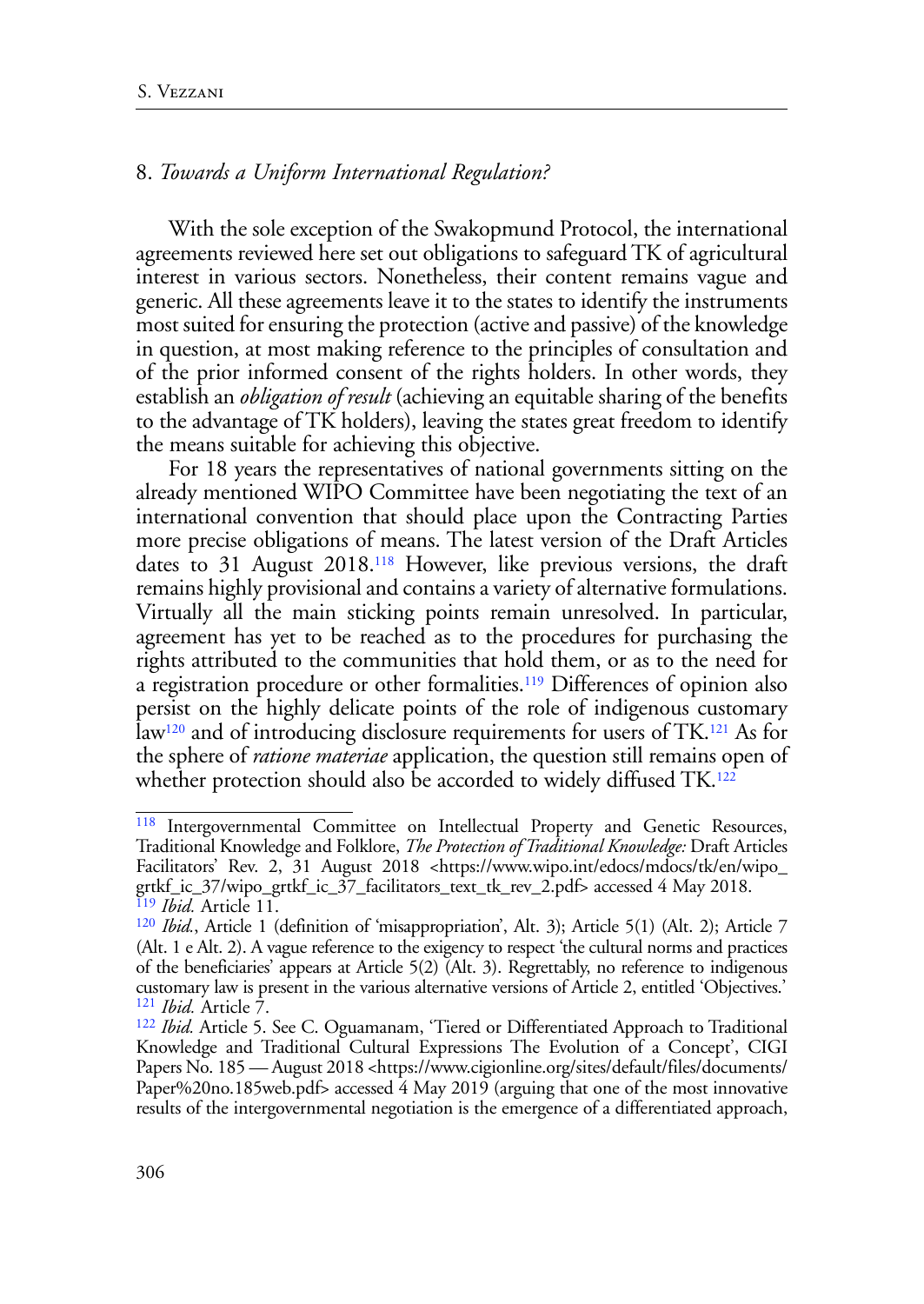The effort for the adoption of an international convention with universal scope, that puts obligations in place that are substantial and more stringent than the Nagoya Protocol, appears appreciable. However, the scanty results that have been achieved after many years of preparatory work leaves much scepticism as to the possibilities for the negotiation to have a positive outcome. Some countries, *in primis* the United States, staunchly oppose adopting a binding instrument, which would, in its opinion, offer excessive protection to public domain knowledge, thereby throwing up excessive obstacles to technological innovation and compromising the interests of the companies using genetic resources and the associated knowledge. Added to this are the objective difficulties encountered by negotiators grappling with the apparent paradox of an instrument aimed at safeguarding and promoting cultural diversity through the preparation of uniform protection instruments.<sup>[123](#page-28-0)</sup>

<span id="page-28-2"></span>The extremely flexible solution upheld in the Swakopmund Protocol, not requiring registration by TK holders or any other formality, is a useful reference point, and is particularly suited for protecting the knowledge held by indigenous peoples or traditional communities. Nevertheless, as regards protecting the knowledge held by local communities, especially in the industrialized countries, forms of registration might be useful for avoiding a situation of legal uncertainty that would risk giving rise to major litigation. Moreover, in the case of knowledge held by diverse communities (considering, for example, farming communities covering portions of Italian territory comparable in area to provinces or regions), problems inevitably arise in connection with identifying a representative entity able to express prior informed consent and negotiate MATs, in addition to taking legal action in cases of unauthorized use of knowledge subject to protection[.124](#page-28-1) A realistic solution might be to precisely identify, on an international level, the object of protection, while also indicating alternative modes of protection to be calibrated to the various types of knowledge and of rights holders.

<span id="page-28-3"></span>In any case, to remain in line with the most recent trend in international

whereby TK should be classified in reference to its degree of diffusion - secret, sacred, narrowly or widely diffused - and be subjected to different legal regimes).

<span id="page-28-0"></span>[<sup>123</sup>](#page-28-2) A. Taubman, 'Saving the Village: Conserving Jurisprudential Diversity in the International Protection of Traditional Knowledge', in K. E. Maskus and J. H. Reichmann (eds) *International Public Goods and Transfer of Technology Under a Globalized Intellectual Property Regime* (Cambridge: Cambridge University Press 2005) 521–564, 525–527.<br><sup>[124](#page-28-3)</sup> Unsurprisingly, the question was not addressed by Italian Law No. 194 of 1<sup>st</sup>

<span id="page-28-1"></span>December 2015, on the conservation and enhancement of agricultural and food biodiversity, for a critical analysis of which see L. Paoloni, 'Biodiversità e risorse genetiche di interesse agroalimentare nella legge nazionale di tutela e valorizzazione' (2016) 1 *Diritto agroalimentare* 151–176.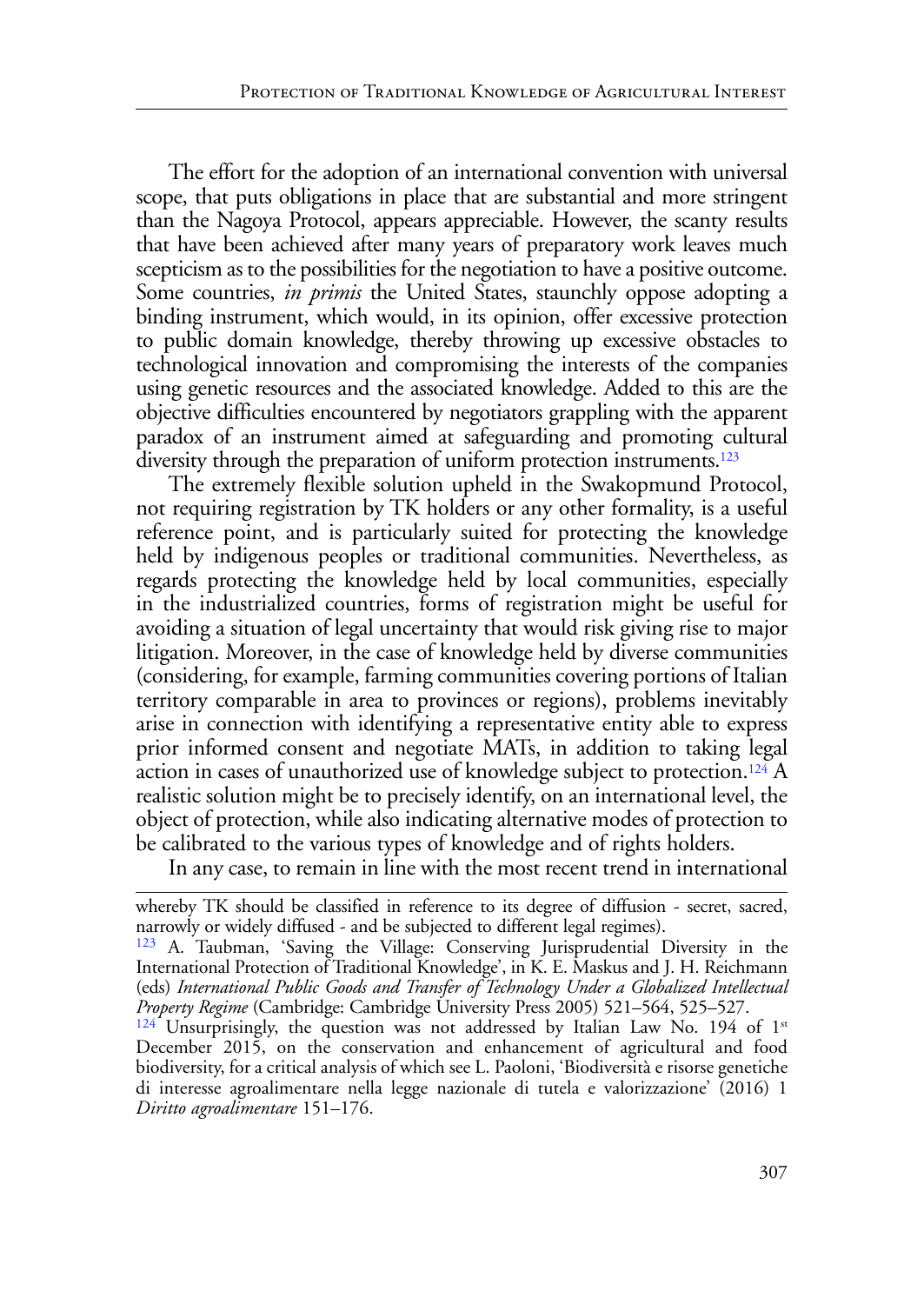<span id="page-29-4"></span>practice, inaugurated by the Philippines, $125$  any WIPO Convention should necessarily require Contracting Parties to give importance to indigenous law and decision-making systems in the matter of accessing indigenous TK, as well as to the BCPs prepared by the local communities at the conclusion of a shared consultation procedure. Otherwise adoption by states of complex rules to regulate indigenous knowledge systems, requiring high levels of technical expertise, is not developmental for indigenous peoples and rather drives them 'into the arms of lawyers.['126](#page-29-1)

#### <span id="page-29-5"></span>9. *Protection of Knowledge of Agricultural Interest, and Peasants' Rights*

A brief scrutiny of the initiative by the UN Human Rights Council for the adoption of a Declaration on the Rights of Peasants and Other People Working in Rural Areas (UN Declaration on the Rights of Peasants) completes this overview of the international instruments for the safeguarding of TK. After many years of talks, on 17 December 2018, the UN General Assembly finally adopted a document prepared by the Human Rights Council in the form of a declaration of principles[.127](#page-29-2)

<span id="page-29-6"></span>Despite attracting relatively little attention among legal scholars, as compared to the adoption of the UNDRIP, the UN Declaration on the Rights of Peasants is of considerable interest. It expresses a general reconceptualization of individual rights in their specific social dimension. This is one of the latest evolutionary trends in the protection of fundamental rights – one that can be seen in the new constitutionalism of the Latin American states and, albeit with less emphasis, in the EU Charter of Fundamental Rights.[128](#page-29-3) The UN Declaration on the Rights of Peasants represents one of the most significant examples of 'international law from

<span id="page-29-7"></span><span id="page-29-0"></span>[<sup>125</sup>](#page-29-4) Cf. Indigenous Peoples Right Act of 1997, section 35: 'Access to indigenous knowledge … shall be allowed within ancestral lands and domains … only with a free and prior informed consent of such communities, *obtained in accordance with customary laws of the concerned community*' (section 35, emphasis added).

<span id="page-29-1"></span>[<sup>126</sup>](#page-29-5) Drahos, *Intellectual Property, Indigenous People and Their Knowledge*, 96.

<span id="page-29-2"></span><sup>&</sup>lt;sup>[127](#page-29-6)</sup> UN General Assembly, United Nations Declaration on the Rights of Peasants and Other People Working in Rural Areas, 17 December 2018, UN Doc. [A/RES/73/165](http://www.un.org/en/ga/search/view_doc.asp?symbol=A/RES/73/165) <<https://www.un.org/en/ga/73/resolutions.shtml>> accessed 4 May 2019.

<span id="page-29-3"></span>[<sup>128</sup>](#page-29-7) See L. Paoloni and S. Vezzani, 'La Dichiarazione ONU sui diritti dei contadini e delle altre persone che lavorano nelle aree rurali: prime riflessioni' (2019) 1 *Federalismi. it – Focus Human Rights* 1–33.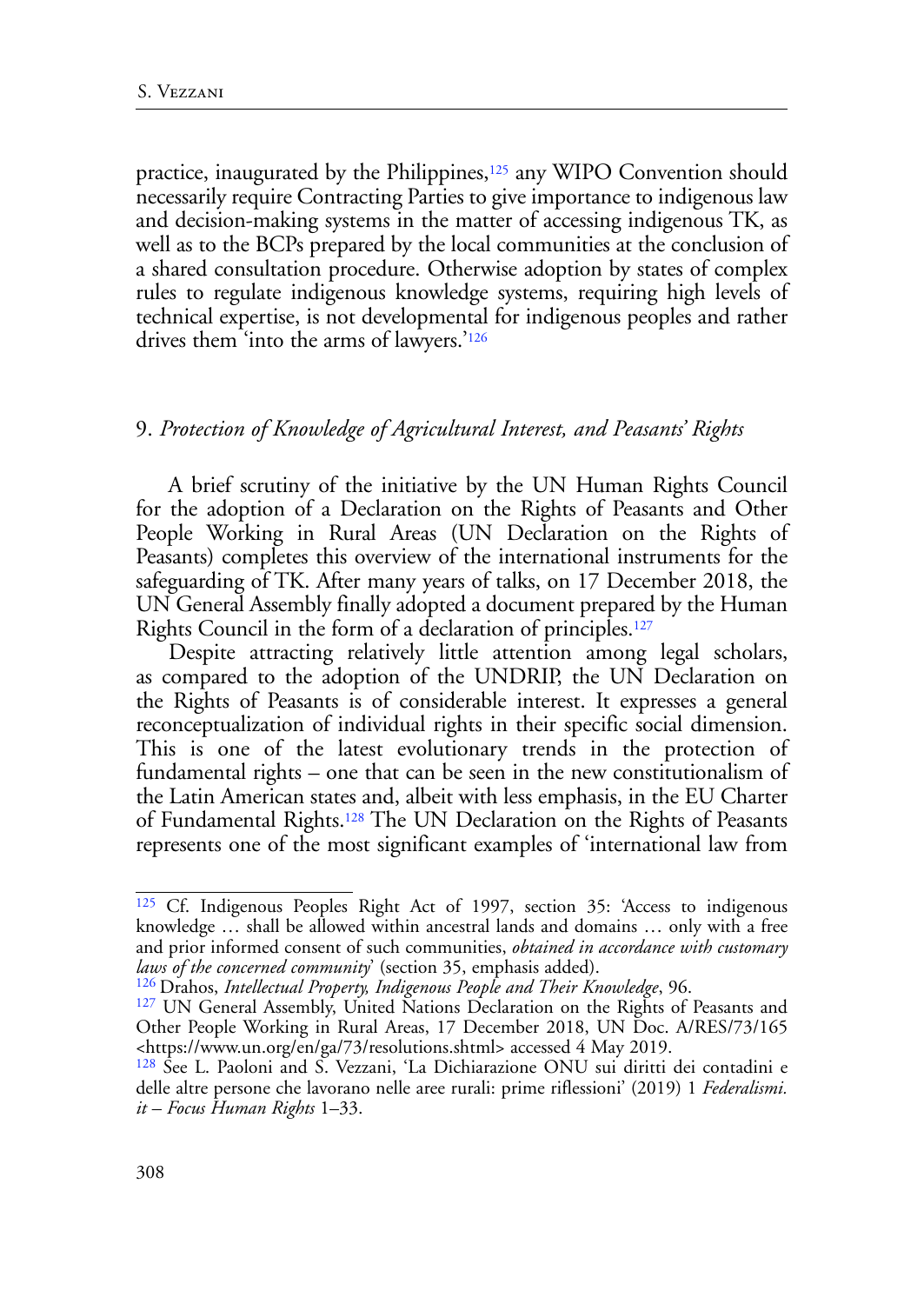<span id="page-30-7"></span><span id="page-30-6"></span>below,['129](#page-30-0) as its adoption was mainly promoted by Via Campesina, a movement of peasants and indigenous peoples' organizations from all over the world, engaged in promoting food sovereignty and alternative agrofood models[.130](#page-30-1) In an historical juncture characterized by the weakening of social and economic rights, the adoption of this Declaration reveals the decisive role that international civil society can play in counterbalancing the lobbying activity of corporations and in promoting the collective interests of the international community.

The UN Declaration on the Rights of Peasants sets out the states' obligation to respect, protect, and promote the TK of peasants and other people working in rural areas, with particular regard to knowledge relevant to plant genetic resources. It contains several references to peasants' rights over TK, notably 'traditional ways of farming, fishing, livestock rearing and forestry to develop community-based commercialization systems';<sup>[131](#page-30-2)</sup> practices concerning local climate change adaptation and mitigation[;132](#page-30-3) TK relevant to plant genetic resources[;133](#page-30-4) and conservation and sustainable use of biological diversity[.134](#page-30-5) Drawing inspiration from the UNDRIP, it states at Article 26:

<span id="page-30-11"></span><span id="page-30-10"></span><span id="page-30-9"></span><span id="page-30-8"></span>1. Peasants and other people working in rural areas have the right to enjoy their own culture and to pursue freely their cultural development, without interference or any form of discrimination. They also have the right to maintain, express, control, protect and develop their traditional and local knowledge, such as ways of life, methods of production or technology, or customs and tradition. No one may invoke

<span id="page-30-0"></span>[<sup>129</sup>](#page-30-6) The expression is borrowed from B. Rajagopal, *International Law from Below. Development, Social Movements, and Third World Resistance* (Cambridge: Cambridge University Press 2003).

<span id="page-30-1"></span><sup>&</sup>lt;sup>[130](#page-30-7)</sup> On social struggles for food sovereignty see D. Thivet, 'Peasants' Transnational Mobilization for Food Sovereignty in La Via Campesina', in C. Counihan and V. Siniscalchi (eds), *Food Activism: Agency, Democracy and Economy* (London/New York: Bloomsbury 2014) 193–209; N. C. S. Lambek, P. Claeys, A. Wong and L. Brilmayer (eds), *Rethinking Food Systems: Structural Challenges, New Strategies, and the Law* (Dordrecht/Heidelberg/New York/London: Springer 2014); J.L. Vivero-Pol, T. Ferrando, O. De Schutter, U. Mattei (eds), *Routledge Handbook of Food as a Commons* (London/New York: Routledge 2019).

<span id="page-30-2"></span><sup>&</sup>lt;sup>[131](#page-30-8)</sup> UN Declaration on the Rights of Peasants and Other People Working in Rural Areas, Article 16, para. 1.

<span id="page-30-3"></span>[<sup>132</sup>](#page-30-9) *Ibid.* Article 18, para. 3.

<span id="page-30-4"></span>[<sup>133</sup>](#page-30-10) *Ibid.* Article 19, para. 1, letter *a*).

<span id="page-30-5"></span>[<sup>134</sup>](#page-30-11) *Ibid.* Article 20, para. 2.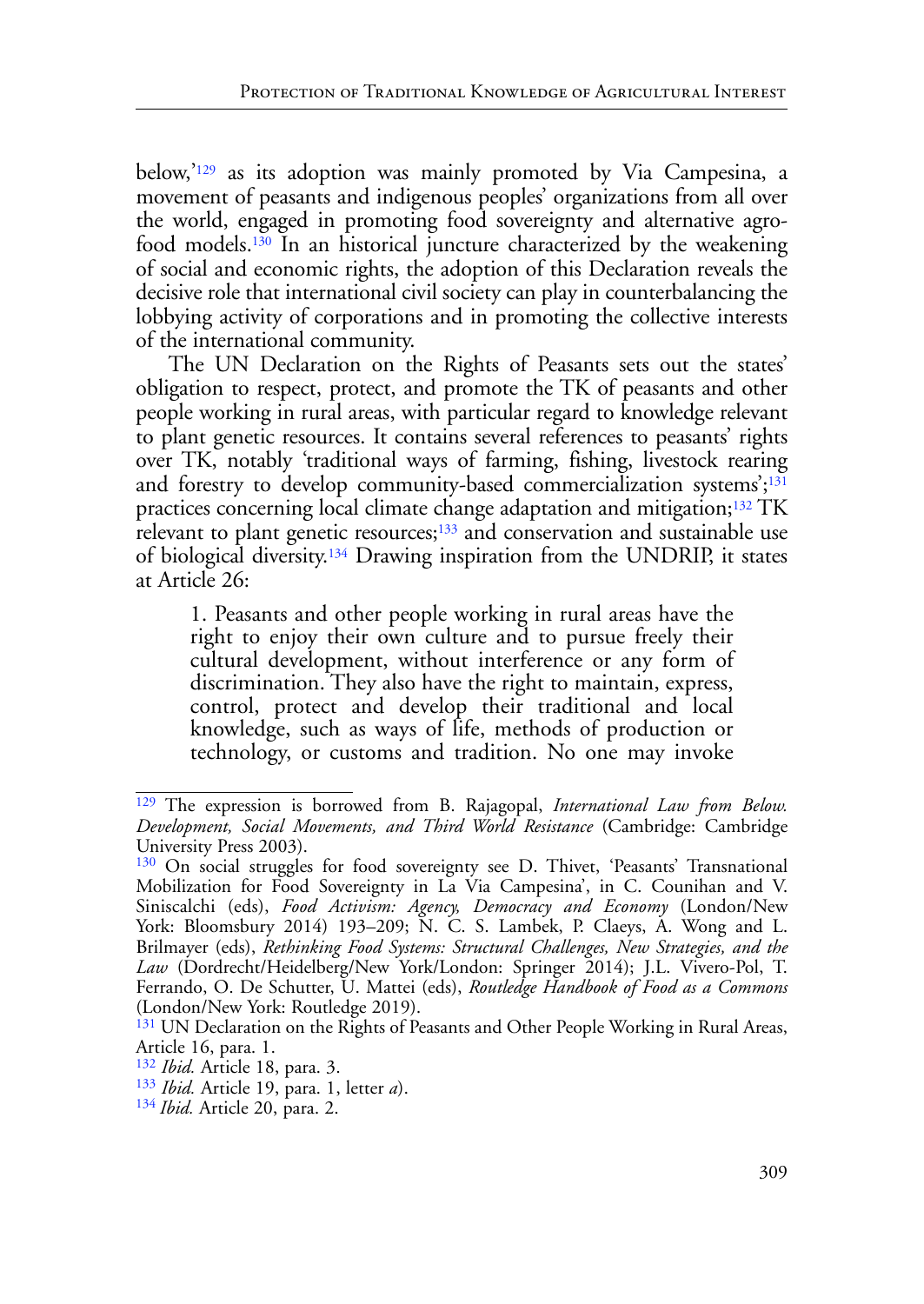cultural rights to infringe upon the human rights guaranteed by international law or to limit their scope.

2. Peasants and other people working in rural areas have the right, individually and/or collectively, in association with others or as a community, to express their local customs, languages, culture, religions, literature and art, in conformity with international human rights standards.

3. States shall respect, and take measures to recognize and protect, the rights of peasants and other people working in rural areas relating to their traditional knowledge and eliminate discrimination against the traditional knowledge, practices and technologies of peasants and other people working in rural areas.

<span id="page-31-3"></span>With specific regard to the right to seed, the UN Declaration on the Rights of Peasants also stipulates, at Article 19(8) that 'States shall ensure that seed policies, plant variety protection and other intellectual property laws, certification schemes and seed marketing laws respect and take into account the rights, needs and realities of peasants and other people working in rural areas.' The emphasis placed on seed policies is particularly appreciable[.135](#page-31-0) As noted above, community-managed genetic resources conservation and improvement through community seed banks is one of the most interesting attempts of social innovation in the agricultural field, aimed at promoting the emancipation of indigenous and small farmers through a cooperative and solidaristic model of agriculture. Yet, seed legislation in many countries constitutes an obstacle to the marketing of farmers' seeds.<sup>[136](#page-31-1)</sup>

<span id="page-31-5"></span><span id="page-31-4"></span>The UN Declaration on the Rights of Peasants also remarkably emphasizes the need to counter discriminatory practices against women.<sup>137</sup> This calls for some considerations in terms of gender equality, which is still an underexplored perspective in international legal studies. Indeed, in many indigenous societies there is a diversification of TK held by man and woman, and women play a fundamental role in the conservation and

<span id="page-31-2"></span><sup>[137](#page-31-5)</sup> See in particular Article 4 of the Declaration.

<span id="page-31-0"></span><sup>&</sup>lt;sup>135</sup> C. Golay, 'Legal Analysis on the Rights of Peasants and Other People Working in Rural Areas. The Right to Seeds and Intellectual Property Rights', 19 May 2016 <https://www.ohchr. org/Documents/HRBodies/HRCouncil/WGPleasants/Session3/StatementsPresentations/ Cristophe\_Golay\_GENEVA\_ACADEMY.pdf> accessed 4 May 2019.

<span id="page-31-1"></span>[<sup>136</sup>](#page-31-4) See O. De Schutter, *Seed Policies and the Right to Food: Enhancing Agrobiodiversity, Encouraging Innovation.* Background Document to the Report (A/64/170) Presented by Prof. Olivier De Schutter, Special Rapporteur on the Right to Food, at the 64<sup>th</sup> Session of the UN General Assembly (October 2009), paras 48–51.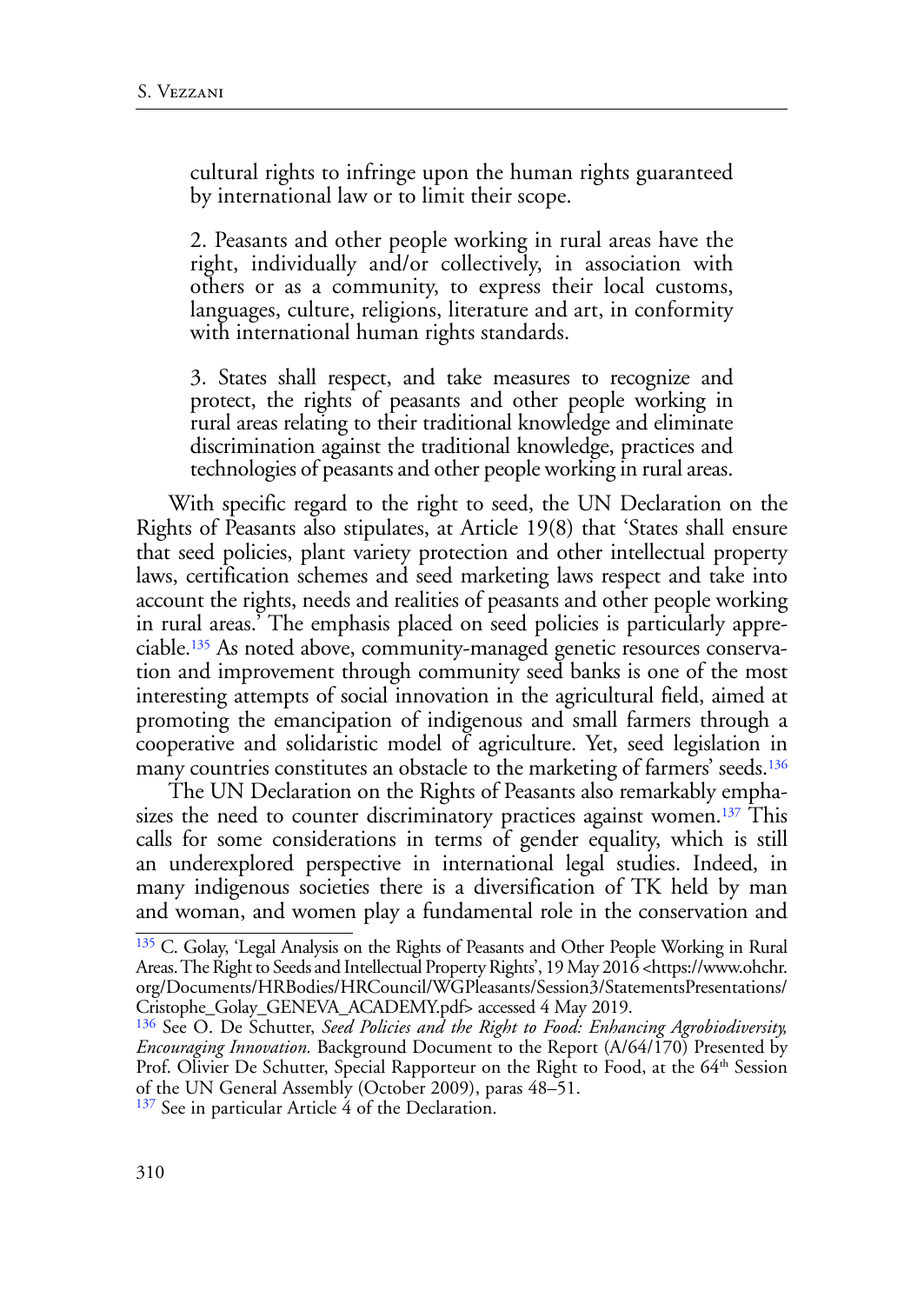<span id="page-32-6"></span><span id="page-32-5"></span>development of TK in the field of food and agriculture.<sup>138</sup> Accordingly, they should play an active role in the decision-making process and reap the economic benefits deriving from the exploitation of TK. As also recognized by the UNESCO Universal Declaration on Cultural Diversity[139](#page-32-1) and the UNDRIP,<sup>140</sup> cultural diversity and indigenous customary law should never be invoked to infringe upon internationally recognized human rights, including the equality principle.

# 10*. Traditional Knowledge and Property Rights*

Lying in the background of the debate on the ways to protect TK is the question of whether to rely on the proprietary scheme to convey the collective interests connected with the management of intangible assets. Italian legal doctrine is not foreign to this debate, having also explored the effectiveness of the institution of civic uses as an instrument for granting farming communities powers for managing the intangible heritage connected with traditional plant varieties.<sup>[141](#page-32-2)</sup>

<span id="page-32-7"></span>In the past, *fora* of international discussion have seen strong cultural resistance, by the representatives of indigenous peoples, to extending proprietary logic to knowledge and practices considered – in a holistic sense  $-$  as an expression of a deeply-rooted cultural identity.<sup>[142](#page-32-3)</sup> Still today, part of the doctrine underlines the risk for forced epistemological assimilation.<sup>143</sup> A

<span id="page-32-9"></span><span id="page-32-8"></span><span id="page-32-0"></span>[<sup>138</sup>](#page-32-5) C. Mayorga-Muñoz, H. Pacheco-Cornejo, and F. Treggiari, 'El rol de la mujer indígena mapuche en la preservación de recursos genéticos y conocimientos tradicionales asociados. Un análisis jurídico desde la perspectiva de género' (2017) 14 *Revista Jurídicas* 29–45; A. Guzmán Jiménez, 'Conocimientos tradicionales de mujeres mapuches en la agricultura tradicional, territorio Naqche de La Araucanía, Chile', in C. Mayorga Muñoz and F. Treggiari (eds) *Biodiversidad y conocimentos tradicionales. Perspectivas históricas, socioculturales y juridicas* (Temuco: Ediciones Universidad de la Frontera 2018) 97–110. <sup>[139](#page-32-6)</sup> UNESCO Universal Declaration on Cultural Diversity, Paris, 2 November 2001, (2002) 41 *International Legal Materials* 57, Article 4.

<span id="page-32-1"></span><sup>&</sup>lt;sup>140</sup> UNDRIP Articles 34 and 46.

<span id="page-32-2"></span>[<sup>141</sup>](#page-32-7) L. Paoloni, *Diritti degli agricoltori e tutela della biodiversità* (Torino: Giappichelli 2005) 142–148.

<span id="page-32-3"></span>[<sup>142</sup>](#page-32-8) See also K. McAfee, 'Selling Nature to Save It? Biodiversity and Green Developmentalism' (1999) 17 *Environment and Planning D: Society and Space* 133–154, 148–152 (criticising the IPR and the 'marked-based' solution as extending the postneoliberal environmental-economic paradigm).

<span id="page-32-4"></span> $143$  On the emergence of the concept of intellectual property within an indigenous context, see C. Oguamanam, 'Local Knowledge as Trapped Knowledge: Intellectual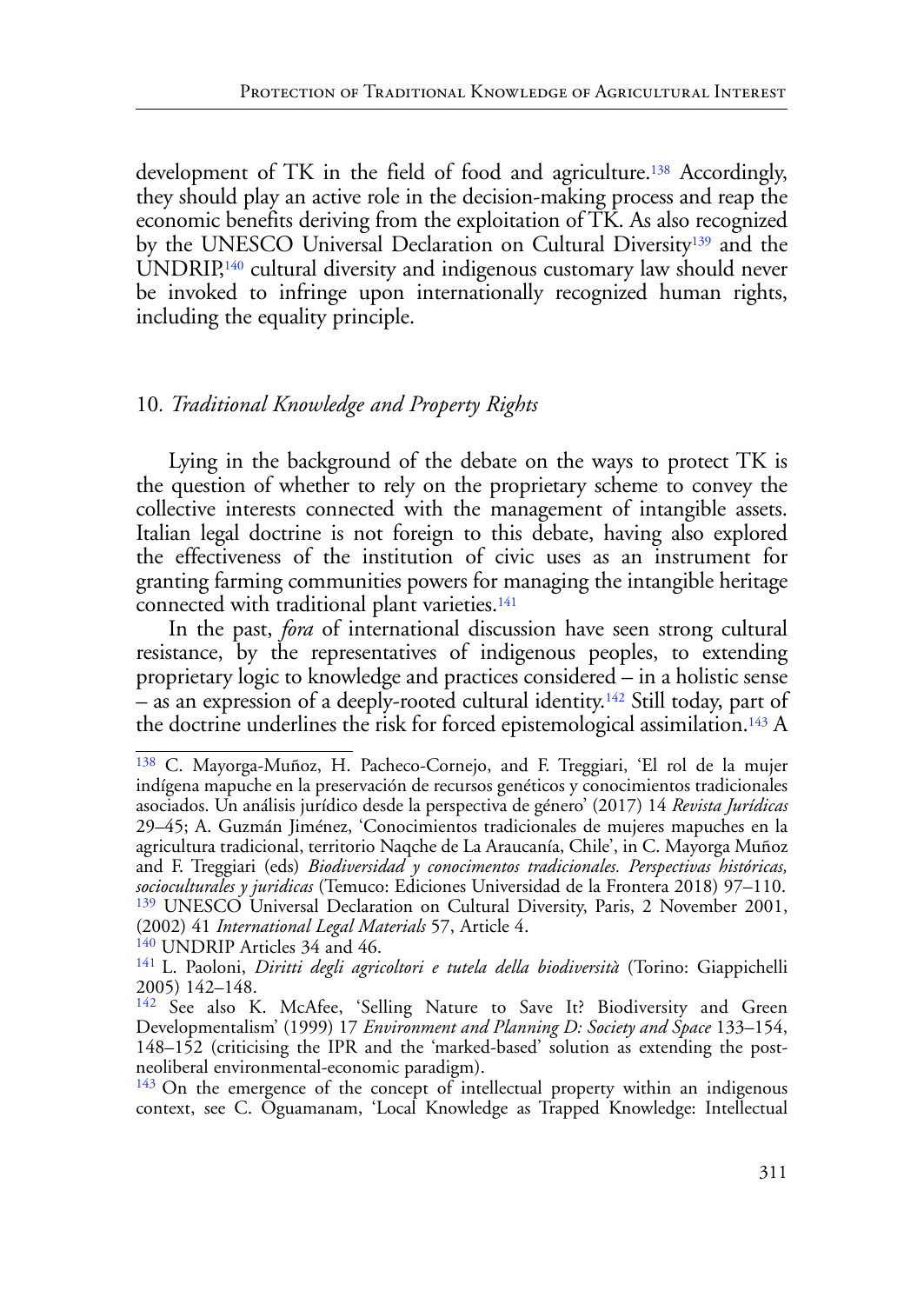paradigm shift, however, was inaugurated by the aforementioned UNDRIP, which makes express reference to the now widely accepted notion of 'intellectual property.' This approach has been confirmed and consolidated by the American Declaration on the Rights of Indigenous Peoples.<sup>[144](#page-33-0)</sup>

<span id="page-33-7"></span><span id="page-33-6"></span><span id="page-33-5"></span>As argued elsewhere, $\frac{145}{10}$  in an anti-hegemonic perspective of combating biopiracy and the 'enclosure' of commons through IPRs, the claim of collective property rights to TK appears quite appropriate, being grounded upon a multicultural reinterpretation of property rights as safeguarded by the leading international instruments for the protection of human rights.<sup>[146](#page-33-2)</sup> A development of this kind would be consistent with the jurisprudence of many international bodies tasked with monitoring compliance with human rights treaties, *in primis* the Inter-American Court, which has interpreted property rights, as to protect the collective exploitation of ancestral lands on the basis of indigenous customary law[.147](#page-33-3)

In a perspective similar to the 'politics of recognition['148](#page-33-4) of the Inter-American Court, General Comment no. 17/2005 of the Committee on Economic, Social, and Cultural Rights carved out, from Article 15, para. 1, letter *c*), of the UN Covenant of 1966, the obligation to protect

<span id="page-33-9"></span><span id="page-33-8"></span>the interests of indigenous peoples relating to their productions, which are often expressions of their cultural heritage and traditional knowledge. In adopting measures to protect scientific, literary and artistic productions of indigenous peoples, States parties should take into account

<span id="page-33-3"></span>[147](#page-33-8) See the leading case *Awas Tingni Mayagna (Sumo) Indigenous Community v. Nicaragua*, judgment 31 August 2001, reproduced in *Arizona Journal of International and Comparative Law* (2002) 415. The connection between land rights and progress on the protection of indigenous knowledge has been emphasized by P. Drahos and S. Frankel, 'Indigenous Peoples' Property: The Issues', in P. Drahos and S. Frankel (eds), *Indigenous Peoples' Innovation: Intellectual Property Pathways to Development* (Camberra: Australian National University Press 2012) 1–28, 12 and 17.

<span id="page-33-4"></span>[148](#page-33-9) See C. Taylor, 'The Politics of Recognition', in A. Gutmann (ed), *Multiculturalism and the Politics of Recognition* (Princeton: Princeton University Press 1992) 25–73.

Property, Culture, Power and Politics' (2008) 11 *The Journal of World Intellectual Property* 29–57; J. E. Anderson, *Law, Knowledge, Culture - The Production of Indigenous Knowledge* 

<span id="page-33-1"></span><span id="page-33-0"></span><sup>&</sup>lt;sup>144</sup> American Declaration on the Rights of Indigenous Peoples, Article XXVIII.<br><sup>[145](#page-33-6)</sup> S. Vezzani, 'I saperi tradizionali e le culture popolari alla luce del paradigma dei "beni comuni"', in M. R. Marella (ed) *Oltre il pubblico e il privato. Per un diritto dei beni comuni* (Verona: Ombre Corte 2012) 149–160, 156–160.

<span id="page-33-2"></span>[<sup>146</sup>](#page-33-7) On the point, see also *inter alios* W. P. Nagan, E. J. Mordujovich, J. K. Otvos and J. Taylor, 'Misappropriation of Shuar Traditional Knowledge (TK) and Trade Secrets: A Case Study on Biopiracy in the Amazon' (2010) 15 *Journal of Technology Law & Policy* 9–63.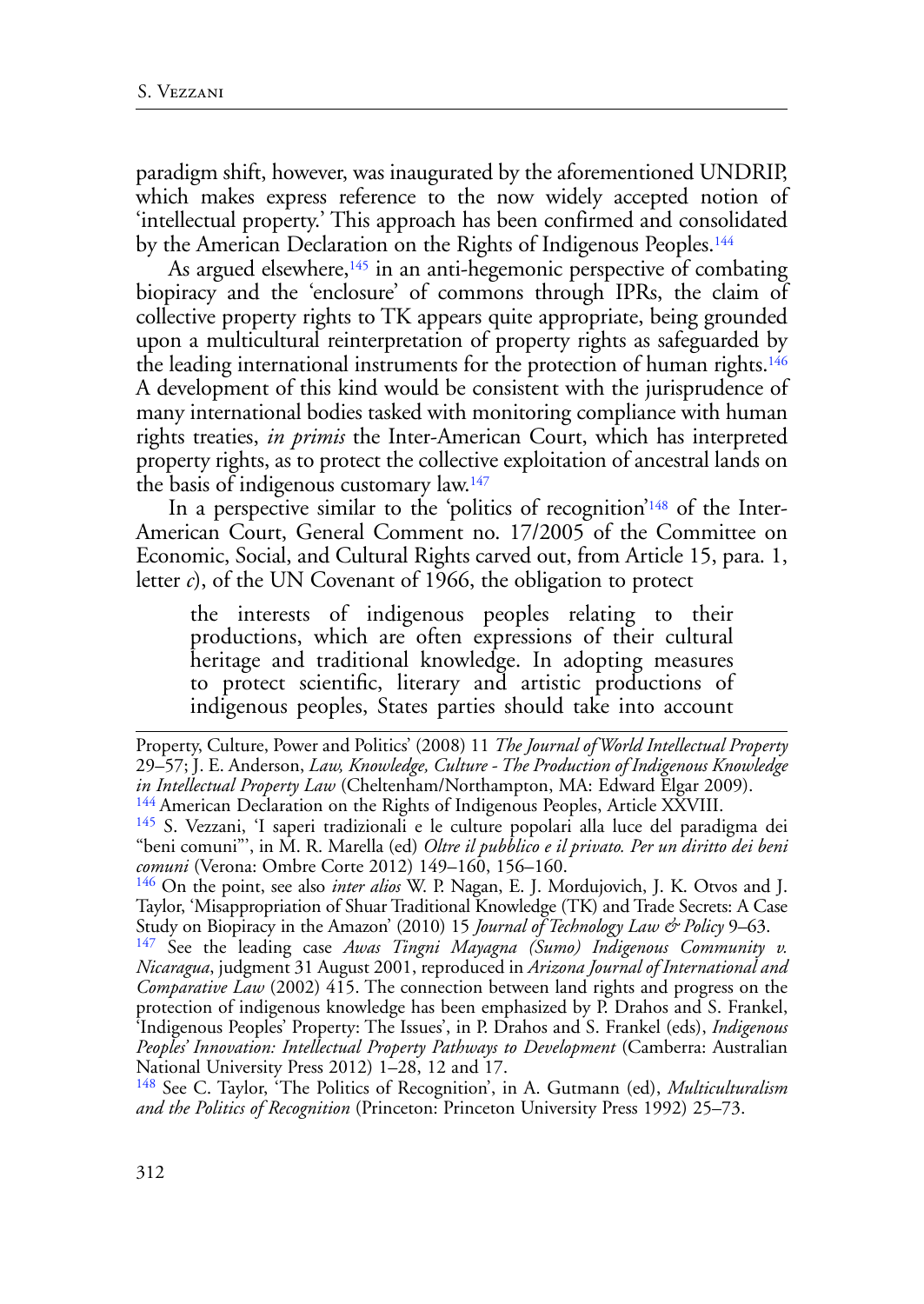their preferences. Such protection might include the adoption of measures to recognize, register and protect the individual or collective authorship of indigenous peoples under national intellectual property rights regimes and should prevent the unauthorized use of scientific, literary and artistic productions of indigenous peoples by third parties. In implementing these protection measures, States parties should respect the principle of free, prior and informed consent of the indigenous authors concerned and the oral or other customary forms of transmission of scientific, literary or artistic production; where appropriate, they should provide for the collective administration by indigenous peoples of the benefits derived from their productions.<sup>149</sup>

<span id="page-34-3"></span>Thus far, international human rights courts and quasi-judicial bodies have not directly decided allegations by indigenous peoples of interferences in the ability to use, share, and possibly market TK. Yet, especially in cases of forced evictions – where allegations were made of violations of the right to property over ancestral lands, or of other rights (to family, to a decent existence, to enjoy their own culture and religion, etc.) – such courts have emphasized the spiritual and physical link between ancestral lands and natural resources and the conservation of TK, as a fundamental component of indigenous culture[.150](#page-34-1) Indeed, in 2005, representatives of the Inuit communities in the United States and Canada submitted a petition to the Inter-American Commission, seeking relief from violations resulting from global warming caused by acts and omissions of the United States[.151](#page-34-2) In that context, they alleged that, by failing to take effective action to reduce greenhouse gas emissions, the United States had interfered with the 'Inuit's

<span id="page-34-5"></span><span id="page-34-4"></span><span id="page-34-0"></span><sup>&</sup>lt;sup>[149](#page-34-3)</sup> Committee on Economic, Social and Cultural Rights, General Comment No. 17/2005, 'The right of everyone to benefit from the protection of the moral and material interests resulting from any scientific, literary or artistic production of which he or she is the author (article 15, paragraph 1 (c), of the Covenant)', UN Doc. E/C.12/GC/17, 12 January 2006, para. 32.

<span id="page-34-1"></span>[<sup>150</sup>](#page-34-4) See, for instance, Inter-American Court of Human Rights, *Case of the Saramaka People v. Suriname*, Judgment of 12 August 2008 (Interpretation of the judgment on preliminary objections, merits, reparations and costs) para. 41, which also refers to the 'Akwé: Kon Guidelines for the Conduct of Cultural, Environmental and Social Impact Assessments Regarding Developments Proposed to Take Place on, or which are Likely to Impact on, Sacred Sites and on Lands and Waters Traditionally Occupied or Used by Indigenous and Local Communities', adopted by the COP to the Rio Convention and dealing extensively with the protection of biodiversity-related TK.

<span id="page-34-2"></span><sup>&</sup>lt;sup>[151](#page-34-5)</sup> Petition submitted on 7 December 2005.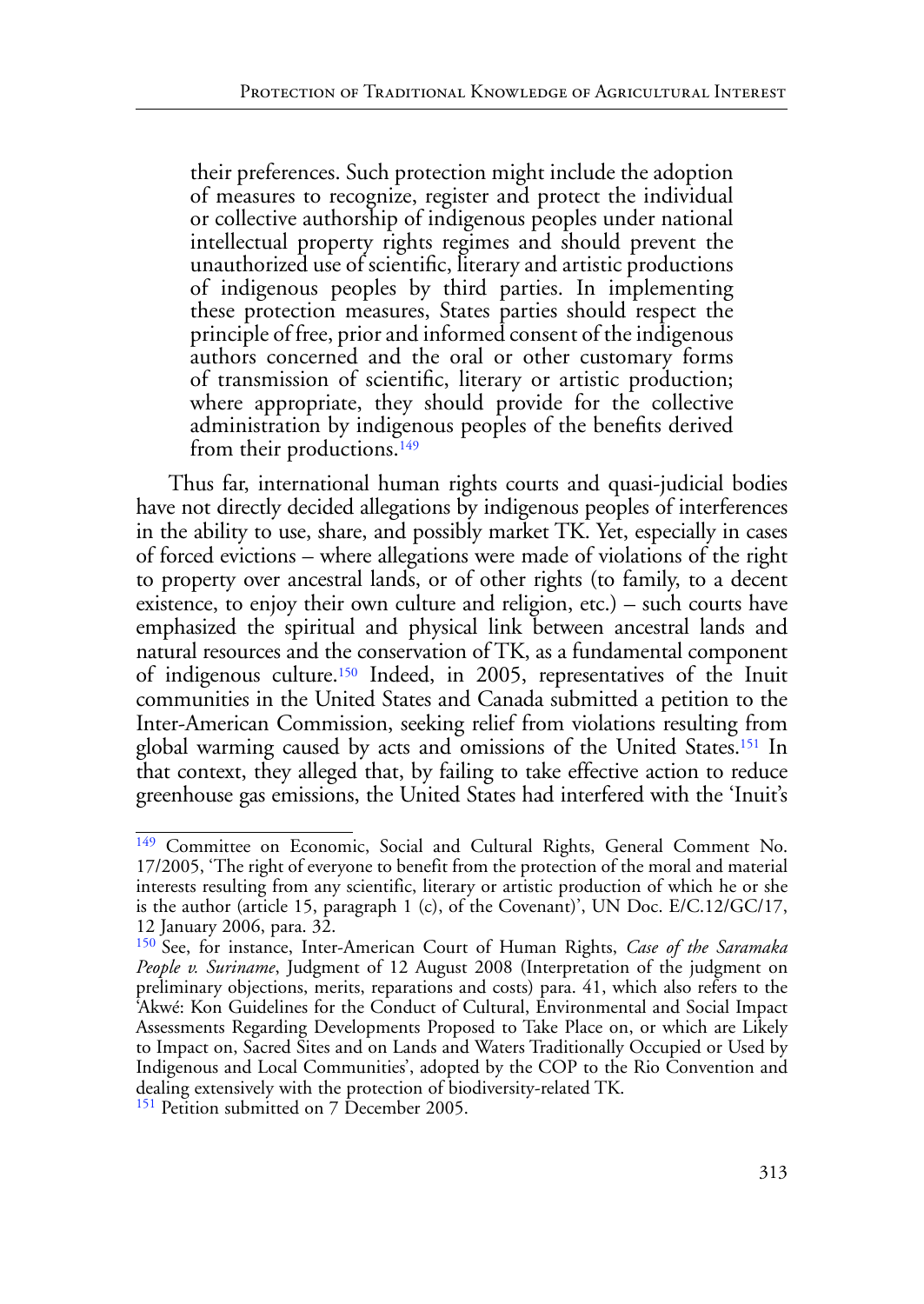<span id="page-35-4"></span>intellectual property, in the form of their traditional knowledge,' considered to be 'a valuable intangible possession protected under the definition of protected property described in the *Awas Tingni* decision.'[152](#page-35-0) Unfortunately, the case was not decided on the merits.

<span id="page-35-6"></span><span id="page-35-5"></span>In 2011, the Waitangi Tribunal reached an interesting verdict. As is known, the tribunal is tasked with inquiring, at the petition of individuals or of groups belonging to New Zealand's indigenous population, into compliance by New Zealand with the Treaty of Waitangi, an international agreement concluded between the British government and representatives of the Maori tribes in 1840[.153](#page-35-1) Article 2 of the Treaty guarantees the Maori 'the full exclusive and undisturbed possession of their Lands and Estates, Forests, Fisheries and other properties [in the Maori linguistic version: "*taonga*"] which they may collectively or individually possess.' This provision has been broadly construed by the Tribunal to cover the property rights claimed by the Maori not only to lands and fisheries, but also to such intangible assets as radio frequencies[.154](#page-35-2) Moreover, in the *wai 262* report of 2 July 2011, the Tribunal found a violation by New Zealand of Article 2, for not having protected indigenous TK regarding fauna and flora, assets that indigenous law requires the Maori to safeguard as cultural guardians (*kaitiaki*)[.155](#page-35-3) The long report makes reference to certain specific cases of biopiracy, i.e. the granting to third parties, by the New Zealand authorities, of plant breeders' rights for certain plant varieties used by the Maori since ancestral times. The Waitangi Tribunal thus fully upheld the claims of the six petitioning tribes, which had reported a violation of the right to respect for their own (intangible) assets, a right protected by the '*Mātuaranga Māori*' – the set of unwritten rules aimed at maintaining the secrecy of certain ancestral knowledge and at keeping unauthorized persons from gaining possession of the tangible assets that incorporate it.

<span id="page-35-7"></span>While the reports of the Waitangi Tribunal have no binding force, they must be taken into due consideration by the New Zealand authorities. In the case in point, a few months after the *wai 262* report, the New Zealand Parliament adopted the 2013 *Patents Act*, in order to provide at least a partial response to the recommendation to modify intellectual property law so as to prevent the wrongful use of TK. The legislative reform instituted the Māori

<span id="page-35-0"></span>[<sup>152</sup>](#page-35-4) *Ibid.* 84.

<span id="page-35-1"></span>[<sup>153</sup>](#page-35-5) For further information, see the website of the Tribunal, www.justice.govt.nz/ tribunals/waitangi-tribunal (displaying all the reports issued by the Tribunal.)

<span id="page-35-2"></span>[<sup>154</sup>](#page-35-6) See the reports relating to the cases *wai 26* (1990) and *wai 776* (1999).

<span id="page-35-3"></span>[<sup>155</sup>](#page-35-7) J. C. Lai, *Indigenous Cultural Heritage and Intellectual Property Rights. Learning from the New Zealand Experience?* (Cham: Springer 2014) 223–276.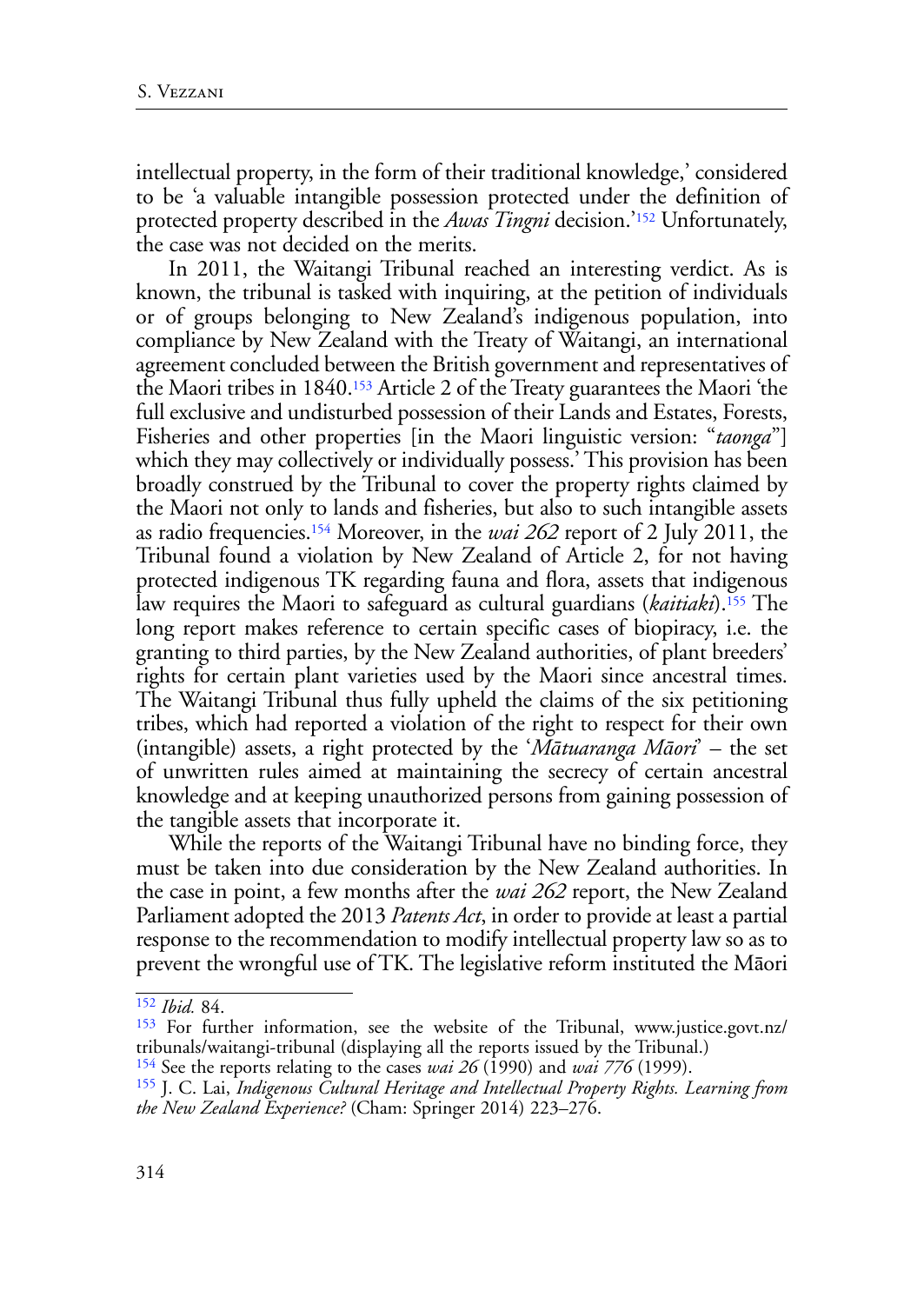Advisory Committee, which intervenes in the phase prior to the granting of patents, thus reinforcing the passive protection of the *Mātuaranga Māori*. The Committee performs a consultative function, being called upon to adopt opinions as to whether the claimed inventions run counter to public order and morality, when these inventions make use of Maori TK or indigenous plants or animals[.156](#page-36-0)

## <span id="page-36-1"></span>11*. Final Observations*

A number of international instruments require states to safeguard, protect, and promote knowledge and practices of agricultural interest that are the fruit of the intellectual work of indigenous peoples and local communities. However, these instruments contain lax rules, leaving the states the task of identifying the solutions suitable for ensuring effective protection of TK. To date, the most advanced laws have been adopted by DCs and LDCs, where most of the planet's biodiversity – as well as indigenous peoples and communities that express traditional lifestyles – are concentrated. Europe and the United States lag considerably. Almost everywhere, the regulation of access to genetic animal resources and to the associated TK is still undeveloped.

The entry into force of the Nagoya Protocol and its progressive ratification by the industrialized countries present a challenge for national lawmakers, who are called upon to adopt ABS regulations and to prepare mechanisms to monitor compliance with the regulations in the countries of origin by the users of the genetic resources under their jurisdiction.

As for passive protection, pending an amendment of the TRIPs Agreement, or the adoption of a convention by the WIPO, it would be quite appropriate for lawmakers to introduce disclosure obligations. There may also be hopes for generalizing what we might define as the 'New Zealand model' in industrialized countries, through the creation of committees of experts in TK, tasked with assisting the patent examiners' activity.

Turning now to active protection, the stalled WIPO talks cast light on how complicated it is to reach an agreement on a global scale that identifies uniform solutions to the challenge of governing TK. In any event, especially in the current globalization phase, the preparation of effective protection instruments and the recognition of the suitability of TK as the

<span id="page-36-0"></span>[<sup>156</sup>](#page-36-1) *Patents Act 2013*, 13 September 2013, *Public Act* 2013, n. 68, sections 225–228.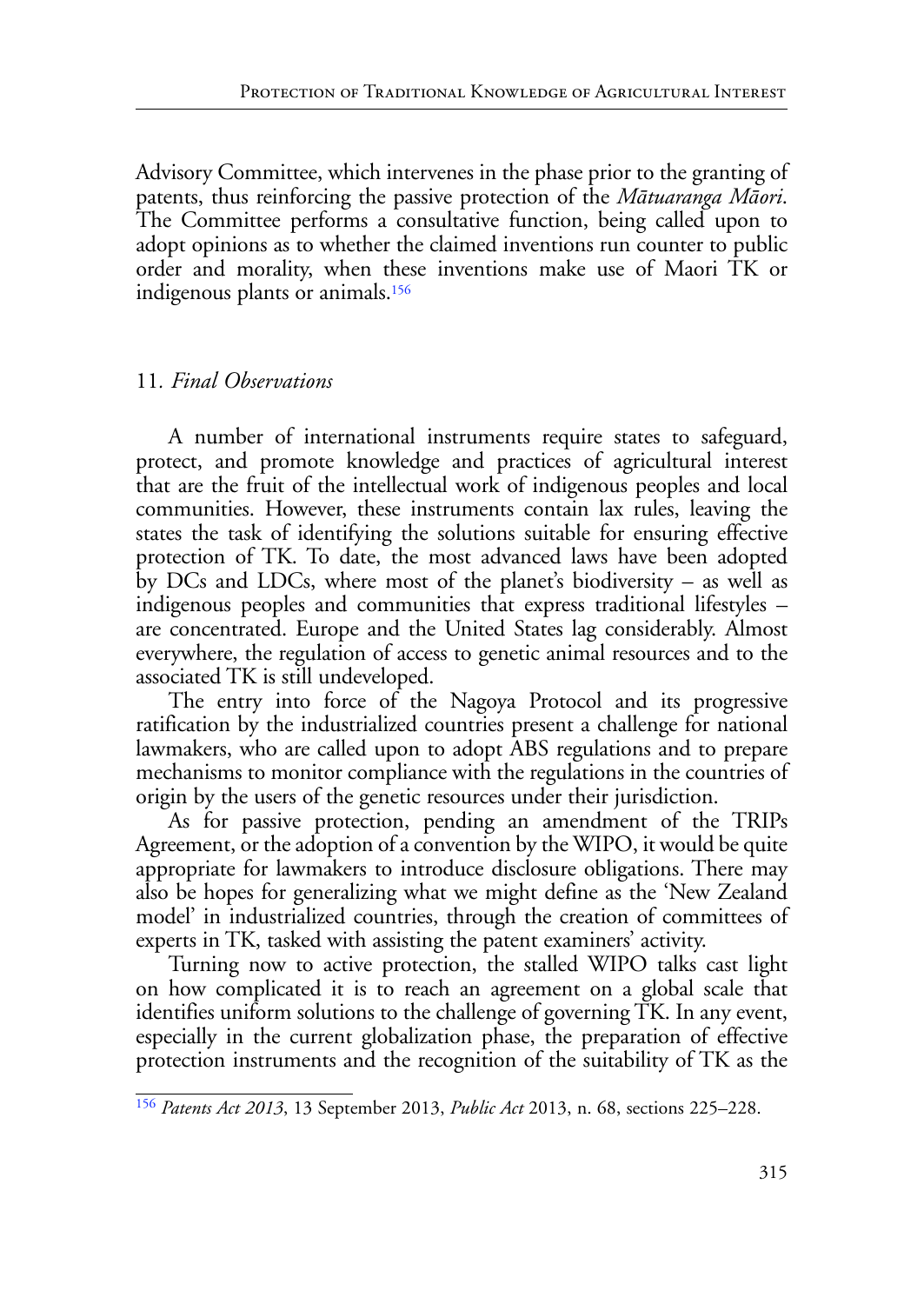subject matter of intellectual property are a necessary counterweight to the expansionistic trends in patent law, also from the perspective of a fair and equitable benefit sharing.

<span id="page-37-3"></span><span id="page-37-2"></span>In a phase of economic globalization characterized by strong legal protection of property rights, it is all the same legitimate to wonder whether exclusive rights over TK will have to encounter limitations.<sup>[157](#page-37-0)</sup> Like patents for plants, restricted access to TK might also produce a 'logjam',<sup>[158](#page-37-1)</sup> leading to an underuse of assets functional to the satisfaction of basic rights. This increasingly seems more to be the case as the object and scope of protection broadens: consider, in particular, the case in which very large local communities are granted, with no time limits and requiring no formality, an exclusive right to the use of TK in the public domain. It must be kept in mind that Article 15 of the CBD rightly states that access to genetic resources must not be limited by restrictions that run counter to the objectives of the Convention. Similarly, the very Convention to Combat Desertification identifies, among its objectives, the goal of disseminating and perfecting the TK deemed useful for the well-being of humankind. The above considerations should not be used to lower the level of protection of TK or to restrict the object of protection. Rather, they should spur the establishment of mechanisms aimed at guaranteeing that exclusive rights granted to local communities and indigenous peoples do not conflict with social utility and with the pursuit of the international community's collective interests.

Both patent law and the laws for the protection of plant breeders contain rules limiting exclusive rights for reasons of public interest. In particular, among the interests to be taken into account public health has a prominent role. In this connection, one should consider that traditional medicine can help developing medicines to cure rare illnesses (the so-called orphan drugs) or even diffused and lethal diseases. The Swakopmund Protocol admits the possibility of an intervention by the public authorities through institutions similar to those of compulsory licensing, in cases where rights

<span id="page-37-0"></span>[<sup>157</sup> S](#page-37-2)ee F. Lenzerini, 'Indigenous Peoples' Cultural Rights and the Controversy over Commercial Use of Their Traditional Knowledge', in F. Francioni and M. Scheinin (eds), *Cultural Human Rights* (Leiden: Martinus Nijhoff 2008) 119–149, 145–149 and Vadi, 'Intangible Heritage, Traditional Medicine and Knowledge Governance' (both posing this question with regard to traditional medicine (TM) which, if kept secret, might prejudice the enjoyment of the fundamental right to health).

<span id="page-37-1"></span>[<sup>158</sup>](#page-37-3) Cf. M. Heller, *The Gridlock Economy: How Too Much Ownership Wrecks Markets, Stops Innovation, and Costs Lives* (New York: Basic Books 2008).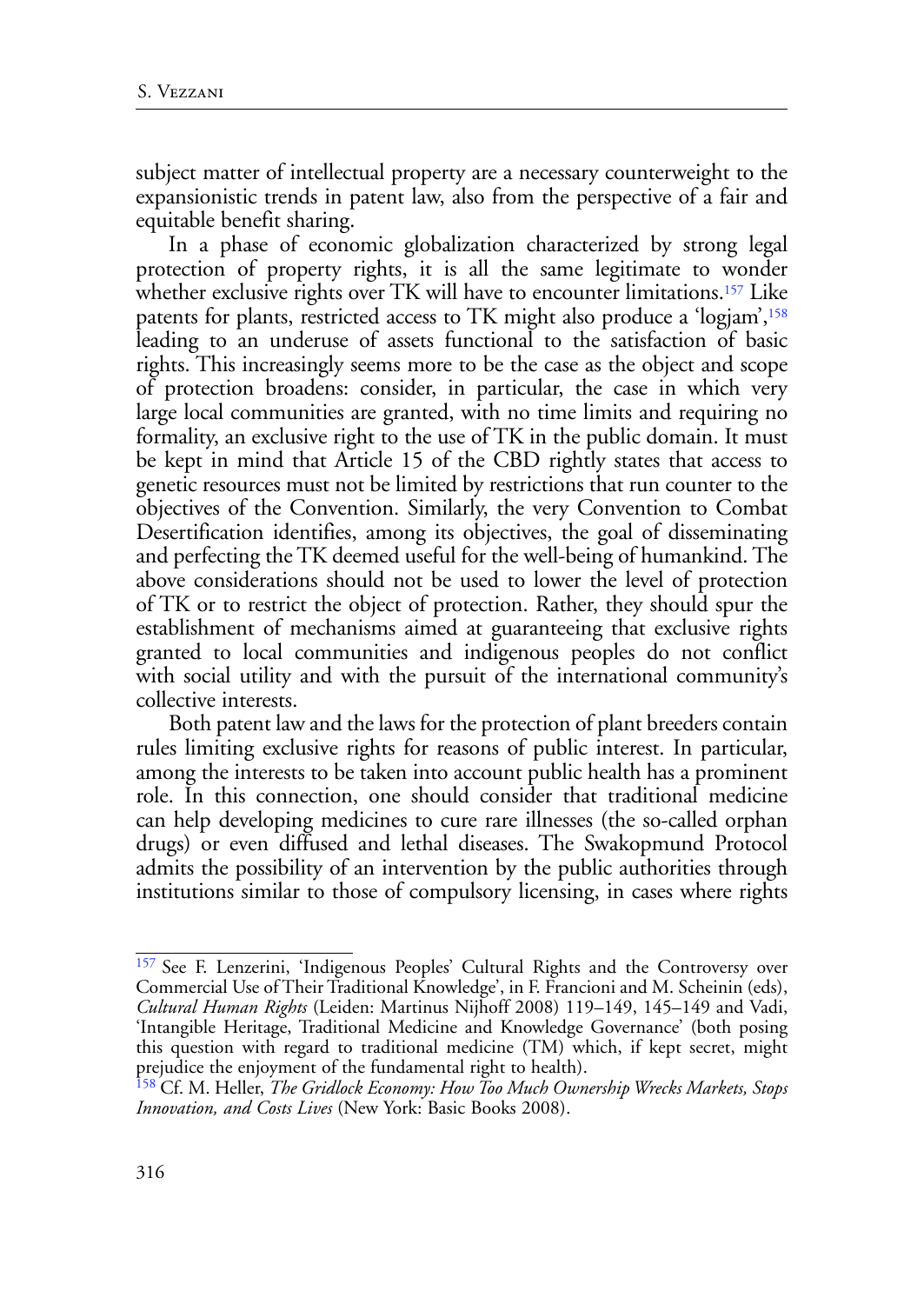<span id="page-38-4"></span><span id="page-38-3"></span>holders wrongfully deny access to traditional knowledge.<sup>[159](#page-38-0)</sup> Exceptions to exclusive rights are also contemplated in the WIPO Draft Articles,<sup>[160](#page-38-1)</sup> albeit to a limited degree and without mentioning the possibility of compulsory licensing. Precisely with reference to the latter, it would, however, be highly appropriate to introduce a specific measure that grants the states the power to limit the communities' right to exclude others (*ius excludendi*) in order to protect the right to food and the right to health.

<span id="page-38-5"></span>As Vincenzo di Cataldo has observed making reference to the classical instruments for the protection of intellectual property, '[o]nly by evolving towards a greater willingness to serve collective interests, including interests other than those (of incentivizing research) for which the protection was born, or at least not to hinder them, will the patent system be able to fully legitimate – and thus conserve – its role.<sup>'[161](#page-38-2)</sup> The same may also be stated with regard to the more recent *sui generis* forms of protection of intellectual property over TK. Such forms of protection will become more and more robust and obtain broad social acceptance, if adequate institutions are established to promote the collective interests of indigenous peoples and peasants' communities, while at the same time ensuring the social function of intellectual property and safeguarding other relevant public interests protected under international law.

<span id="page-38-0"></span>[<sup>159</sup>](#page-38-3) See, in this sense, section 12 of the Protocol: '12.1. Where protected traditional knowledge is not being sufficiently exploited by the rights holder, or where the holder of rights in traditional knowledge refuses to grant licences subject to reasonable commercial terms and conditions, a Contracting State may, in the interests of public security or public health, grant a compulsory licence in order to fulfil national needs. 12.2. In the absence of an agreement between the parties, an appropriate amount of compensation for the compulsory licence shall be fixed by a court of competent jurisdiction.'

<span id="page-38-1"></span><sup>&</sup>lt;sup>[160](#page-38-4)</sup> A possible option envisaged by the WIPO Draft Articles is the faculty for the state to exclude from protection diagnostic, therapeutic and surgical methods for the treatment of humans or animals (WIPO, *Draft Articles*, cit., Article 9(3) (Alt. 2). Moreover, one of the alternative versions of Article 9.3 contemplates, at letter  $c$ ), an exception 'in the case of a national emergency or other circumstances of extreme urgency, to protect public health or the environment [or in cases of public non-commercial use].'

<span id="page-38-2"></span>[<sup>161</sup>](#page-38-5) V. Di Cataldo, *Biotecnologie e diritto. Verso un nuovo diritto, e verso un nuovo diritto dei brevetti,* in *Studi di diritto industriale in onore di Adriano Vanzetti. Proprietà intellettuale e concorrenza* (Milano: Giuffrè 2004) volume I, 443–524, 523 (translation from Italian of the author).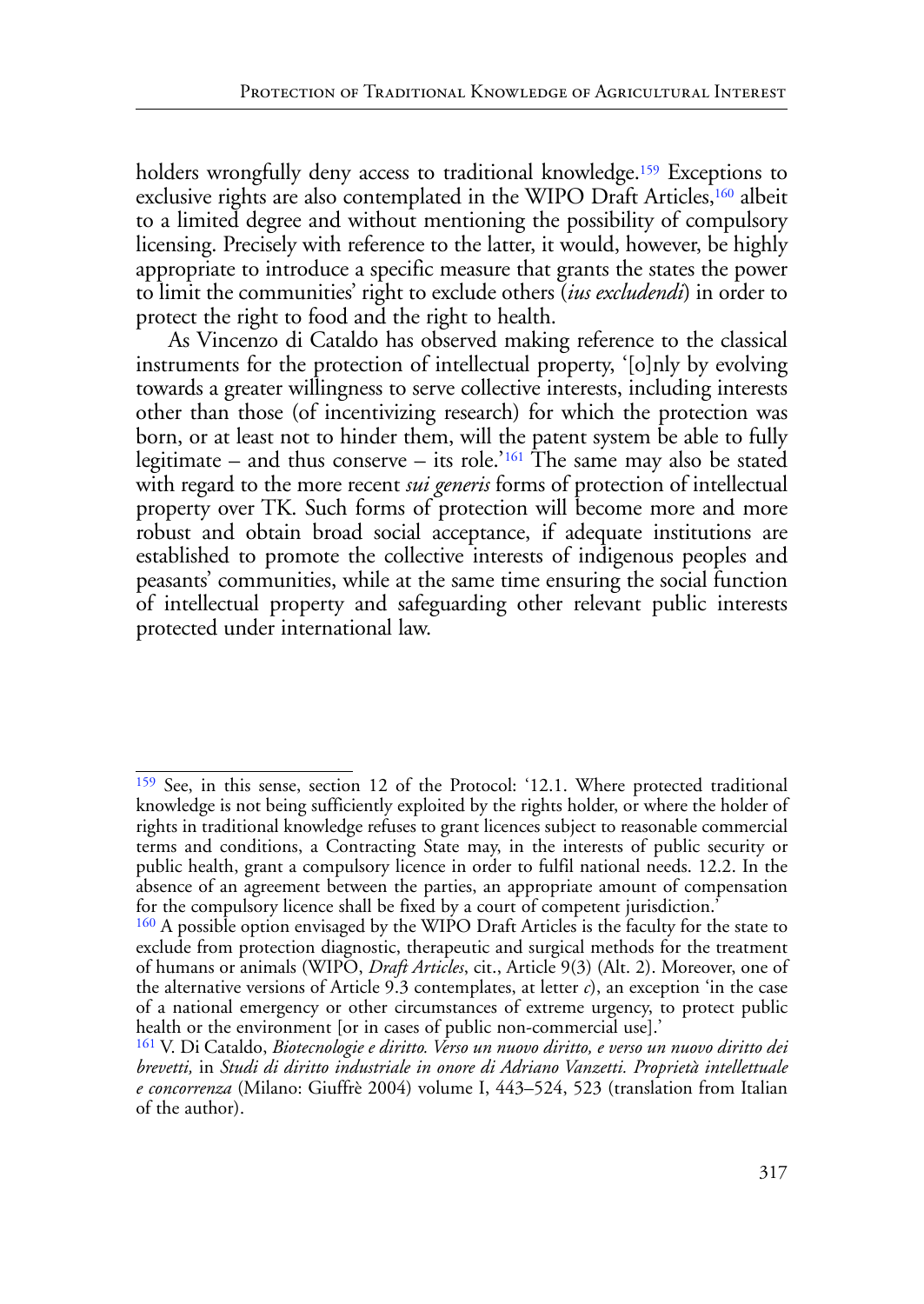# *Bibliography*

- Abdelgawad, W., 'Brevetabilité du vivant, commerce de la biodiversité et protection des savoirs traditionnels: les pays africains et le réexamen de l'article 27:3 b) de l'Accord sur les ADPIC de l'OMC' (2004) 12 *African Yearbook of International Law* 121–167;
- Aguilar, G., 'Access to Genetic Resources and Protection of Traditional Knowledge in the Territories of Indigenous Peoples' (2001) 4 *Environmental Science & Policy* 241–256;
- Alvarez Núñez, R. G., 'Intellectual Property and the Protection of Traditional Knowledge, Genetic Resources and Folklore: The Peruvian Experience' (2008) 12 *Max Planck Yearbook of United Nations Law* 485–549;
- Anderson, J. E., *Law, Knowledge, Culture—The Production of Indigenous Knowledge in Intellectual Property Law* (Cheltenham/Northampton, MA: Edward Elgar 2009);
- Antons, C. (ed), *Traditional Knowledge, Traditional Cultural Expressions and Intellectual Property Law in the Asia-Pacific Region* (Alphen aan den Rijn: Kluwer Law International 2009);
- Argumedo, A. *et al.*, *Community Biocultural Protocols. Building Mechanisms for Access and Benefit Sharing among the Communities of the Potato Park Based on Quechua Customary Norms. Detailed Case Study*, March 2012 <http://pubs.iied.org/pdfs/G03340.pdf>, accessed 4 May 2019;
- Barelli, M., 'The Role of Soft Law in the International Legal System: The Case of the United Nations Declaration on the Rights of Indigenous Peoples' (2009) 58 *International and Comparative Law Quarterly* 957–983;
- Barelli, M., *Seeking Justice in International Law. The Significance and Implications of the UN Declaration on the Rights of Indigenous Peoples* (London and New York: Routledge 2016);
- Bavikatte, K. and Robinson, D.F., 'Towards a People's History of the Law: Biocultural Jurisprudence and the Nagoya Protocol on Access and Benefit Sharing' (2011) 7 *Law, Environment and Development Journal* 35–51;
- Bavikatte, S.K., *Stewarding the Earth: Rethinking Property and the Emergence of Biocultural Rights* (New Delhi: Oxford University Press 2014);
- Beqiraj, J., 'L'equa condivisione dei benefici derivanti dall'utilizzo delle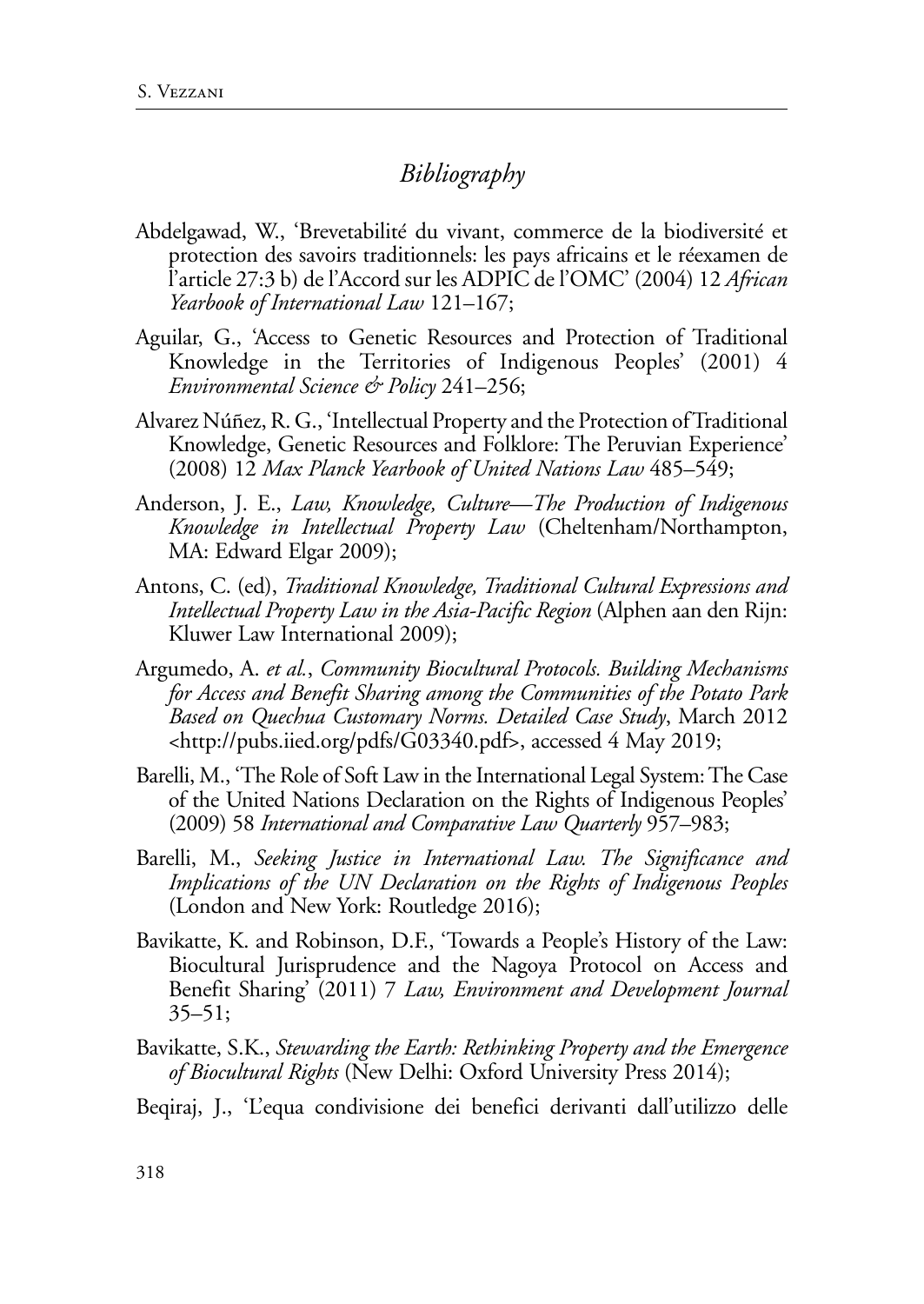risorse genetiche secondo il Protocollo di Nagoya: fra obblighi degli Stati e diritti delle comunità indigene' (2011) 5 *Diritti umani e diritto internazionale* 188–193;

- Bhutani, S. and Kohli, K., 'Litigating India's Biological Diversity Act. A Study of Legal Cases' (2016) <https://www.aipla.org/committees/ committee\_pages/Biotechnology/GeneticResources/Shared%20 Documents/India\_s\_Biological\_Diversity\_Act-List\_of\_legal\_cases. PDF> accessed 4 May 2019;
- Bioversity International, *Mainstreaming Agrobiodiversity in Sustainable Food Systems: Scientific Foundations for an Agrobiodiversity Index* (Fiumicino: Bioversity International 2017);
- Boyle, J., 'The Second Enclosure Movement and the Construction of the Public Domain' (2003) 66 *Law and Contemporary Problems* 33–74;
- Brizioli, S., 'Shifting Variables in Regulating Genetic Resources: Definition, Legal Status and Access', forthcoming in *Diritto e processo*;
- Burelli, T., 'Faut-il se réjouir de la conclusion du Protocole de Nagoya?' (2012) 37 *Revue juridique de l'environnement* 45–61;
- Chandra, R., *The Cunning of Rights. Life, Law and Biocultures* (Oxford: Oxford University Press 2016);
- Chiarolla, C., *Intellectual Property, Agriculture and Global Food Security* (Cheltenham-Northampton: Elgar 2011);
- Clavero, B., 'La Declaración Americana sobre Derechos de los Pueblos Indígenas: el reto de la interpretación de una norma contradictoria' (2016) 21 *Pensamiento Constitucional* 11–26;
- Conforti, B., *Diritto internazionale* (8<sup>th</sup> ed, Napoli: Editoriale scientifica 2010);
- Coolsaet, B., Batur F., Broggiato A., Pitseys J. and Dedeurwaerdere T. (eds), *Implementing the Nagoya Protocol. Comparing Access and Benefit-sharing Regimes in Europe* (Leiden: Brill Nijhoff 2015);
- Coombe, R.J., 'First Nations' Intangible Cultural Heritage Concerns: Prospects for Protection of Traditional Knowledge and Traditional Cultural Expressions in International Law', in Catherin Bell and Robert Patterson (eds), *Protection of First Nations' Cultural Heritage: Laws, Policy and Reform* (Vancouver: University of British Columbia Press 2009) 247–277;
- Coombe, R.J., ''Possessing Culture': Political Economies of Community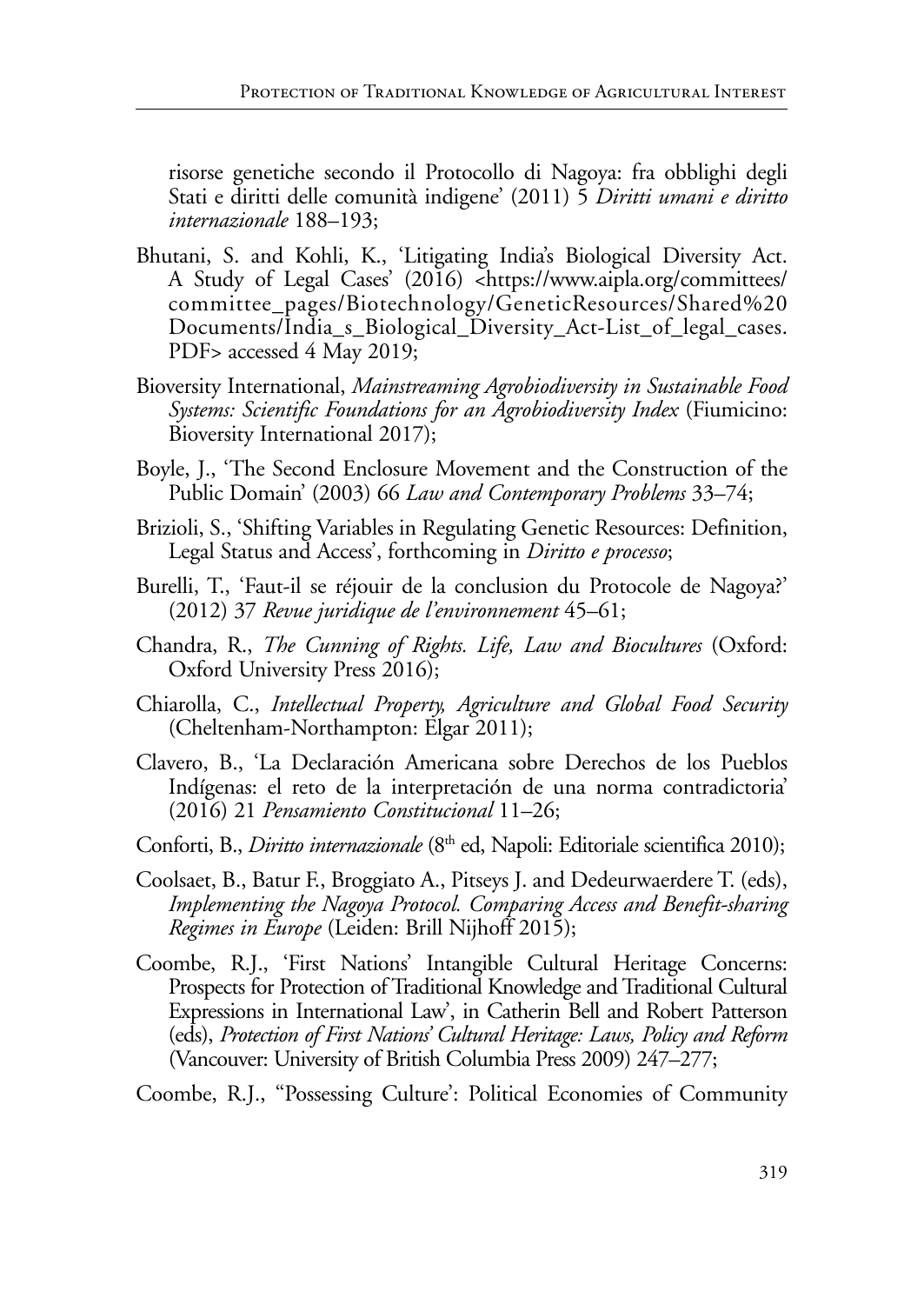Subjects and their Properties', in Veronica Strang and Mark Busse (eds), *Ownership and Appropriation* (Oxford/New York: Berg 2011) 105–127;

- Coomes, O.T. *et al.*, 'Farmer Seed Networks Make a Limited Contribution to Agriculture? Four Common Misconceptions' (2015) 56 *Food Policy*  $41–50;$
- Daniels, L., 'Local Rooibos Tea Gowers Take Charge in Effort to Gain GI Protection', *Intellectual Property Watch*, 12 January 2016;
- De Schutter, O., *Seed Policies and the Right to Food: Enhancing Agrobiodiversity, Encouraging Innovation.* Background Document to the Report (A/64/170) Presented by Prof. Olivier De Schutter, Special Rapporteur on the Right to Food, at the  $64<sup>th</sup>$  Session of the UN General Assembly (October 2009), <http://www.srfood.org/images/stories/pdf/ officialreports/20091021\_report-ga64\_seed-policies-and-the-right-tofood\_en.pdf> accessed 4 May 2019;
- Di Blase, A., 'I diritti di proprietà intellettuale applicabili alla cultura indigena e tradizionale' (2007) 23 *Comunicazioni e studi* 511–563;
- Di Blase, A., 'I diritti di proprietà intellettuale applicabili alla cultura indigena e tradizionale' (2008) 9 *Direito e Democracia* 4–38;
- Di Blase, A., 'Traditional Knowledge: Cultural Heritage or Intellectual Property Right?', in V. Vadi and B. de Witte (eds), *Culture and International Economic Law* (London: Routledge 2015) 143–159;
- Di Cataldo, V., *Biotecnologie e diritto. Verso un nuovo diritto, e verso un nuovo diritto dei brevetti,* in *Studi di diritto industriale in onore di Adriano Vanzetti. Proprietà intellettuale e concorrenza* volume I (Milano: Giuffrè 2004) 443–524;
- Drahos, P., *Intellectual Property, Indigenous People and Their Knowledge* (Cambridge: Cambridge University Press 2014);
- Drahos, P. and Frankel, S., 'Indigenous Peoples' Property: The Issues', in P. Drahos and S. Frankel (eds), *Indigenous Peoples' Innovation: Intellectual Property Pathways to Development* (Canberra: Australian National University Press 2012) 1–28;
- Dutfield, G., *Intellectual Property, Biogenetic Resources and Traditional Knowledge* (London: Earthscan 2004);
- Farah, P. D. and Tremolada, R., 'Diritti di proprietà intellettuale, diritti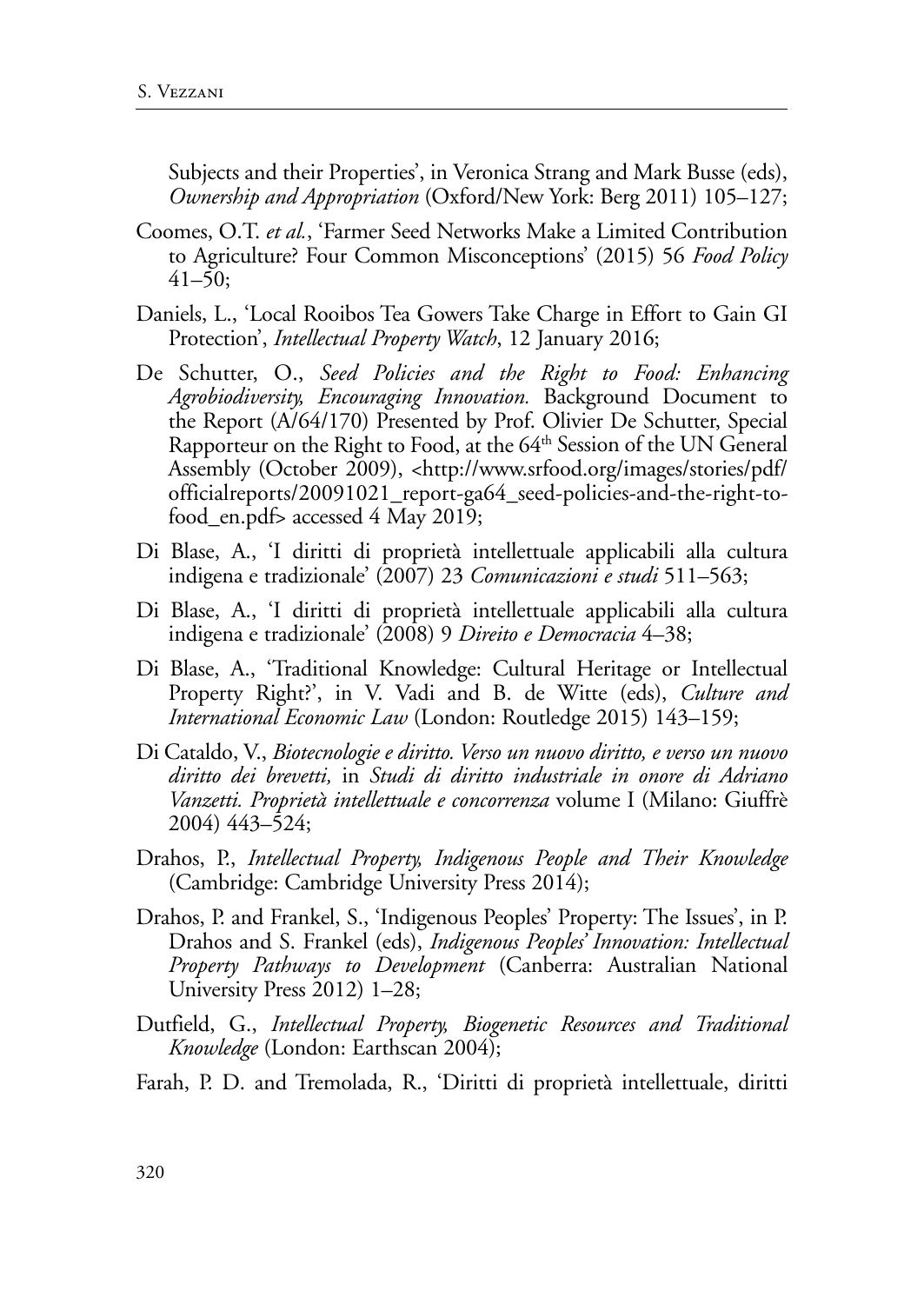umani e patrimonio culturale immateriale' (2014) 63 *Rivista di diritto industriale* 21–47;

- Feyissa, R., 'Community Seed Banks and Seed Exchange in Ethiopia: A Farmer-Led Approach', in E. Friis-Hansen and B. Sthapit (eds), *Participatory Approaches to the Conservation and Use of Plant Genetic Resources* (Rome: IPGRI 2000) <https://www.bioversityinternational. org/fileadmin/\_migrated/uploads/tx\_news/Participatory\_approaches\_ to\_the\_conservation\_and\_use\_of\_plant\_genetic\_resources\_603.pdf> accessed 4 May 2019, 142-148;
- Fontanarosa, F., 'Common property rights e traditional knowledge: appunti comparatistici in tema di diritti di proprietà intellettuale delle collettività locali' (2016) 12 *Agricoltura istituzioni mercati* 136–174;
- Gervais, D., 'Traditional Innovation and the Ongoing Debate on the Protection of *Geographical Indications*' in P. Drahos and S. Frankel (eds), *Indigenous Peoples' Innovation: Intellectual Property Pathways to Development* (Camberra: Australian National University Press 2012) 121–146;
- Golay C., 'Legal Analysis on the Rights of Peasants and Other People Working in Rural Areas. The Right to Seeds and Intellectual Property Rights', 19 May 2016, <https://www.ohchr.org/Documents/HRBodies/ HRCouncil/WGPleasants/Session3/StatementsPresentations/ Cristophe\_Golay\_GENEVA\_ACADEMY.pdf> accessed 4 May 2019;
- Gupta, A.K., 'Conserving Biodiversity and Rewarding Associated Knowledge and Innovation Systems: Honey Bee Perspective', in T. Cottier and P. C. Mavroidis (eds), *Intellectual Property: Trade, Competition and Sustainable Development* (Ann Arbor: The University of Michigan Press 2003) 373–402;
- Guzmán Jiménez, A., 'Conocimientos tradicionales de mujeres mapuches en la agricultura tradicional, territorio Naqche de La Araucanía, Chile', in C. Mayorga Muñoz and F. Treggiari (eds) *Biodiversidad y conocimentos tradicionales. Perspectivas históricas, socioculturales y juridicas* (Temuco: Ediciones Universidad de la Frontera 2018) 97–110;
- Haider, A., 'Reconciling Patent Law and Traditional Knowledge: Strategies for Countries with Traditional Knowledge to Successfully Protect Their Knowledge from Abuse' (2016) 48 *Case Western Reserve Journal of International Law* 347–370;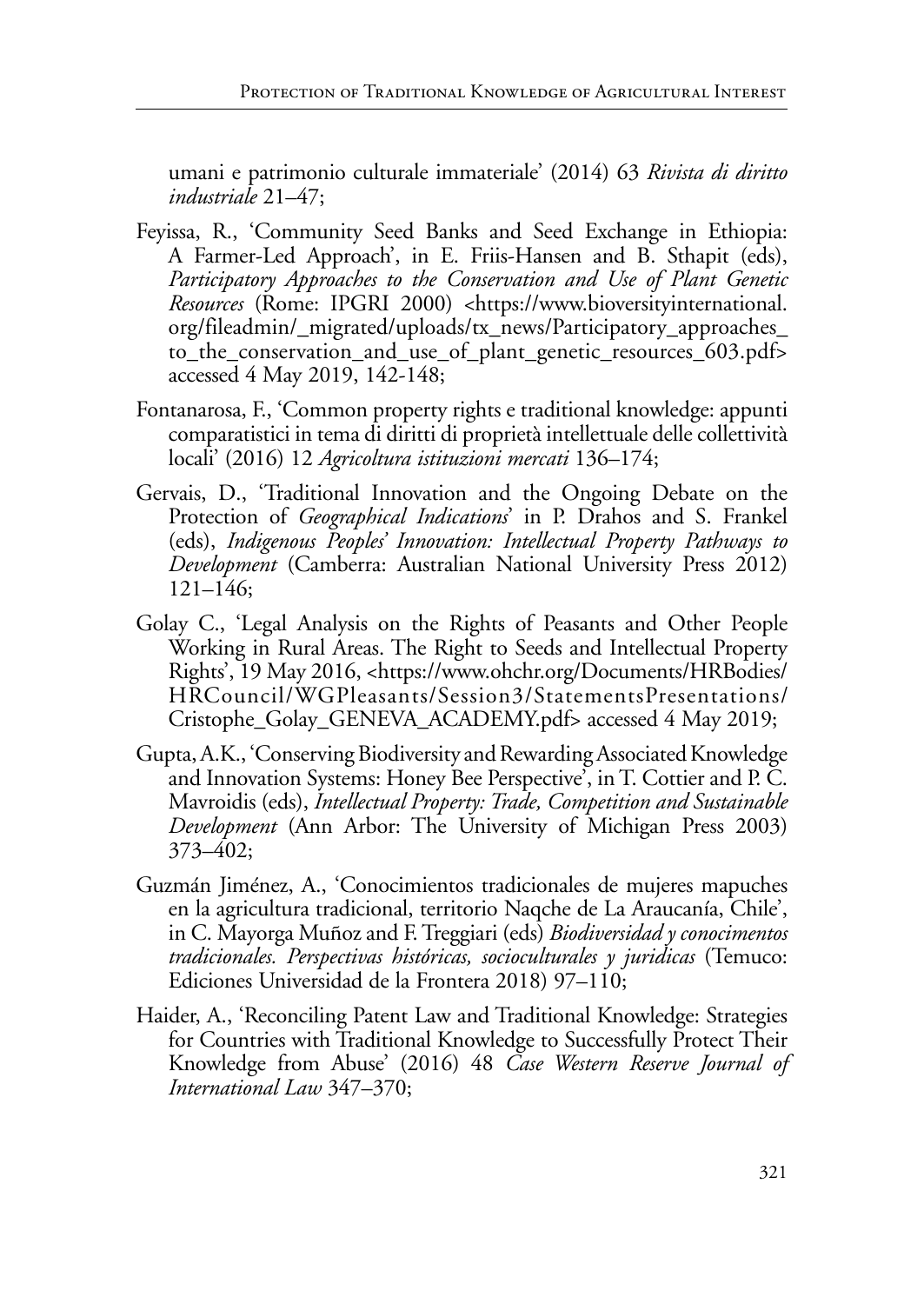- Hammond, E., 'Africa's Granary Plundered: Privatization of Tanzanian Sorghum Protected by the Seed Treaty' (African Centre for Biosafety, 2009) <http://acbio.org.za/wp-content/uploads/2015/02/ACB\_ Briefing\_Privatising-Tanzanian-Sorghum\_sbMATE-Gene\_Dec\_2009. pdf> accessed 4 May 2019;
- Heller, M., *The Gridlock Economy: How Too Much Ownership Wrecks Markets, Stops Innovation, and Costs Lives* (New York: Basic Books 2008);
- IFAD, 'The Traditional Knowledge Advantage. Indigenous Peoples' Knowledge in Climate Change Adaptation and Mitigation Strategies<sup>3</sup> (Rome: IFAD 2016) <https://maintenance.ifad.org/ documents/38714170/40320989/traditional\_knowledge\_advantage. pdf/58c15785-2072-4265-993f-3ac7ae9127c9> accessed 4 May 2019;
- Kamau, E.C. and Winter G., *Genetic Resources, Traditional Knowledge and the Law: Solutions for Access and Benefit Sharing* (London and Sterling, VA: Earthscan 2009);
- Kongolo, T., *Unsettled International Intellectual Property Issues* (Alphen aan den Rijn: Kluwer Law International 2008) 79–86;
- Lai, J.C., *Indigenous Cultural Heritage and Intellectual Property Rights. Learning from the New Zealand Experience?* (Cham: Springer 2014);
- Lambek, N.C.S., Claeys, P., Wong, A. and Brilmayer, L. (eds), *Rethinking Food Systems: Structural Challenges, New Strategies, and the Law* (Dordrecht/Heidelberg/New York/London: Springer 2014);
- Lenzerini, F., '"Indigenous Peoples" Cultural Rights and the Controversy over Commercial Use of Their Traditional Knowledge', in F. Francioni and M. Scheinin (eds), *Cultural Human Rights* (Leiden: Martinus Nijhoff 2008) 119–149;
- Macmillan, F., 'The Protection of Cultural Heritage: Common Heritage of Mankind, National Cultural "Patrimony" or Private Property?' (2013) 64 *Northern Ireland Legal Quarterly* 351–364;
- Mayorga Muñoz, C. and Treggiari, F. (eds) *Biodiversidad y conocimentos tradicionales. Perspectives históricas, sociosulturales y juridicas* (Temuco: Ediciones Universidad de la Frontera 2018);
- McAfee, K., 'Selling Nature to Save It? Biodiversity and Green Developmentalism' (1999) 17 *Environment and Planning D: Society and Space* 133–154;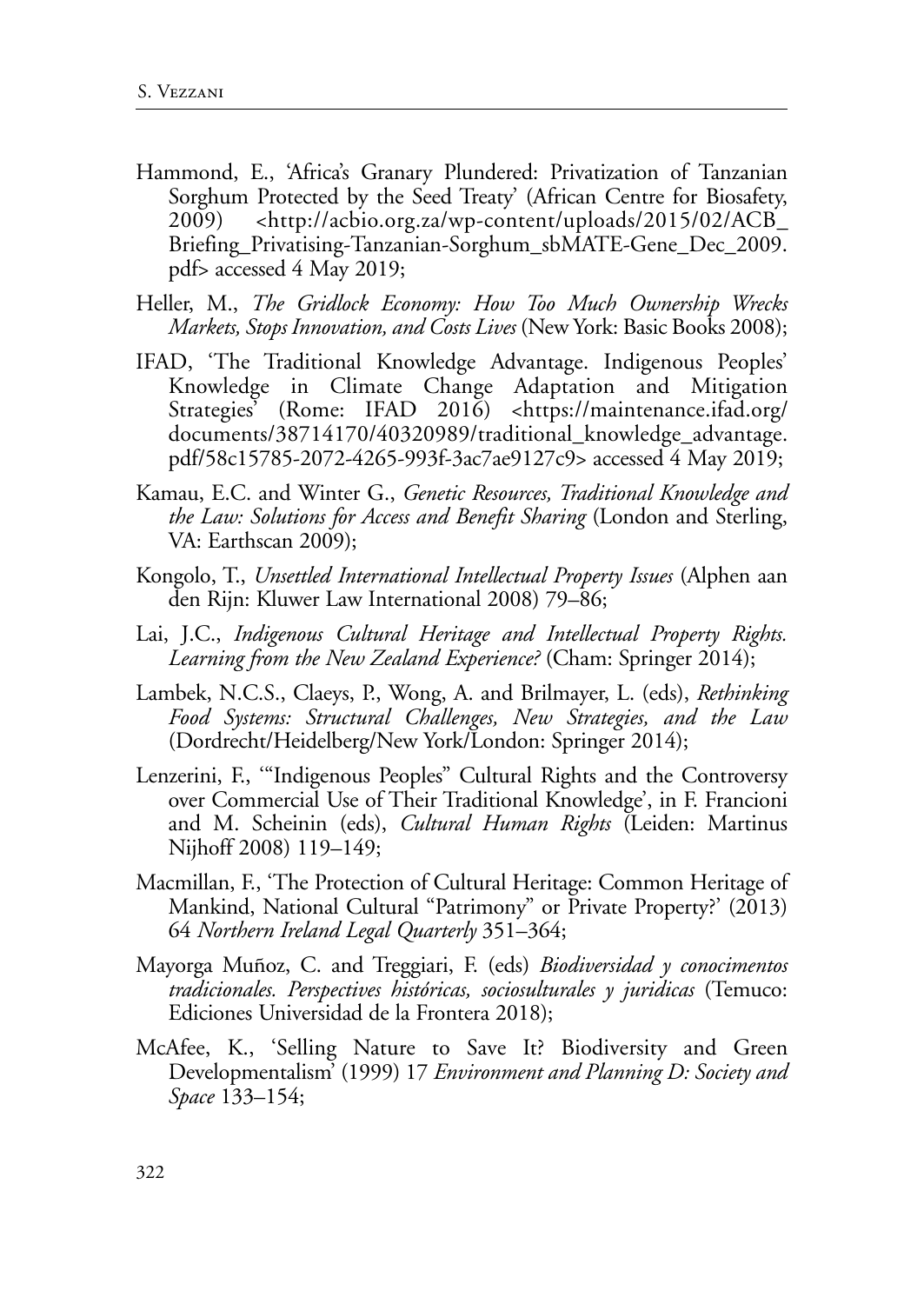- Mayorga-Muñoz, C., Pacheco-Cornejo, H. and Treggiari, F., 'El rol de la mujer indígena mapuche en la preservación de recursos genéticos y conocimientos tradicionales asociados. Un análisis jurídico desde la perspectiva de género' (2017) 14 *Revista Jurídicas* 29–45;
- Mengistu, D.K. and Pè, M.E., 'Revisiting the Ignored Ethiopian Durum Wheat (Triticum Turgidum Var. Durum) Landraces for Genetic Diversity Exploitation in Future Wheat Breeding Programs' (2016) 8 *Journal of Plant Breeding and Crop Science* 45–59;
- Mgbeoji, I., *Global Biopiracy: Patents, Plants and Indigenous Knowledge* (Vancouver: UBC Press 2006);
- Micara, A.G., 'International Law on Plant Genetic Resources for Food and Agriculture: Towards a New Balance?', in M. Alabrese, M. Brunori, S. Rolandi and A. Saba (eds), *Agricultural Law* (Cham: Springer 2017) 53–82;
- Mooney, P.R., *Seeds of the Earth: A Private or Public Resource* (Ottawa and London: Canadian Council for International Co-operation and the International Coalition for Development Action 1979);
- Morgera, E., 'The Need for an International Legal Concept of Fair and Equitable Benefit Sharing' (2016) 27 *European Journal of International Law* 353–383;
- Morgera, E., Tsioumani, E. and Buck, M. (eds), *The 2010 Nagoya Protocol on Access and Benefit-Sharing in Perspective. Implications for International Law and Implementation Challenges* (Leiden/Boston, MA: Martinus Nijhoff 2013);
- Morgera, E., Tsioumani, E. and Buck, M., *Unraveling* the *Nagoya Protocol: A Commentary on the Nagoya* Protocol on *Access and Benefit-Sharing to the Convention on Biological Diversity* (Leiden/Boston: Brill 2014);
- Mullapudi Narasimhan, S., *Towards a Balanced 'Sui Generis' Plant Variety Regime: Guidelines to Establish a National PVP Law and Understanding of TRIPS-plus Aspects of Plant Rights* (New York: UNDP 2008) <[www.](http://www.undp.org/content/dam/aplaws/publication/en/publications/poverty-reduction/poverty-website/toward-a-balanced-sui-generis-plant-variety-regime/TowardaBalancedSuiGenerisPlantVarietyRegime.pdf) [undp.org/content/dam/aplaws/publication/en/publications/poverty](http://www.undp.org/content/dam/aplaws/publication/en/publications/poverty-reduction/poverty-website/toward-a-balanced-sui-generis-plant-variety-regime/TowardaBalancedSuiGenerisPlantVarietyRegime.pdf)[reduction/poverty-website/toward-a-balanced-sui-generis-plant-variety](http://www.undp.org/content/dam/aplaws/publication/en/publications/poverty-reduction/poverty-website/toward-a-balanced-sui-generis-plant-variety-regime/TowardaBalancedSuiGenerisPlantVarietyRegime.pdf)[regime/TowardaBalancedSuiGenerisPlantVarietyRegime.pdf](http://www.undp.org/content/dam/aplaws/publication/en/publications/poverty-reduction/poverty-website/toward-a-balanced-sui-generis-plant-variety-regime/TowardaBalancedSuiGenerisPlantVarietyRegime.pdf)>, accessed 4 May 2019;
- Nagan, W.P., Mordujovich, E.J., Otvos, J.K. and Taylor, J., 'Misappropriation of Shuar Traditional Knowledge (TK) and Trade Secrets: A Case Study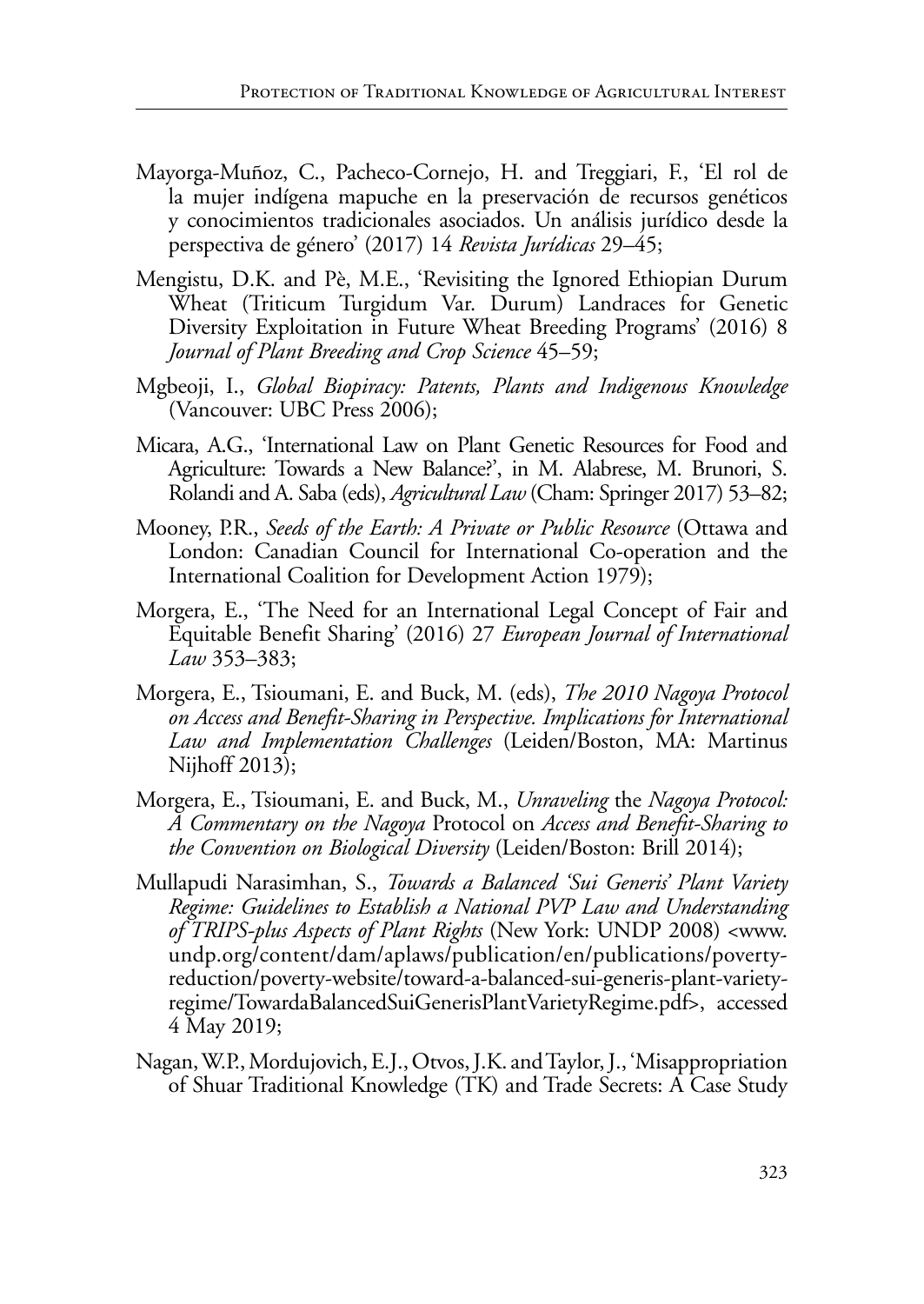on Biopiracy in the Amazon' (2010) 15 *Journal of Technology Law & Policy* 9–63;

- Oguamanam, C., *International Law and Indigenous Knowledge. Intellectual Property Rights, Plant Biodiversity and Traditional Medicine* (Toronto/ Buffalo/London: University of Toronto Press 2006);
- Oguamanam, C., 'Local Knowledge as Trapped Knowledge: Intellectual Property, Culture, Power and Politics' (2008) 11 *The Journal of World Intellectual Property* 29–57;
- Oguamanam, C., 'Tiered or Differentiated Approach to Traditional Knowledge and Traditional Cultural Expressions: The Evolution of a Concept', CIGI Papers No. 185 — August 2018 <https://www. cigionline.org/sites/default/files/documents/Paper%20no.185web.pdf> accessed 24 August 2018;
- Paoloni, L., *Diritti degli agricoltori e tutela della biodiversità* (Torino: Giappichelli 2005);
- Paoloni, L., 'Biodiversità e risorse genetiche di interesse agroalimentare nella legge nazionale di tutela e valorizzazione' (2016) 1 *Diritto agroalimentare* 151–176;
- Paoloni, L. and Vezzani, S., 'La Dichiarazione ONU sui diritti dei contadini e delle altre persone che lavorano nelle aree rurali: prime riflessioni' (2019) 1 *Federalismi.it – Focus Human Rights* 1–33;
- Pavone, I.R., 'Il Protocollo di Nagoya e l'attuazione del principio di A*ccess and Benefit Sharing* con particolare riferimento all'*user compliance pillar*' (2018) 5 *BioLaw Journal* 251–273;
- Pavoni, R., 'Biodiversity and Biotechnology: Consolidation and Strains in the Emerging International Legal Regime', in F. Francioni and T. Scovazzi (eds) *Biotechnology and International Law* (Oxford/Portland, OR: Hart 2006) 29–57;
- Rajagopal, B., *International Law from Below. Development, Social Movements, and Third World Resistance* (Cambridge: Cambridge University Press 2003);
- Robinson, D.F., Abdel-Latif, A. and Roffe, P. (eds), *Protecting Traditional Knowledge: The WIPO Intergovernmental Committee on Intellectual Property and Genetic Resources, Traditional Knowledge, and Folklore* (New York: Routledge 2017);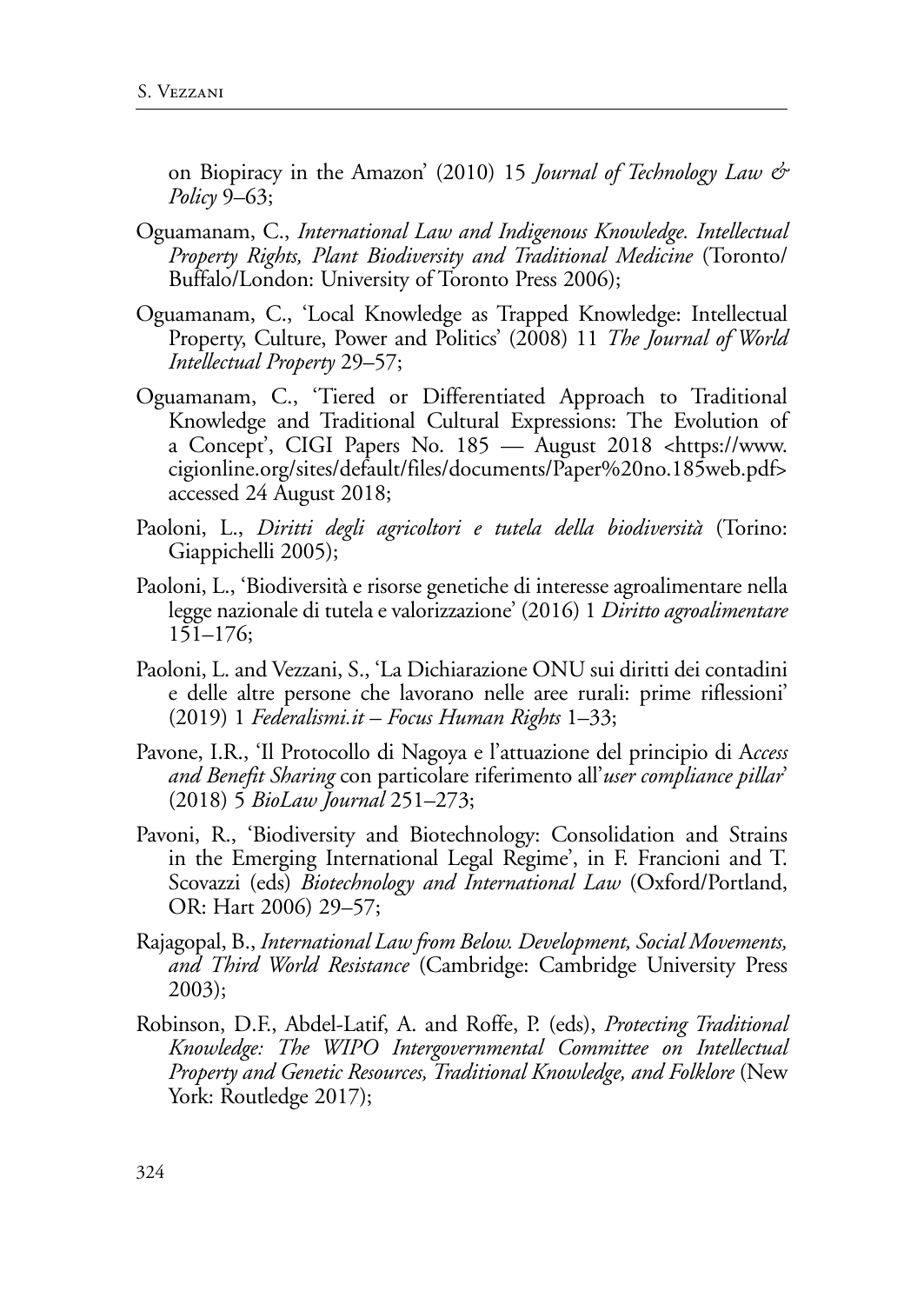- Salerno, F, *Diritto internazionale. Principi e norme* (5<sup>th</sup> ed, Milano: Woulters Kluwer 2019);
- Sajeva, G., 'Rights with Limits: Biocultural Rights between Selfdetermination and Conservation of the Environment' (2015) 6 *Journal of Human Rights and the Environment* 30–54;
- Sajeva, G., *When Rights Embrace Responsibilities. Biocultural Rights and the Conservation of Environment* (New Delhi: Oxford University Press 2018);
- Sambuc, H.P., *La protection internationale des savoirs traditionnels. La nouvelle frontière de la propriété intellectuelle* (Paris: l'Harmattan 2003);
- Scherf, B.D. and Pilling, D., *The Second Report on the State of the World's Animal Genetic Resources for Food and Agriculture* (Rome: FAO 2015) <www.fao.org/3/a-i4787e.pdf> accessed 4 May 2019;
- Shiva, V., *Biopiracy: The Plunder of Nature and Knowledge* (Boston, MA: South End Press 1997);
- Shiva, V. and Holla-Bhar, R., 'Piracy by Patent: the Case of the Neem Tree', in J. Mander and E. Goldsmith (eds), *The Case Against the Global Economy: And for a Turn Toward the Local* (San Francisco: Sierra Club Books 1996) 146–159;
- Singh Nijar, G., 'Traditional Knowledge Systems, International Law and National Challenges: Marginalization or Emancipation?' (2013) 24 *European Journal of International Law* 1205–1221;
- Taubman, A., 'Saving the Village: Conserving Jurisprudential Diversity in the International Protection of Traditional Knowledge', in K. E. Maskus and J. H. Reichmann (eds.) *International Public Goods and Transfer of Technology Under a Globalized Intellectual Property Regime* (Cambridge: Cambridge University Press 2005) 521–564;
- Taylor, C., 'The Politics of Recognition', in A. Gutmann (ed), *Multiculturalism and the Politics of Recognition* (Princeton: Princeton University Press 1992) 25–73;
- Thivet, D., 'Peasants' Transnational Mobilization for Food Sovereignty in La Via Campesina', in C. Counihan and V. Siniscalchi (eds), *Food Activism: Agency, Democracy and Economy* (London/New York: Bloomsbury 2014) 193–209;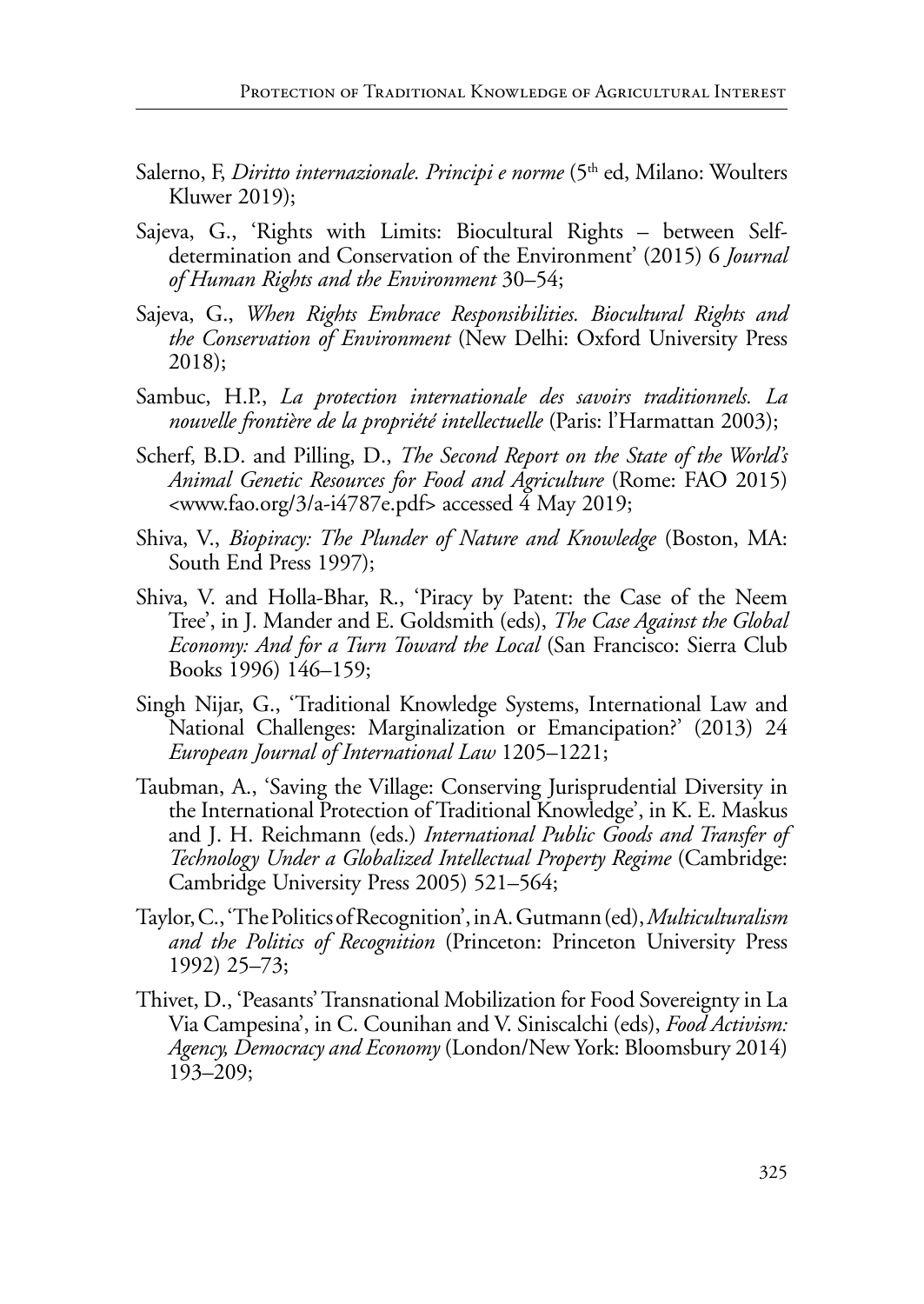- Tilford, D.S., 'Saving the Blueprints: The International Legal Regime for Plant Resources' (1998) 30 *Case Western Reserve Journal of International Law* 373–446;
- Tobin, B., 'The Role of Customary Law in ABS and Traditional Knowledge Governance: Perspectives from Andean and Pacific Island Countries' (WIPO and United Nations University, 2013) <http://www.ip-watch. org/weblog/wp-content/uploads/2013/04/customary\_law\_in\_abs\_ and\_tk\_governance\_perspectives\_from\_andean\_and\_pacific\_island\_ countries.pdf> accessed 4 May 2019;
- Treves, T., Pineschi, L., Tanzi, A., Pitea, C., Ragni, C. and Romanin Jacur, F. (eds), *Non-Compliance Procedures and Mechanisms and the Effectiveness of International Environmental Agreements* (The Hague: Asser Press 2009);
- Ullrich, H., 'Traditional Knowledge, Biodiversity, Benefit-Sharing and the Patent System: Romantics v. Economics?', EUI Working Paper LAW No. 2005/07 <https://core.ac.uk/download/pdf/41100902.pdf> accessed 4 May 2019;
- Vadi, V., 'Intangible Heritage, Traditional Medicine and Knowledge Governance' (2007) 2 *Journal of Intellectual Property Law and Practice* 682–692;
- Van der Ploeg, J.D., *The New Peasantries: Struggles for Autonomy and Sustainability in an Era of Empire and Globalization* (London and Sterling, VA: Earthscan 2008);
- Verma, M., 'Biopiracy: Distrust Widens the Rich-Poor Divide' (2002) 5 *Molecular Therapy* 95;
- Vezzani, S., 'Conoscenze tradizionali e attività inventiva: due recenti decisioni del Board of Appeal dell'Ufficio europeo dei brevetti riaccendono il dibattito sulla "biopirateria"' (2005) 88 *Rivista di diritto internazionale* 773–777;
- Vezzani, S., 'Normative brevettuali e accesso alle risorse biologiche e genetiche: ripartizione giusta ed equa dei vantaggi o "biorazzia"?', in N. Boschiero (ed), *Bioetica e biotecnologie nel diritto internazionale e comunitario. Questioni generali e tutela della proprietà intellettuale* (Torino: Giappichelli 2006) 261–281;
- Vezzani, S., 'Sciamani e "cacciatori di geni": proprietà intellettuale e diritti dei popoli indigeni', in Irini Papanicolopulu (ed) *Incontro di studio dei*